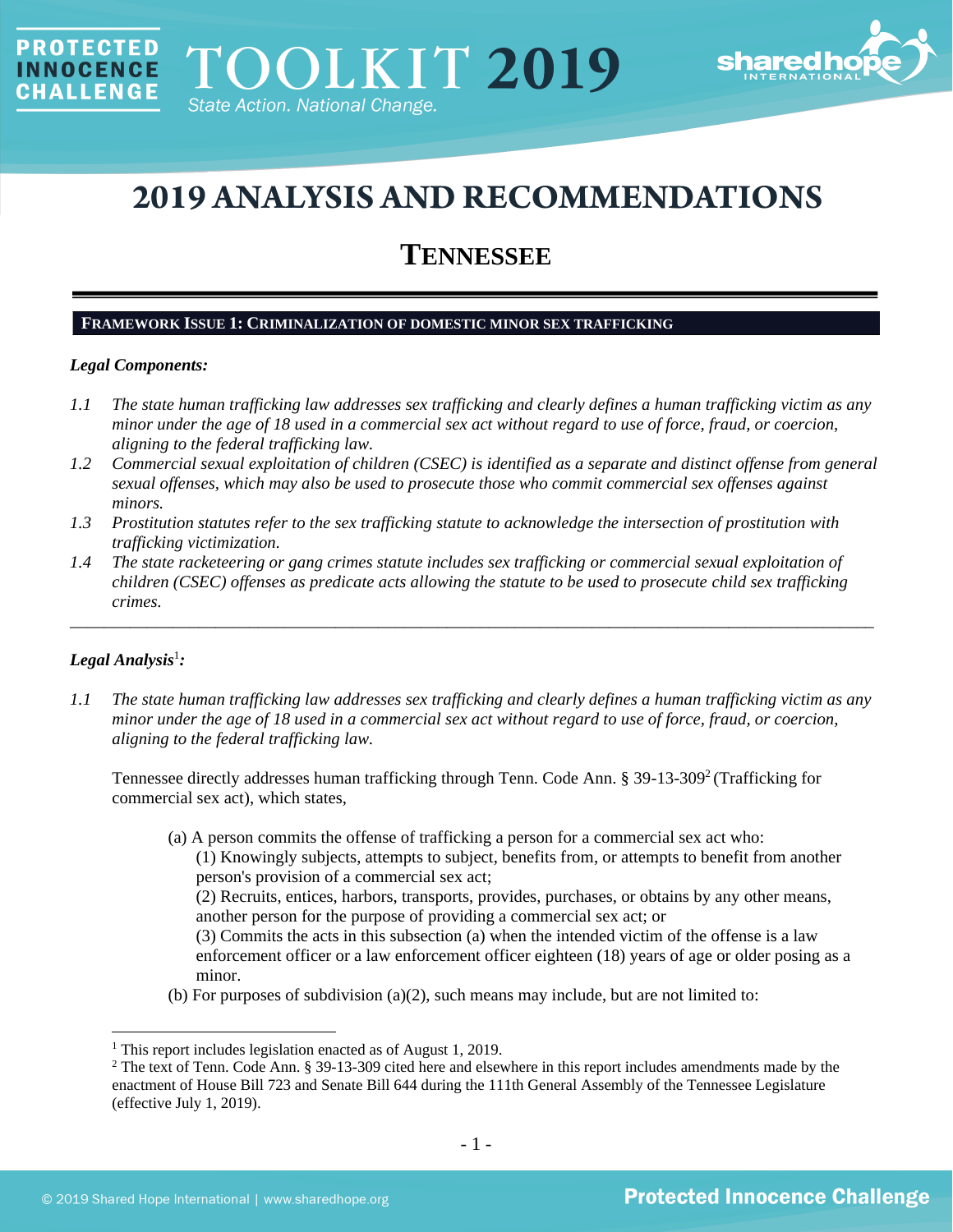(1) Causing or threatening to cause physical harm to the person;

(2) Physically restraining or threatening to physically restrain the person;

(3) Abusing or threatening to abuse the law or legal process;

(4) Knowingly destroying, concealing, removing, confiscating or possessing any actual or purported passport or other immigration document, or any other actual or purported government identification document, of the person;

(5) Using blackmail or using or threatening to cause financial harm for the purpose of exercising financial control over the person; or

(6) Facilitating or controlling a person's access to a controlled substance.

. . . .

(d) It is not a defense to a violation of this section that:

(1) The intended victim of the offense is a law enforcement officer;

(2) The victim of the offense is a minor who consented to the act or acts constituting the offense; or

(3) The solicitation was unsuccessful, the conduct solicited was not engaged in, or the law

enforcement officer could not engage in the solicited offense.

While the means enumerated under subsection (b) are a non-exhaustive list and not required to establish an offense under Tenn. Code Ann. § 39-13-309 $(a)(2)$  for either minors<sup>3</sup> or adults, the definition of "commercial sex act" under Tenn. Code Ann. § 39-13-301 (Definitions) further establishes that force, fraud or coercion are not required in the commission of Tenn. Code Ann. § 39-13-309 against a minor. Tenn. Code Ann. § 39-13- 301(15) defines "commercial sex act" as

<span id="page-1-0"></span> $(A)$  Any sexually explicit conduct<sup>4</sup> for which anything of value is directly or indirectly given, promised to or received by any person, which conduct is induced or obtained by coercion or deception or which conduct is induced or obtained from a person under eighteen (18) years of age; or

(B) Any sexually explicit conduct that is performed or provided by any person, which conduct is induced or obtained by coercion or deception or which conduct is induced or obtained from a person under eighteen (18) years of age.

Tenn. Code Ann. § 39-13-309 is a Class B felony punishable by imprisonment for 8–30 years and a possible fine not to exceed \$25,000.<sup>5</sup> Tenn. Code Ann. §§ 40-35-111(b)(2), 39-13-309(b). A violation of Tenn. Code Ann § 39-13-309 is a Class A felony where:

(H) Defecation or urination for the purpose of sexual stimulation of the viewer; or

(I) Penetration of the vagina or rectum by any object except when done as part of a recognized medical procedure.

<sup>5</sup> Tenn. Code Ann. § 40-35-111 (Authorized terms of imprisonment and fines for felonies and misdemeanors) lists the "authorized . . . fines for felonies" "unless otherwise provided by statute."

<sup>&</sup>lt;sup>3</sup> Under Tenn. Code Ann. 39-13-301(11), "'Minor' means an individual who is less than eighteen years old."

<sup>4</sup> Tenn. Code Ann. § 39-13-301(14) defines "sexually explicit conduct" as actual or simulated:

<sup>(</sup>A) Sexual intercourse, including genital-genital, oral-genital, anal-genital, or oral-anal, whether between persons of the same or opposite sex;

<sup>(</sup>B) Bestiality;

<sup>(</sup>C) Masturbation;

<sup>(</sup>D) Lewd exhibition of the genitals or pubic area of any person;

<sup>(</sup>E) Flagellation or torture by or upon a person who is nude;

<sup>(</sup>F) Condition of being fettered, bound or otherwise physically restrained on the part of a person who is nude;

<sup>(</sup>G) Physical contact in an act of apparent sexual stimulation or gratification with any person's unclothed genitals, pubic area or buttocks or with a female's nude breasts;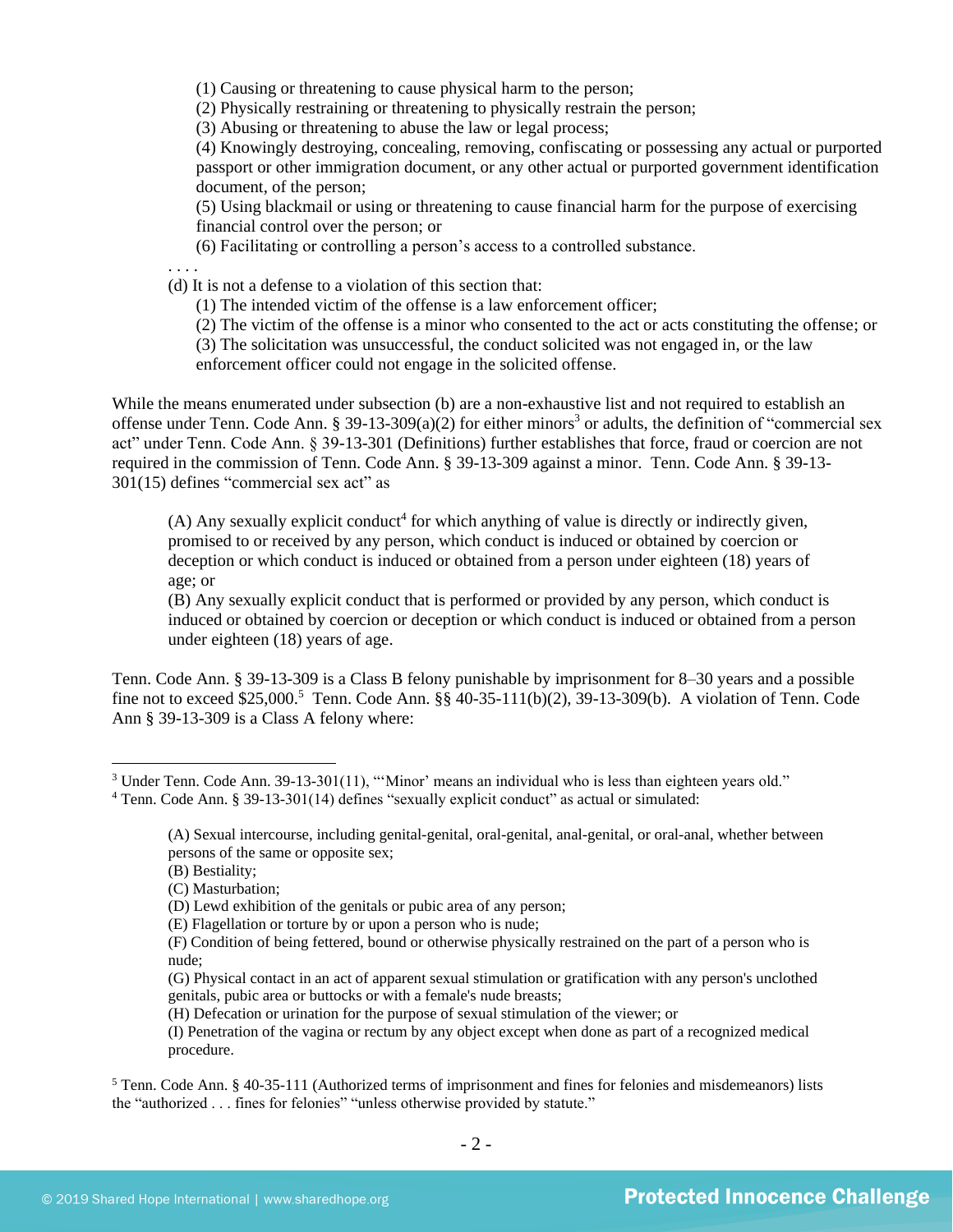[T]he victim of the offense is a child under (15) years of age or where the offense occurs on the grounds or facilities within 1,000 feet of a public or private school, secondary school, preschool, child care agency, public library, recreational center, or public park.

A Class A felony is punishable by imprisonment for 15–60 years and a possible fine not to exceed \$50,000. Tenn. Code Ann. §§ 39-13-309(c). 40-35-111(b)(1).

*1.2 Commercial sexual exploitation of children (CSEC) is identified as a separate and distinct offense from general sexual offenses, which may also be used to prosecute those who commit commercial sex offenses against minors.*

Tennessee has several statutes specifically criminalizing CSEC, including the following:

- 1. Tenn. Code Ann. § 39-13-514(b)(4)(A) (Patronizing prostitution) provides "[p]atronizing prostitution from a person who is younger than eighteen (18) years of age or has an intellectual disability is punishable as trafficking for commercial sex acts under § 39-13-309 [Trafficking for commercial sex act]." "Patronizing prostitution" is defined as "soliciting or hiring another person with the intent that the other person engage in prostitution, or entering or remaining in a house of prostitution for the purpose of engaging in sexual activity." Tenn. Code Ann. § 39-13-512(3) (Prostitution—Definitions). A person who commits an offense against a minor under Tenn. Code Ann. § 39-13-514(b)(4)(A) faces a Class A or Class B felony under Tenn. Code Ann. § 39-13-309. A Class A felony is punishable by imprisonment for 15–60 years and a possible fine not to exceed \$50,000 and a Class B felony is punishable by imprisonment for 8–30 years and a possible fine not to exceed \$25,000.
- 2. Tenn. Code Ann. § 39-13-515<sup>6</sup> (Promoting prostitution) states,
	- (a) A person commits an offense under this section:
		- (1) Who promotes prostitution; or

<span id="page-2-0"></span>(2) Who promotes prostitution where the subject of the offense is a law enforcement officer or is a law enforcement officer eighteen (18) years of age or older posing as a minor.

- (b) Except as provided in subsection (c), promoting prostitution is a Class E felony.
- (c) Promoting prostitution is punishable as:

(1) Trafficking for a commercial sex act under  $\S 39-13-309^7$  if the person being promoted is less than eighteen  $(18)$  years of age ...

. . . . . . . .

Pursuant to Tenn. Code Ann. § 39-13-512(5), "Promoting prostitution of a minor" is defined as "engaging in any of the activities described in subdivision (4) when one (1) or more of the persons engaged in prostitution is less than eighteen (18) years of age or has an intellectual disability." Tenn. Code Ann. § 39- 13-512(4) provides,

(A) "Promoting prostitution" means:

(i) Owning, controlling, managing, supervising, or in any way keeping, alone or in association with others, a business for the purpose of engaging in prostitution, or a house of prostitution;

- (ii) Procuring an inmate for a house of prostitution;
- (iii) Encouraging, inducing, or otherwise purposely causing another to become a prostitute;

<sup>6</sup> The text of Tenn. Code Ann. § 39-13-515 cited here and elsewhere in this report includes amendments made by the enactment of House Bill 723 and Senate Bill 644 during the 111th General Assembly of the Tennessee Legislature (effective July 1, 2019).

<sup>7</sup> *See supra* Component 1.1 for penalties provided under Tenn. Code Ann. § 39-13-309.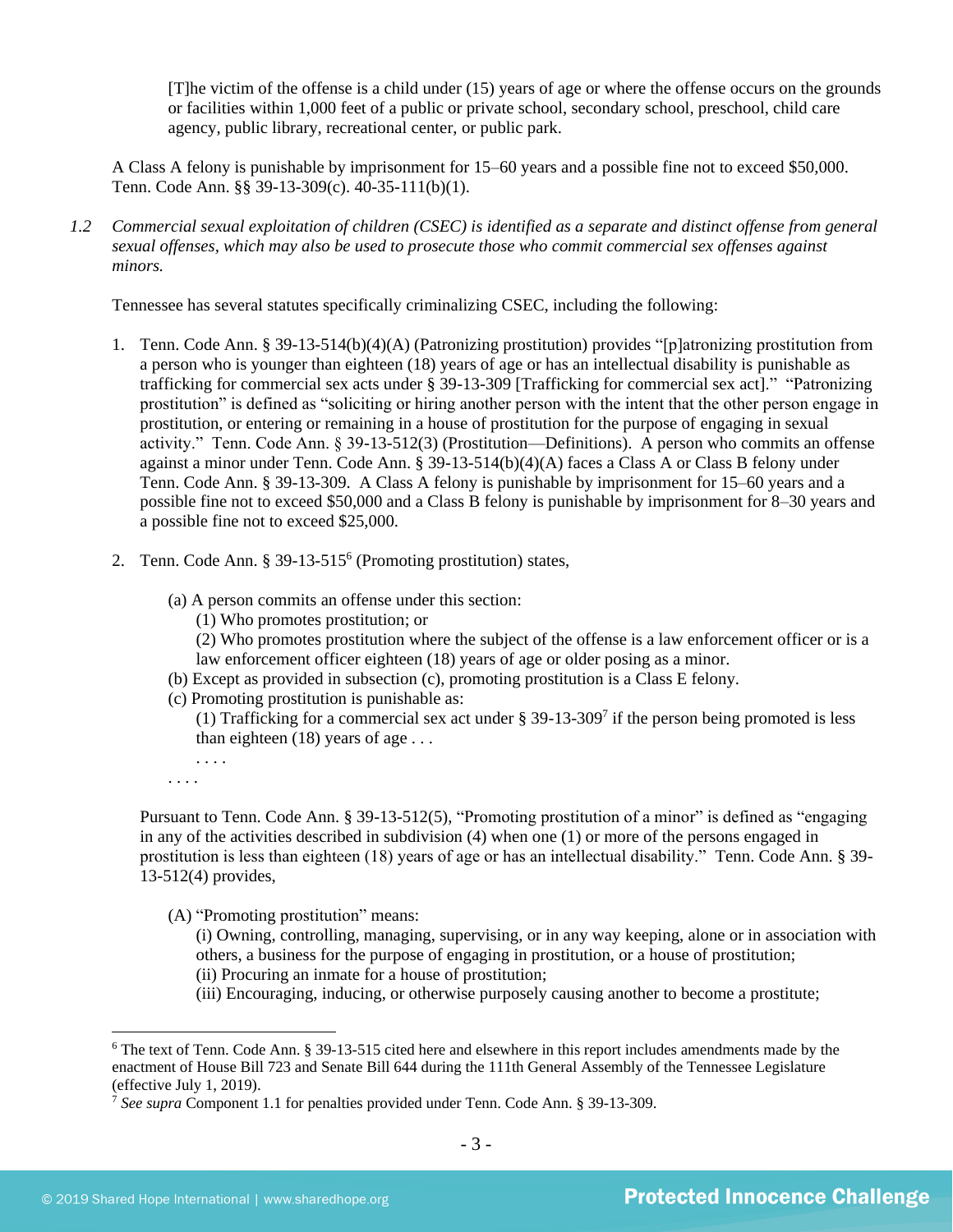(iv) Soliciting a person to patronize a prostitute;

(v) Procuring a prostitute for a patron; or

(vi) Soliciting, receiving, or agreeing to receive any benefit for engaging in any of the activities defined in subdivisions  $(4)(A)(i)$ –(v); and

(B) "Promoting prostitution" does not include a person who solicits, procures, induces, encourages, or attempts to cause another to patronize a prostitute if:

(i) The person promoting the prostitute and the prostitute being promoted are the same person; and (ii) The intent of the promotion is the solicitation of business for only the prostitute engaging in the promotion.

- 3. Tenn. Code Ann. § 39-17-1005(a), (d) (Offense of especially aggravated sexual exploitation of a minor) makes it a Class B felony "for a person to knowingly promote, employ, use, assist, transport or permit a minor to participate in the performance of, or in the production of, acts or material that includes the minor engaging in: (1) Sexual activity; or (2) Simulated sexual activity that is patently offensive." The crime is punishable by imprisonment for 8–30 years and a possible fine not to exceed \$25,000. Tenn. Code Ann. § 40-35-111(b)(2). A person may be separately charged "for each individual performance, image, picture, drawing, photograph, motion picture film, videocassette tape, or other pictorial representation." Tenn. Code Ann. § 39-17-1005(b).
- 4. Tenn. Code Ann. § 39-13-528(a) (Offense of solicitation of a minor) states,

It is an offense for a person eighteen (18) years of age or older, by means of oral, written or electronic communication, electronic mail or Internet services, directly or through another, to intentionally command, request, hire, persuade, invite or attempt to induce a person whom the person making the solicitation knows, or should know, is less than eighteen (18) years of age, or solicits a law enforcement officer posing as a minor, and whom the person making the solicitation reasonably believes to be less than eighteen (18) years of age, to engage in conduct that, if completed, would constitute a violation by the soliciting adult of one (1) or more of the following offenses:

- (1) Rape of a child, pursuant to § 39-13-522;
- (2) Aggravated rape, pursuant to § 39-13-502;
- (3) Rape, pursuant to § 39-13-503;
- (4) Aggravated sexual battery, pursuant to § 39-13-504;
- (5) Sexual battery by an authority figure, pursuant to § 39-13-527;
- (6) Sexual battery, pursuant to § 39-13-505;
- (7) Statutory rape, pursuant to § 39-13-506;
- (8) Especially aggravated sexual exploitation of a minor, pursuant to § 39-17-1005; or
- (9) Sexual activity involving a minor, pursuant to § 39-13-529
- (10) Trafficking for commercial sex acts, pursuant to § 39–13–309;
- (11) Patronizing prostitution, pursuant to § 39–13–514;
- (12) Promoting prostitution, pursuant to § 39–13–515;
- (13) Aggravated sexual exploitation of a minor, pursuant to § 39–17–100.

Pursuant to subsection (c), "A violation of this section shall constitute an offense one (1) classification lower than the most serious crime solicited, unless the offense solicited was a Class E felony, in which case the offense shall be a Class A misdemeanor."

5. Tenn. Code Ann. § 39-13-529(a) (Offense of soliciting sexual exploitation of a minor—Exploitation of a minor by electronic means) makes it a crime for a person "eighteen (18) years or older, by means of oral, written or electronic communication, electronic mail or Internet service, including webcam communications, directly or through another, to intentionally command, hire, persuade, induce or cause a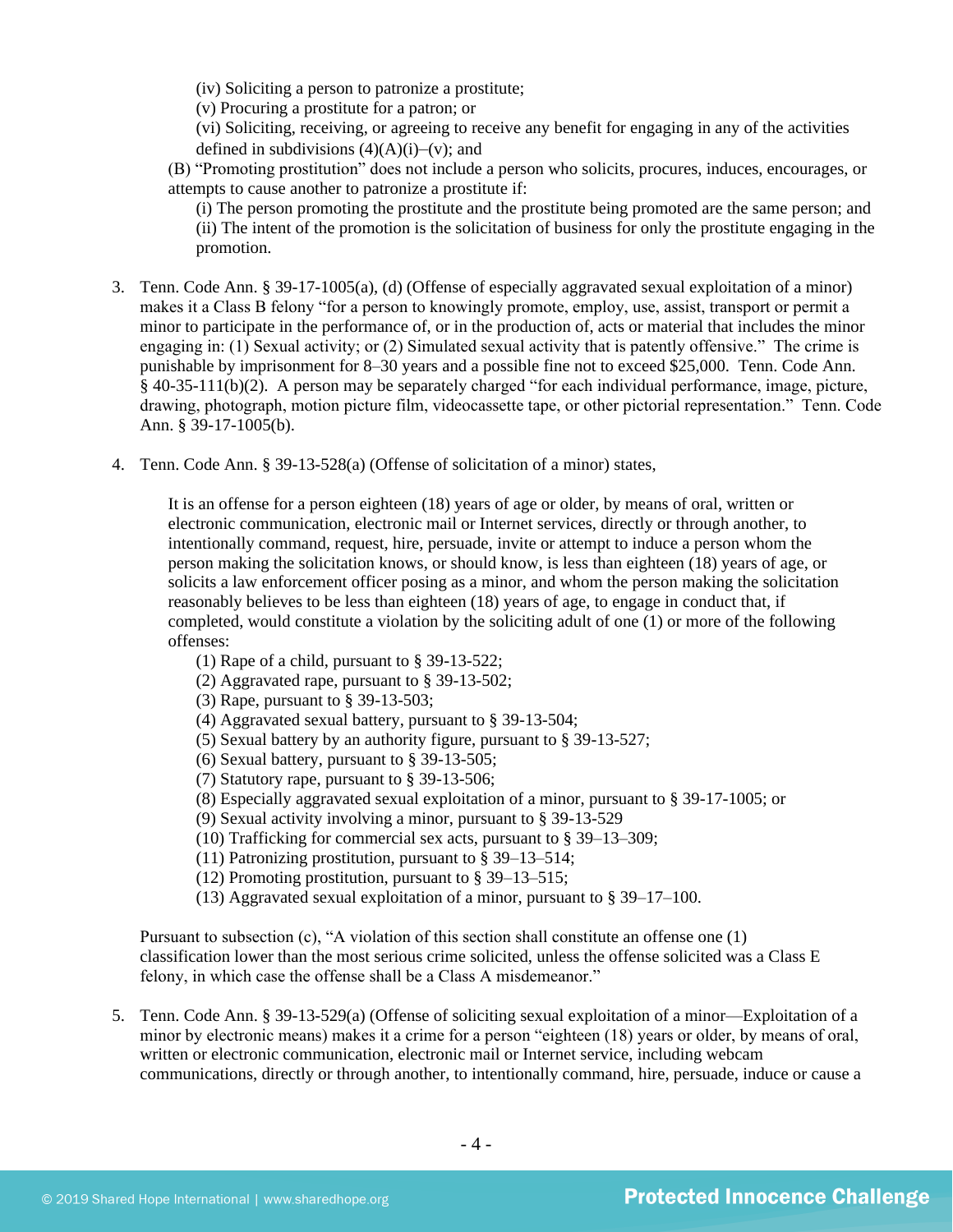minor to engage in sexual activity<sup>8</sup> or simulated sexual activity that is patently offensive, <sup>9</sup> as defined in § 39-17-1002 [Part definitions], where such sexual activity or simulated sexual activity is observed by that person or by another." This crime is punishable as a Class B felony by imprisonment for 8–30 years and a possible fine not to exceed \$25,000. Tenn. Code Ann. §§ 39-13-529(e)(1), 40-35-111(b)(2).

Sexual offense laws that may apply in cases of commercial sexual exploitation of a child include the following:

1. Tenn. Code. Ann. § 39-13-504(a) (Aggravated sexual battery) states,

Aggravated sexual battery is unlawful sexual contact<sup>10</sup> with a victim by the defendant or the defendant by a victim accompanied by any of the following circumstances:

<span id="page-4-0"></span>(1) Force or coercion is used to accomplish the act and the defendant is armed with a weapon or any article used or fashioned in a manner to lead the victim reasonably to believe it to be a weapon;

- (2) The defendant causes bodily injury to the victim;
- (3) The defendant is aided or abetted by one (1) or more other persons; and
	- (A) Force or coercion is used to accomplish the act; or
	- (B) The defendant knows or has reason to know that the victim is mentally defective, mentally incapacitated or physically helpless; or
- (4) The victim is less than thirteen (13) years of age.

This offense is punishable as a Class B felony by imprisonment for 8–30 years and a possible fine not to exceed \$25,000. Tenn. Code Ann. §§ 40-35-111(b)(2), 39-13-504(b).

2. Tenn. Code. Ann. § 39-13-505(a) (Sexual battery) states,

Sexual battery is unlawful sexual contact with a victim by the defendant or the defendant by a victim accompanied by any of the following circumstances:

- (1) Force or coercion<sup>11</sup> is used to accomplish the act;
- (2) The sexual contact is accomplished without the consent of the victim and the defendant

(D) Sadomasochistic abuse, including flagellation, torture, physical restraint, domination or subordination by or upon a person for the purpose of sexual gratification of any person;

<sup>&</sup>lt;sup>8</sup> "Sexual activity" is defined in Tenn. Code Ann. § 39-17-1002(8) as any of the following acts:

<sup>(</sup>A) Vaginal, anal or oral intercourse, whether done with another person or an animal;

<sup>(</sup>B) Masturbation, whether done alone or with another human or an animal;

<sup>(</sup>C) Patently offensive, as determined by contemporary community standards, physical contact with or touching of a person's clothed or unclothed genitals, pubic area, buttocks or breasts in an act of apparent sexual stimulation or sexual abuse;

<sup>(</sup>E) The insertion of any part of a person's body or of any object into another person's anus or vagina, except when done as part of a recognized medical procedure by a licensed professional;

<sup>(</sup>F) Patently offensive, as determined by contemporary community standards, conduct, representations, depictions or descriptions of excretory functions; or

<sup>(</sup>G) Lascivious exhibition of the female breast or the genitals, buttocks, anus or pubic or rectal area of any person.

<sup>&</sup>lt;sup>94</sup> Patently offensive" is defined as "that which goes substantially beyond customary limits of candor in describing or representing such matters." Tenn. Code Ann. § 39-17-1002(4).

<sup>&</sup>lt;sup>10</sup> Tenn. Code. Ann. § 39-13-501(6) defines "sexual contact" as "the intentional touching of the victim's, the defendant's, or any other person's intimate parts, or the intentional touching of the clothing covering the immediate area of the victim's, the defendant's, or any other person's intimate parts, if that intentional touching can be reasonably construed as being for the purpose of sexual arousal or gratification."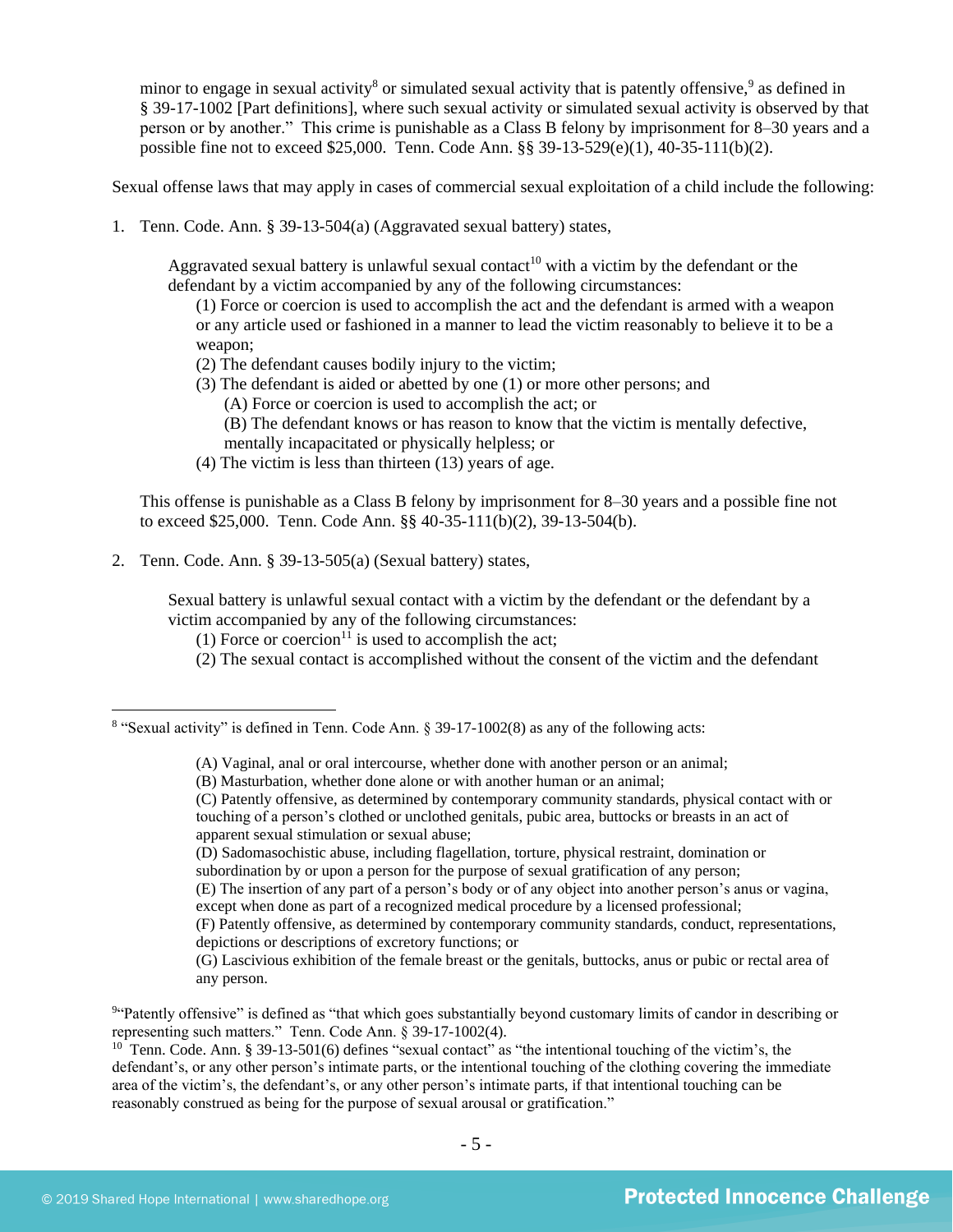knows or has reason to know at the time of the contact that the victim did not consent; (3) The defendant knows or has reason to know that the victim is mentally defective, mentally incapacitated or physically helpless; or (4) The sexual contact is accomplished by fraud.

This offense is punishable as a Class E felony by imprisonment for 1–6 years and a possible fine not to exceed \$3,000. Tenn. Code Ann. §§ 39-13-505(c), 40-35-111(b)(5).

- 3. Tenn. Code Ann. § 39-13-506 (Statutory rape) criminalizes "unlawful sexual penetration" of minors when the defendant and minor are of certain ages. If the victim is 13 or 14, and the defendant is 4–9 years older than the victim, the crime is a Class E felony. Tenn. Code Ann. § 39-13-506(b)(1), (d)(2). If the victim is 15–17 and the defendant is 5–9 years older than the victim, the crime is a Class E felony. Tenn. Code Ann. § 39-13-506(b)(2), (d)(2). The crime is "mitigated statutory rape" and a Class E felony when the victim is 15-17 years old and the defendant is 4–5 years older than the victim. Tenn. Code Ann. § 39-13-506(a), (d)(1). As Class E felonies, the categories of statutory rape above are punishable by imprisonment for 1–6 years and a possible fine not to exceed \$3,000. Tenn. Code Ann. § 40-35-111(b)(5). However, if the victim is  $13-17$  and the defendant is at least 10 years older, the crime becomes aggravated statutory rape, a Class D felony punishable by imprisonment for 2–12 years and a possible fine not to exceed \$5,000. Tenn. Code Ann. §§ 39-13-506(c), (d)(3), 40-  $35-111(b)(4)$ .
- 4. Tenn. Code Ann. § 39-13-522(a) (Rape of a child) states, "Rape of a child is the unlawful sexual penetration of a victim by the defendant or the defendant by a victim, if the victim is more than three (3) years of age but less than thirteen (13) years of age." The crime is a Class A felony and under Tenn. Code Ann. § 39-13-522(b)(2)(A) "a person convicted of a violation of this section shall be punished as a Range II offender; however, the sentence imposed upon such person may, if appropriate, be within Range III but in no case shall it be lower than Range II." Therefore, in accordance to Range II and III penalties, this crime is punishable by imprisonment for 25–60 years and a possible fine not to exceed \$50,000. Tenn. Code Ann. §§ 39-13-522(b)(2)(A), 40-35-111(b)(1), 40-35-112(b), (c).
- *1.3 Prostitution statutes refer to the sex trafficking statute to acknowledge the intersection of prostitution with trafficking victimization.*

Tennessee's prostitution-related statutes refer to the sex trafficking law, thereby acknowledging the intersection of prostitution with trafficking victimization. Tenn. Code Ann. § 39-13-515 (Promoting prostitution) and § 39- 13-514(b)(4)(A) (Patronizing prostitution) refer to Tenn. Code Ann. § 39-13-309 (Trafficking for commercial sex act) to ensure that human trafficking penalties apply when the offense is committed against a minor. Tenn. Code Ann. §  $39-13-515(c)(1)$  states, "Promoting prostitution is punishable as: (1) Trafficking for a commercial sex act under § 39-13-309 if the person being promoted is less than eighteen (18) years of age." Tenn. Code Ann. § 39-13-514(b)(4)(A) establishes that "[p]atronizing prostitution from a person who is younger than eighteen (18) years of age or has an intellectual disability is punishable as trafficking for commercial sex acts under § 39-13-309."

Additionally, Tenn. Code Ann. § 39-13-513(e) (Prostitution)<sup>12</sup> refers to the human trafficking law and requires law enforcement to identify commercially sexually exploited minors as victims of sex trafficking. Tenn. Code Ann. § 39-13-513(d) states,

<sup>&</sup>lt;sup>11</sup> "As used in this section, 'coercion' means the threat of kidnapping, extortion, force or violence to be performed immediately or in the future." Tenn. Code. Ann. § 39-13-505(b).

<sup>&</sup>lt;sup>12</sup> Victim is defined under 22 U.S.C. § 7102 as a person subjected to either "sex trafficking in which a commercial sex act is induced by force, fraud, or coercion, or in which the person induced to perform such act has not attained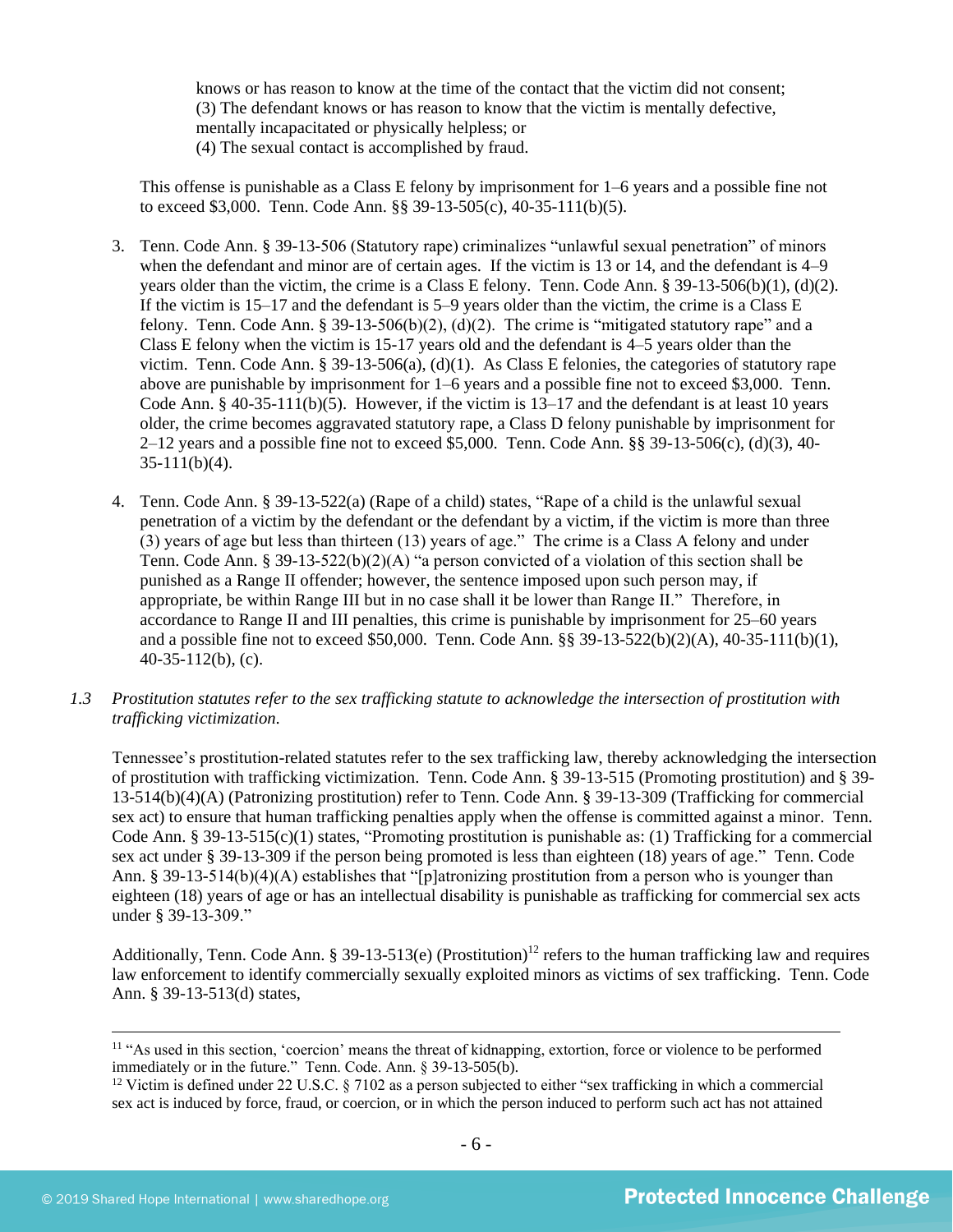Notwithstanding any provision of this section to the contrary, if it is determined after a reasonable detention for investigative purposes, that a person suspected of or charged with a violation of this section is under eighteen (18) years of age, that person shall be immune from prosecution for prostitution as a juvenile or adult. A law enforcement officer who takes a person under eighteen (18) years of age into custody for a suspected violation of this section shall, upon determination that the person is a minor, provide the minor with the telephone number for the Tennessee human trafficking resource center hotline and release the minor to the custody of a parent or legal guardian or transport the minor to a shelter care facility designated by the juvenile court judge to facilitate the release of the minor to the custody of a parent or legal guardian.

*1.4 The state racketeering or gang crimes statute includes sex trafficking or commercial sexual exploitation of children (CSEC) offenses as predicate acts allowing the statute to be used to prosecute child sex trafficking crimes.* 

Tennessee's racketeering statute includes the CSEC offense of especially aggravated sexual exploitation of a minor as racketeering activity, but does not include human trafficking or the state's other CSEC offenses. Tenn. Code Ann. § 39-12-204 (Unlawful activities) states,

(a) It is unlawful for any person who has, with criminal intent, received any proceeds derived, directly or indirectly, from a pattern of racketeering activity or through the collection of an unlawful debt to use or invest, whether directly or indirectly, any part of the proceeds or the proceeds derived from the use or investment thereof, in the acquisition of any title to or any right, interest, or equity in, real or personal property or in the establishment or operation of any enterprise.

(b) It is unlawful for any person, through a pattern of racketeering activity or through the collection of an unlawful debt, to acquire or maintain, directly or indirectly, an interest in or control of any enterprise of real or personal property.

(c) It is unlawful for any person employed by, or associated with, any enterprise<sup>13</sup> to knowingly conduct or participate, directly or indirectly, in the enterprise through a pattern of racketeering activity or the collection of any unlawful debt.

A "pattern of racketeering activity" is defined as "engaging in at least two (2) incidents of racketeering conduct that have the same or similar intents, results, accomplices, victims, or methods of commission or otherwise are interrelated by distinguishing characteristics and are not isolated incidents; provided that at least one (1) of such incidents occurred after July 1, 1986, that the last of the incidents occurred within two (2) years after a prior incident of racketeering conduct." Tenn. Code Ann. § 39-12-203(6) (Part definitions). It is "racketeering activity" "to commit, to attempt to commit, to conspire to commit, or to solicit, coerce, or intimidate another person to commit an act for financial gain that is a criminal offense involving . . . aggravated sexual exploitation of a minor, especially aggravated sexual exploitation of a minor under §§ 39-17-1004(b)(1)(A) and 39-17- 1005(a)(1), or to commit, attempt to commit, conspire to commit, or to solicit, coerce, or intimidate another person to commit a criminal gang offense, as defined in § 40-35-121(a) [Criminal gang offenses]." Tenn. Code Ann. § 39-12-203(9). Pursuant to Tenn. Code Ann. § 40-35-121(a)(3)(B) (Criminal gang offenses), a "criminal gang offense" occurs when a "criminal gang"<sup>14</sup> is involved in "[t]he commission or attempted commission,

- 7 -

<sup>18</sup> years of age" or "the recruitment, harboring, transportation, provision, or obtaining of a person for labor or services, through the use of force, fraud, or coercion for the purpose of subjection to involuntary servitude, peonage, debt bondage, or slavery." 22 U.S.C. § 7102 (8)(A), (B).

<sup>&</sup>lt;sup>13</sup> "Enterprise" is defined as "any individual, sole proprietorship, partnership, corporation, business trust, union chartered under the laws of this state, or other legal entity, or any unchartered union, association, or group of individuals associated in fact, although not a legal entity, and it includes illicit as well as licit enterprises and governmental, as well as other entities, including criminal gangs, as defined in Section 40-35-121(a)." <sup>14</sup> Pursuant to Tenn. Code Ann. § 40-35-121(a)(1),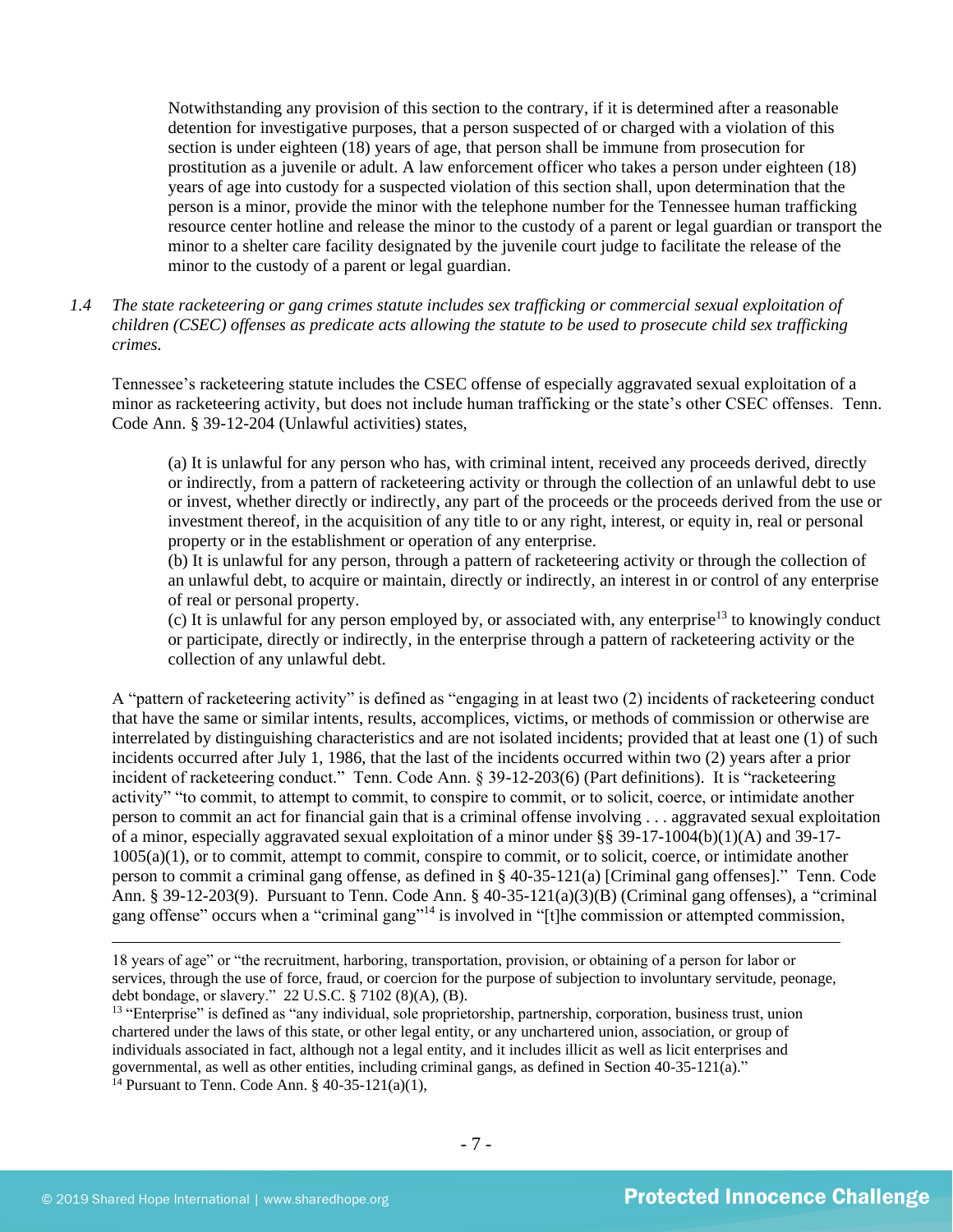facilitation of, solicitation of, or conspiracy to commit . . . trafficking for commercial sex acts, as defined in § 39-13-309."

Conviction for racketeering is punishable as a Class B felony by imprisonment under the sentencing range within Range II or higher (imprisonment for 12–30 years), a fine up to \$250,000, or both. Tenn. Code Ann. §§  $39-12-205(a)$ ,  $40-35-112(b)(2)$ , (c)(2). Instead of a fine, a conviction for conduct "through which pecuniary value<sup>15</sup> is derived, or by which personal injury or property damage or other loss is caused, may be sentenced to pay a fine that does not exceed three (3) times the gross value gained or three (3) times the gross loss caused, whichever is the greater, plus court costs and the costs of investigation and prosecution, reasonably incurred." Tenn. Code Ann. § 39-12-205(b)(1). Additionally, asset forfeiture is permitted. An offender may have to forfeit to the state, "[a]ll property, real or personal, including money, used in the course of, intended for use in the course of, derived from, or realized through, conduct in violation of a provision of this part . . . ." Tenn. Code Ann. § 39-12-206(b) (Civil proceedings—Injunctions—Forfeiture of property—Future criminal actions— Statute of limitations).

(A) As one (1) of its primary activities, the commission of criminal gang offense;

For the purposes of subdivision  $(b)(1)$  "pecuniary value" means:

(A) Anything of value in the form of money, a negotiable instrument, or a commercial interest or anything else, the primary significance of which is economic advantage; or

(B) Any other property or service that has a value in excess of five hundred dollars (\$500).

<sup>&</sup>quot;Criminal gang" means a formal or informal ongoing organization, association or group consisting of three (3) or more persons that has:

<sup>(</sup>B) Two (2) or more members who, individually or collectively, engage in or have engaged in a pattern of criminal gang activity.

<sup>15</sup> Tenn. Code Ann. § 39-12-205(b)(2) (Penalties) provides,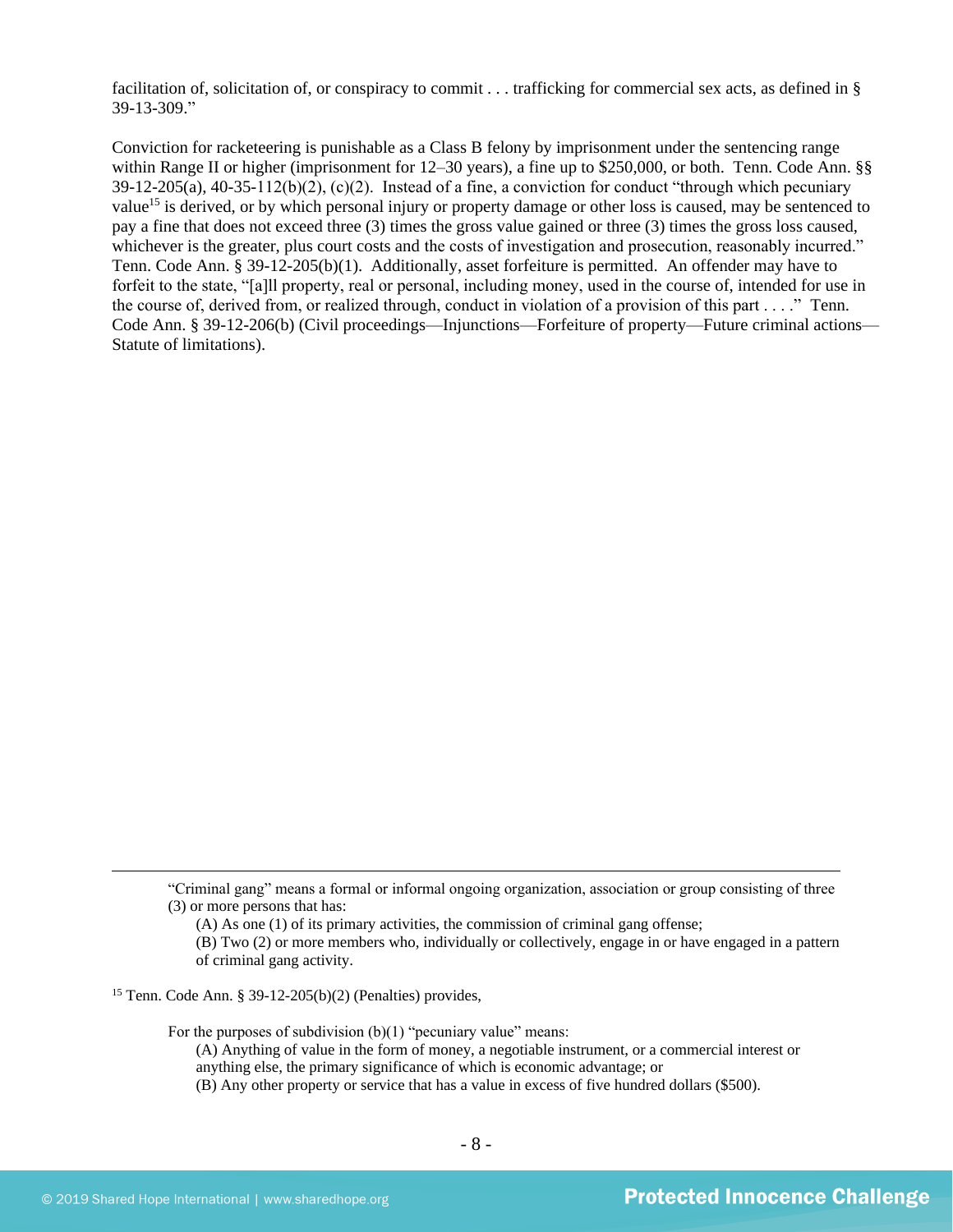#### **FRAMEWORK ISSUE 2: CRIMINAL PROVISIONS ADDRESSING DEMAND**

#### *Legal Components:*

- *2.1 The state sex trafficking law can be applied to buyers of commercial sex acts with a minor.*
- *2.2 Buyers of commercial sex acts with a minor can be prosecuted under commercial sexual exploitation of children (CSEC) laws.*
- *2.3 Solicitation laws differentiate between soliciting sex acts with an adult and soliciting sex acts with a minor under 18.*
- *2.4 Penalties for buyers of commercial sex acts with minors are as high as federal penalties.*
- *2.5 Using the Internet or electronic communications to lure, entice, or purchase, or attempt to lure, entice, or purchase commercial sex acts with a minor is a separate crime or results in an enhanced penalty for buyers.*
- *2.6 No age mistake defense is permitted for a buyer of commercial sex acts with any minor under 18.*
- *2.7 Base penalties for buying sex acts with a minor under 18 are sufficiently high and not reduced for older minors.*
- *2.8 Financial penalties for buyers of commercial sex acts with minors are sufficiently high to make it difficult for buyers to hide the crime.*

\_\_\_\_\_\_\_\_\_\_\_\_\_\_\_\_\_\_\_\_\_\_\_\_\_\_\_\_\_\_\_\_\_\_\_\_\_\_\_\_\_\_\_\_\_\_\_\_\_\_\_\_\_\_\_\_\_\_\_\_\_\_\_\_\_\_\_\_\_\_\_\_\_\_\_\_\_\_\_\_\_\_\_\_\_\_\_\_\_\_\_\_\_\_

- *2.9 Buying and possessing child sexual abuse material (CSAM) carries penalties as high as similar federal offenses.*
- *2.10 Convicted buyers of commercial sex acts with minors are required to register as sex offenders.*

# *Legal Analysis:*

*2.1 The state sex trafficking law can be applied to buyers of commercial sex acts with a minor.*

Tenn. Code Ann. § 39-13-309(a) (Trafficking for commercial sex act) applies to a buyer of commercial sex acts with a minor through use of the term "purchase." Tenn. Code Ann. §  $39-13-309(a)(2)^{16}$  makes it a crime when a person "recruits, entices, harbors, transports, provides, purchases, or obtains by any means another person for the purpose of providing a commercial sex act." Pursuant to Tenn. Code Ann. § 39-13-301(15) (Part definitions), "'Commercial sex act' means any sexually explicit conduct<sup>17</sup> for which anything of value is directly or indirectly given, promised to or received by any person, which conduct is induced or obtained by coercion or deception or which conduct is induced or obtained from a person under eighteen (18) years of age."

Additionally, while buyers can be offenders of Tenn. Code Ann. § 39-13-309(a) through the term "obtains"<sup>18</sup> following federal precedent, the scope of applicability is narrowed by the definition of "obtains" under Tenn.

<sup>16</sup> *See supra* note [2.](#page-0-0)

<sup>17</sup> *See supra* note [4.](#page-1-0)

<sup>&</sup>lt;sup>18</sup>Pursuant to Tenn. Code Ann. § 39-13-301(9), (10) "'[o]btain' means, in relation to labor or services, to secure performance of labor or services," and "services" is defined as "between a person and the defendant in which the person performs activities under the supervision of or for the defendant." However, the terms "labor or services" in the definition of "obtain" make the definition seemingly more applicable to Tenn. Code Ann. § 39-13-308 (Trafficking for labor or services). Accordingly, the term "obtain" could be used differently for Tenn. Code Ann. § 39-13-309 (Trafficking for commercial sex act). *See United States v. Jungers*, 702 F.3d 1066 (8th Cir. 2013). In this case, the Eighth Circuit held that the federal sex trafficking law, 18 U.S.C. § 1591 (Sex trafficking of children or by force, fraud, or coercion) applies to buyers of sex with minors. Reversing a District of South Dakota ruling that Congress did not intend the string of verbs constituting criminal conduct under 18 U.S.C. § 1591(a)(1) ("recruits, entices, harbors, transports, provides, obtains, or maintains") to reach the conduct of buyers (United States v. Jungers, 834 F. Supp. 2d 930, 931 (D.S.D. 2011)), the Eighth Circuit concluded that 18 U.S.C. § 1591 does not contain "a latent exemption for purchasers" because buyers can "engage in at least some of the prohibited conduct." Jungers, 702 F. 3d 1066, 1072. Congress codified Jungers clarifying that the federal sex trafficking law is intended to apply to buyers in the Justice for Victims of Trafficking Act (JVTA) of 2015 Pub. L. No. 114-22, 129 Stat 227), enacted on May 29, 2015. The JVTA adds the terms "patronize" and "solicit" to the list of prohibited conduct and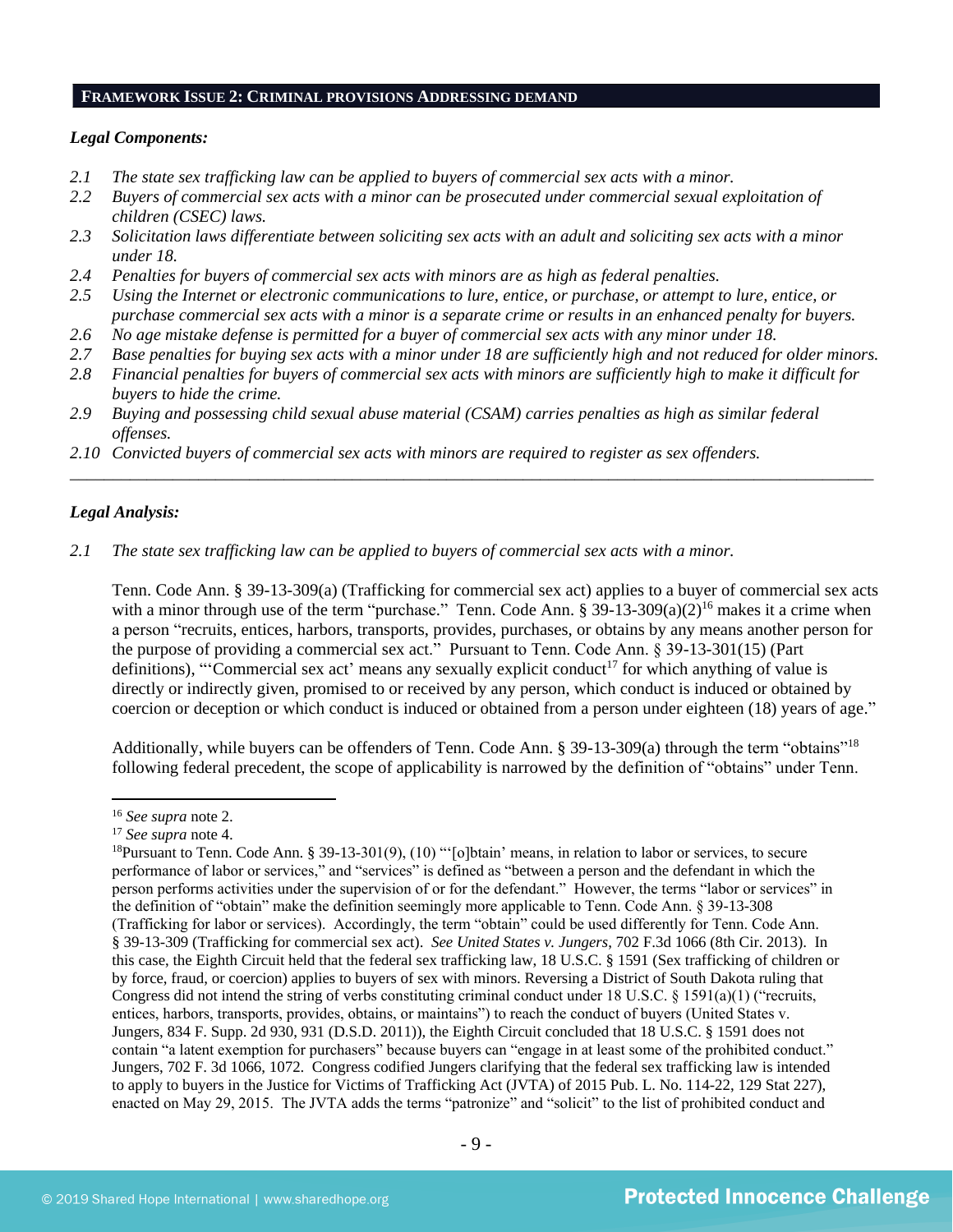Code Ann. § 39-13-301(12) (Part definitions). Under Tenn. Code Ann. § 39-13-301(12), "obtains" means "in relation to labor or services, to secure performance of labor or services." Tenn. Code Ann. § 39-13-301(13) defines "services" as, "an ongoing relationship between a person and the defendant in which the person performs activities under the supervision of or for the defendant." Therefore, for a buyer to be held liable for committing the offense of Tenn. Code Ann.  $\S$  39-13-309(a), the buyer and child victim must be in an ongoing relationship and a controlling third party or trafficker must be identified.

A conviction under Tenn. Code Ann. § 39-13-309 is punishable as a Class B felony by imprisonment for 8–30 years and a possible fine not to exceed \$25,000. Tenn. Code Ann. § 40-35-111(b)(2) (Authorized terms of imprisonment and fines for felonies and misdemeanors). However, Tenn. Code Ann. § 39-13-309 is a Class A felony where:

[T]he victim of the offense is a child under fifteen (15) years of age, or where the offense occurs on the grounds or facilities or within one thousand feet (1,000') of a public or private school, secondary school, preschool, child care agency, public library, recreational center, or public park.

A Class A felony is punishable by imprisonment for 15–60 years and a possible fine not to exceed \$50,000. Tenn. Code Ann. §§ 39-13-309(c), 40-35-111(b)(1).

*2.2 Buyers of commercial sex acts with a minor can be prosecuted under commercial sexual exploitation of children (CSEC) laws.*

Tenn. Code Ann. § 39-13-514(b)(4)(A) (Patronizing prostitution) makes patronizing prostitution of a minor punishable as sex trafficking under Tenn. Code Ann. § 39-13-309 (Trafficking for commercial sex act), stating that "[p]atronizing prostitution from a person who is younger than eighteen (18) years of age or has an intellectual disability is punishable as trafficking for commercial sex acts under § 39-13-309." "Patronizing prostitution" is defined as "soliciting or hiring another person with the intent that the other person engage in prostitution, or entering or remaining in a house of prostitution for the purpose of engaging in sexual activity." Tenn. Code Ann. § 39-13-512(3) (Prostitution—Definitions).

Additionally, pursuant to Tenn. Code Ann. § 39-13-529(a), (e)(1) (Offense of soliciting sexual exploitation of a minor—Exploitation of a minor by electronic means) a Class B felony occurs when an individual

eighteen (18) years of age or older, by means of oral, written or electronic communication, electronic mail or Internet service, including webcam communications, directly or through another, to intentionally command, hire, persuade, induce or cause a minor to engage in sexual activity<sup>19</sup> or simulated sexual activity that is patently offensive,<sup>20</sup> as defined in § 39-17-1002 [Part definitions], where such sexual activity or simulated sexual activity is observed by that person or by another.

<sup>19</sup> *See supra* note [4.](#page-1-0)

<sup>20</sup> *See supra* note [9.](#page-4-0)

expressly states, "section 108 of this title amends section 1591 of title 18, United States Code, to add the terms 'solicits or patronizes' to the sex trafficking statute making absolutely clear for judges, juries, prosecutors, and law enforcement officials that criminals who purchase sexual acts from human trafficking victims may be arrested, prosecuted, and convicted as sex trafficking offenders when this is merited by the facts of a particular case." Id. at Sec. 109. The Eighth Circuit decision in *United States v. Jungers* and the federal sex trafficking law as amended by the Justice for Victims of Trafficking Act establish persuasive authority when state courts interpret the string of verbs constituting prohibited conduct in state sex trafficking laws (in particular the term "obtains") to the extent such interpretation does not conflict with state case law.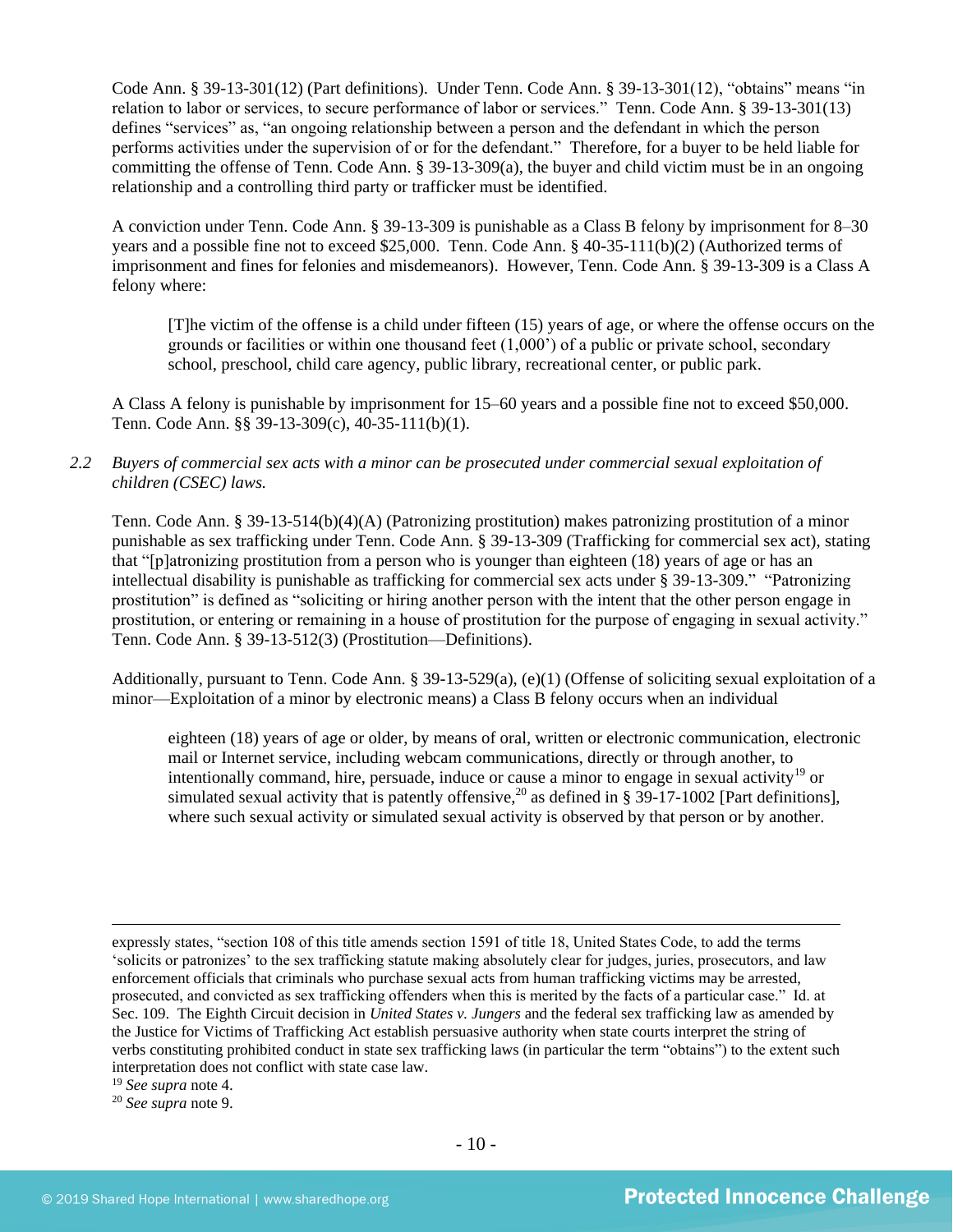# *2.3 Solicitation laws differentiate between soliciting sex acts with an adult and soliciting sex acts with a minor under 18.*

Tennessee law differentiates between soliciting sex acts with a minor and soliciting sex acts with an adult. Tenn. Code Ann. § 39-13-514(b)(4)(A) (Patronizing prostitution) criminalizes patronizing a minor for prostitution and refers to Tenn. Code Ann. § 39-13-309 (Trafficking for commercial sex act) for prosecution and penalties. "Patronizing prostitution" is specifically defined to include "soliciting . . . another person with the intent that the other person engage in prostitution . . . ." Tenn. Code Ann. § 39-13-512(3) (Prostitution— Definitions). A conviction under Tenn. Code Ann. § 39-13-514(b)(4)(A) (Patronizing prostitution of a minor) is a Class A felony where:

[T]he victim of the offense is a child under fifteen (15) years of age, or where the offense occurs on the grounds or facilities or within one thousand feet (1,000') of a public or private school, secondary school, preschool, child care agency, public library, recreational center, or public park.

A Class A felony is punishable by imprisonment for 15–60 years and a possible fine not to exceed \$50,000. An offense against a minor over 15 years of age is a B felony punishable by imprisonment for 8–30 years and a possible fine not to exceed \$25,000. Tenn. Code Ann. §§ 39-13-309(c), 40-35-111(b)(1), (2). In contrast, patronizing a prostitute over 18 is a Class A misdemeanor punishable by imprisonment for not more than 11 months, 29 days, a possible fine not to exceed \$2,500, or both imprisonment and a fine. Tenn. Code Ann. §§ 39-13-514(b)(1), 40-35-111(e)(1).

# *2.4 Penalties for buyers of commercial sex acts with minors are as high as federal penalties.*

A buyer charged under Tenn. Code Ann. § 39-13-309 (Trafficking for commercial sex act) faces a Class B felony conviction punishable by imprisonment for 8–30 years and a possible fine not to exceed \$25,000. A buyer of commercial sex will be subject to a Class A felony "if the victim of the offense is a child under (15) years of age, or where the offense occurs on the grounds or facilities or within 1,000 feet of a public or private school, secondary school, preschool, child care agency, public library, recreational center, or public park." A Class A felony is punishable by imprisonment for 15–60 years and a possible fine not to exceed \$50,000. Tenn. Code Ann. §§ 39-13-309(c), 40-35-111(b)(1). Tenn. Code Ann. §§ 39-13-309(b), 40-35-111(b)(2). When the victim is under 18, Tenn. Code Ann. § 39-13-514(b)(4)(A) (Patronizing prostitution) refers to Tenn. Code Ann. (Trafficking a person for a commercial sex act) for prosecution and penalties. A violation of Tenn. Code Ann. § 39-13-529 (Offense of soliciting sexual exploitation of a minor—Exploitation of a minor by electronic means), is a Class B felony punishable by imprisonment for 8–30 years and a possible fine not to exceed \$25,000. Tenn. Code Ann. §§ 39-13-529(e)(1), 40-35-111(b)(2).

Several sexual offenses could be used to prosecute a buyer of commercial sex acts with a minor but do not specifically criminalize the commercial sexual exploitation of a child, and do not refer to the human trafficking statute to bring these criminal offenses within the ambit of human trafficking under Tenn. Code Ann. § 39-13-309.<sup>21</sup>

<span id="page-10-0"></span>In comparison, if the victim is under the age of 14, a conviction under the TVPA for child sex trafficking is punishable by 15 years to life imprisonment and a fine not to exceed \$250,000. 18 U.S.C. §§  $1591(b)(1)$ ,  $3559(a)(1)$ ,  $3571(b)(3)$ . If the victim is between the ages of  $14-17$ , a conviction is punishable by 10 years to life imprisonment and a fine not to exceed \$250,000. 18 U.S.C. §§ 1591(b)(2), 3559(a)(1), 3571(b)(3). A conviction is punishable by mandatory life imprisonment, however, if the buyer has a prior conviction for a federal sex offense<sup>22</sup> against a minor. 18 U.S.C. § 3559(e)(1). To the extent buyers can

<span id="page-10-1"></span><sup>21</sup>*See supra* Component 1.2 for a full description of the sexual offense laws that may be used to prosecute buyers.

<sup>&</sup>lt;sup>22</sup> Pursuant to 18 U.S.C. § 3559(e)(2), "federal sex offense" is defined as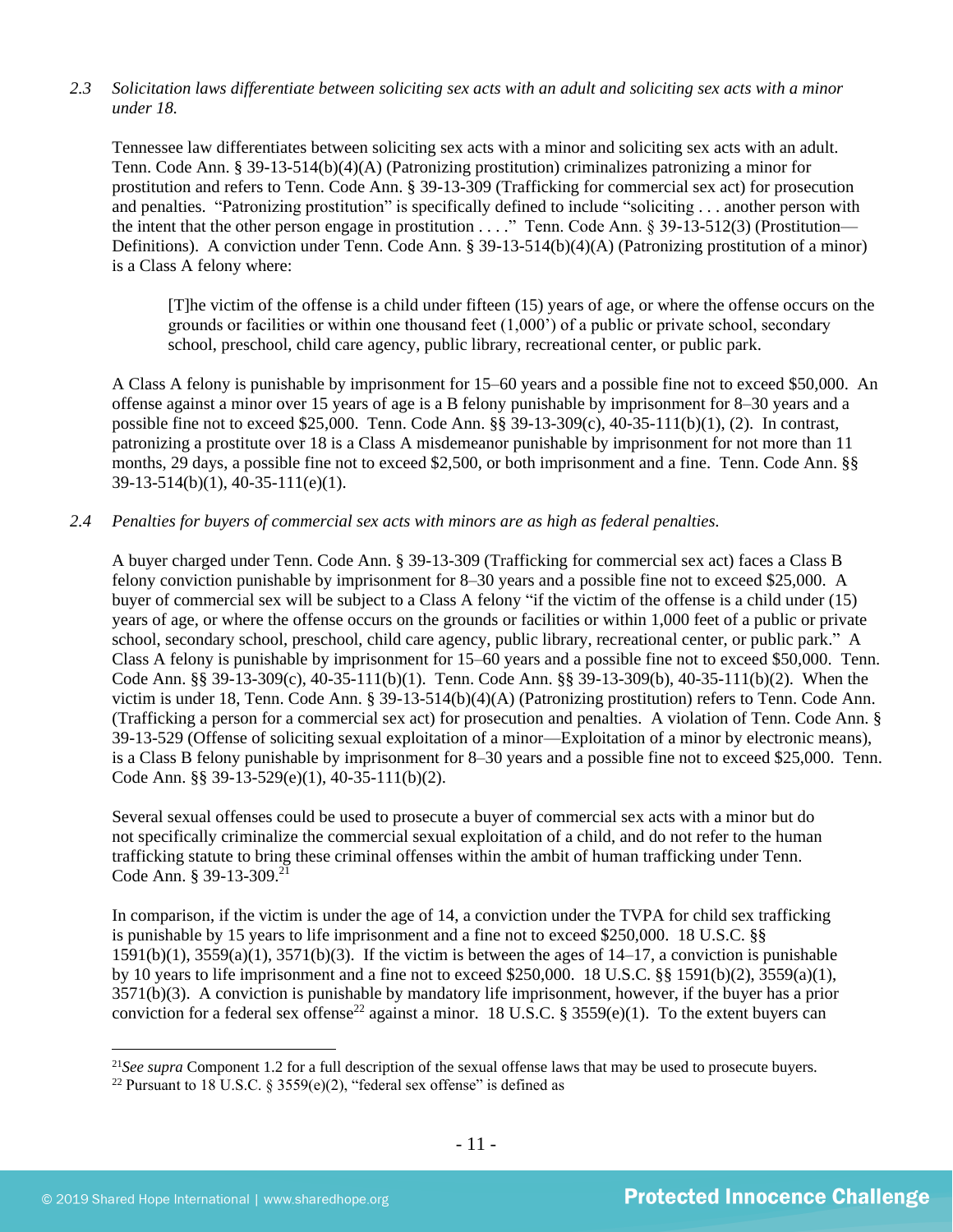be prosecuted under other federal CSEC laws,  $^{23}$  a conviction is punishable by penalties ranging from a fine not to exceed \$250,000 to life imprisonment and a fine not to exceed \$250,000.<sup>24</sup>

*2.5 Using the Internet or electronic communications to lure, entice, or purchase, or attempt to lure, entice, or purchase commercial sex acts with a minor is a separate crime or results in an enhanced penalty for buyers.*

Tenn. Code Ann. § 39-13-528 (Offense of solicitation of a minor) criminalizes using the Internet or electronic communications to "to intentionally command, request, hire, persuade, invite or attempt to induce" a minor to engage in sexual activity. Tenn. Code Ann. § 39-13-528(a) states,

It is an offense for a person eighteen (18) years of age or older, by means of oral, written or electronic communication, electronic mail or Internet services, directly or through another, to intentionally command, request, hire, persuade, invite or attempt to induce a person whom the person making the solicitation knows, or should know, is less than eighteen (18) years of age, or solicits a law enforcement officer posing as a minor, and whom the person making the solicitation reasonably believes to be less than eighteen (18) years of age, to engage in conduct that, if completed, would constitute a violation by the soliciting adult of one (1) or more of the following offenses:

- (1) Rape of a child, pursuant to [§ 39-13-522;](https://a.next.westlaw.com/Link/Document/FullText?findType=L&pubNum=1000039&cite=TNSTS39-13-522&originatingDoc=N61AFE9D1CCE411DB8F04FB3E68C8F4C5&refType=LQ&originationContext=document&transitionType=DocumentItem&contextData=(sc.UserEnteredCitation))
- (2) Aggravated rape, pursuant to [§ 39-13-502;](https://a.next.westlaw.com/Link/Document/FullText?findType=L&pubNum=1000039&cite=TNSTS39-13-502&originatingDoc=N61AFE9D1CCE411DB8F04FB3E68C8F4C5&refType=LQ&originationContext=document&transitionType=DocumentItem&contextData=(sc.UserEnteredCitation))
- (3) Rape, pursuant to [§ 39-13-503;](https://a.next.westlaw.com/Link/Document/FullText?findType=L&pubNum=1000039&cite=TNSTS39-13-503&originatingDoc=N61AFE9D1CCE411DB8F04FB3E68C8F4C5&refType=LQ&originationContext=document&transitionType=DocumentItem&contextData=(sc.UserEnteredCitation))
- (4) Aggravated sexual battery, pursuant to [§ 39-13-504;](https://a.next.westlaw.com/Link/Document/FullText?findType=L&pubNum=1000039&cite=TNSTS39-13-504&originatingDoc=N61AFE9D1CCE411DB8F04FB3E68C8F4C5&refType=LQ&originationContext=document&transitionType=DocumentItem&contextData=(sc.UserEnteredCitation))
- (5) Sexual battery by an authority figure, pursuant to [§ 39-13-527;](https://a.next.westlaw.com/Link/Document/FullText?findType=L&pubNum=1000039&cite=TNSTS39-13-527&originatingDoc=N61AFE9D1CCE411DB8F04FB3E68C8F4C5&refType=LQ&originationContext=document&transitionType=DocumentItem&contextData=(sc.UserEnteredCitation))
- (6) Sexual battery, pursuant to [§ 39-13-505;](https://a.next.westlaw.com/Link/Document/FullText?findType=L&pubNum=1000039&cite=TNSTS39-13-505&originatingDoc=N61AFE9D1CCE411DB8F04FB3E68C8F4C5&refType=LQ&originationContext=document&transitionType=DocumentItem&contextData=(sc.UserEnteredCitation))
- (7) Statutory rape, pursuant to [§ 39-13-506;](https://a.next.westlaw.com/Link/Document/FullText?findType=L&pubNum=1000039&cite=TNSTS39-13-506&originatingDoc=N61AFE9D1CCE411DB8F04FB3E68C8F4C5&refType=LQ&originationContext=document&transitionType=DocumentItem&contextData=(sc.UserEnteredCitation))
- (8) Especially aggravated sexual exploitation of a minor, pursuant to [§ 39-17-1005;](https://a.next.westlaw.com/Link/Document/FullText?findType=L&pubNum=1000039&cite=TNSTS39-17-1005&originatingDoc=N61AFE9D1CCE411DB8F04FB3E68C8F4C5&refType=LQ&originationContext=document&transitionType=DocumentItem&contextData=(sc.UserEnteredCitation)) or
- (9) Sexual activity involving a minor, pursuant to [§ 39-13-529.](https://a.next.westlaw.com/Link/Document/FullText?findType=L&pubNum=1000039&cite=TNSTS39-13-529&originatingDoc=N61AFE9D1CCE411DB8F04FB3E68C8F4C5&refType=LQ&originationContext=document&transitionType=DocumentItem&contextData=(sc.UserEnteredCitation))
- (10) Trafficking for commercial sex acts, pursuant to § 39–13–309;
- (11) Patronizing prostitution, pursuant to § 39–13–514;
- (12) Promoting prostitution, pursuant to § 39–13–515;
- (13) Aggravated sexual exploitation of a minor, pursuant to § 39–17–1004.

Pursuant to subsection (c), "A violation of this section shall constitute an offense one (1) classification lower than the most serious crime solicited, unless the offense solicited was a Class E felony, in which case the offense shall be a Class A misdemeanor." Tenn. Code Ann. § 39-13-528(c).

an offense under section 1591 [18 USCS § 1591] (relating to sex trafficking of children), 2241 [18 USCS § 2241] (relating to aggravated sexual abuse), 2242 [18 USCS  $\S$  2242] (relating to sexual abuse), 2244(a)(1) [18 USCS  $\S$  2244(a)(1)] (relating to abusive sexual contact), 2245 [18 USCS] § 2245] (relating to sexual abuse resulting in death), 2251 [18 USCS § 2251] (relating to sexual exploitation of children), 2251A [18 USCS § 2251A] (relating to selling or buying of children), 2422(b) [18 USCS § 2422(b)] (relating to coercion and enticement of a minor into prostitution), or 2423(a) [18

USCS § 2423(a)] (relating to transportation of minors).

<sup>23</sup> 18 U.S.C. §§ 2251A(b) (Selling or buying of children), 2251(a) (Sexual exploitation of children), 2423(a) (Transportation of a minor with intent for minor to engage in criminal sexual activity), 2422(a) (Coercion and enticement), 2252(a)(2), (a)(4) (Certain activities relating to material involving the sexual exploitation of minors). <sup>24</sup> 18 U.S.C. §§ 2251A(b) (conviction punishable by imprisonment for 30 years to life and a fine), 2251(e) (conviction punishable by imprisonment for 15–30 years and a fine), 2423(a) (conviction punishable by imprisonment for 10 years to life and a fine), 2422(a) (conviction punishable by a fine, imprisonment up to 20 years, or both), 2252(b) (stating that a conviction under subsection (a)(2) is punishable by imprisonment for  $5-20$  years and a fine, while a conviction under subsection (a)(4) is punishable by imprisonment up to 10 years, a fine, or both); *see also* 18 U.S.C. §§ 3559(a)(1) (classifying all of the above listed offenses as felonies), 3571(b)(3) (providing a fine up to \$250,000 for any felony conviction).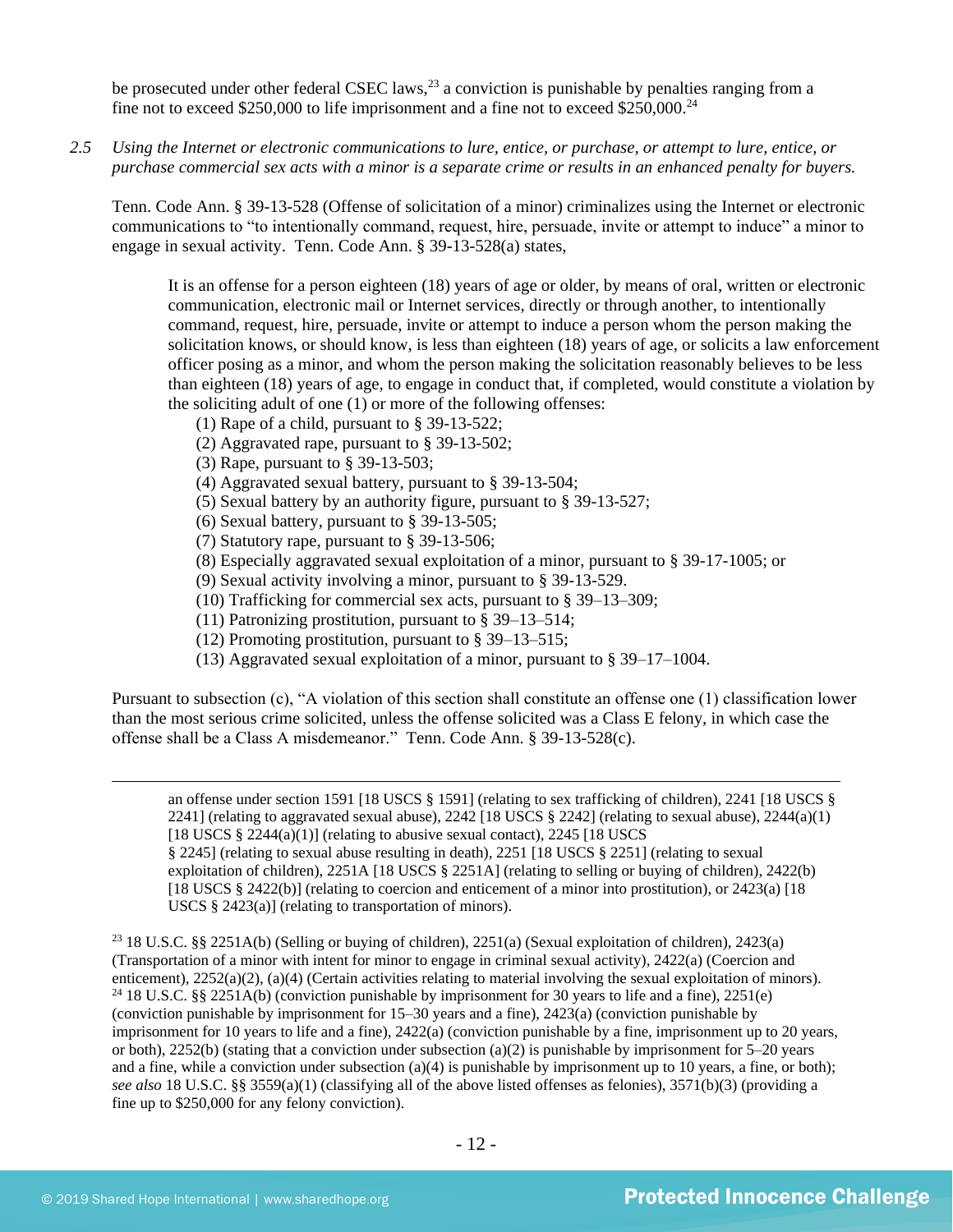In addition, Tenn. Code Ann. § 39-13-529(a) (Offense of soliciting sexual exploitation of a minor—Exploitation of a minor by electronic means) includes using

electronic communication, electronic mail or Internet service, including webcam communications, directly or through another, to intentionally command, hire, persuade, induce or cause a minor to engage in sexual activity or simulated sexual activity that is patently offensive, as defined in § 39-17- 1002, where such sexual activity or simulated sexual activity is observed by that person or by another.

Although the crime is not applicable solely to commercial sexual exploitation, the inclusion of the term "hire" brings commercial sexual activity within its range. This crime is a Class B felony punishable by imprisonment for 8–30 years and a possible fine not to exceed \$25,000. Tenn. Code Ann. §§ 39-13-529(e)(1), 40-35-  $111(b)(2)$ .

#### *2.6 No age mistake defense is permitted for a buyer of commercial sex acts with any minor under 18.*

Tenn. Code Ann. § 39-13-514 (Patronizing prostitution) and § 39-13-529 (Offense of soliciting sexual exploitation of a minor—Exploitation of a minor by electronic means) expressly prohibit a mistake of age defense. Pursuant to Tenn. Code Ann. § 39-11-502(c) (Ignorance or mistake of fact), "It shall not be a defense to prosecution for a violation of § 39-13-514 or § 39-13-529 that the person charged was ignorant or mistaken as to the age of the minor."

#### *2.7 Base penalties for buying sex acts with a minor under 18 are sufficiently high and not reduced for older minors.*

Tennessee's trafficking law staggers penalties based on a minor's age, but penalties are sufficiently high even when the victim is an older minor. If the victim is under 15, Tenn. Code Ann. § 39-13-309 (Trafficking for commercial sex act) is a Class A felony punishable by imprisonment for 15–60 years. Tenn. Code Ann. §§ 39-  $13-309(c)$ ,  $40-35-111(b)(1)$ . If the victim is 15 or older, a conviction under Tenn. Code Ann. § 39-13-309 is a Class B felony punishable by imprisonment for 8–30 years. Tenn. Code Ann. §§ 39-13-309(b), 40-35- 111(b)(2). Convictions under Tenn. Code Ann. § 39-13-514(b)(4)(A) (Patronizing prostitution), one of Tennessee's buyer-applicable CSEC offenses, are punishable as trafficking for commercial sex acts under § 39- 13-309, so the same staggered penalties apply.

Tenn. Code Ann. § 39-13-529 (Offense of soliciting sexual exploitation of a minor—Exploitation of a minor by electronic means), another of Tennessee's buyer-applicable CSEC offenses, does not stagger penalties based on a minor's age and provides sufficiently high penalties. Tenn. Code Ann. § 39-13-529 is as a Class B felony punishable by imprisonment for 8–30 years. Tenn. Code Ann.  $\S$ § 39-13-529(e)(1), 40-35-111(b)(2).

In contrast, Tenn. Code Ann. § 39-13-528 (Offense of solicitation of a minor) staggers penalties based on the crime solicited, and some of the crimes listed in § 39-13-528 vary based on the age of the minor and age of the buyer. Pursuant to Tenn. Code Ann. § 39-13-528(c), "A violation of this section shall constitute an offense one (1) classification lower than the most serious crime solicited, unless the offense solicited was a Class E felony, in which case the offense shall be a Class A misdemeanor." Therefore, when a buyer solicits a victim between 3–13 years of age to engage in conduct that, if it were to occur, would be rape under Tenn. Code Ann. § 39-13- 522(a) (Rape of a child), a Class A felony, the crime is punishable as a class B felony with imprisonment between 8–30 years and a possible fine not to exceed \$25,000. Tenn. Code Ann. §§ 39-13-522(a), (b)(1), 40- 35-111(b)(2). If the defendant is at least 10 years older than the victim and solicits a victim between 13–17 to engage in conduct that, if it were to occur, would be aggravated statutory rape under Tenn. Code Ann. § 39-13- 506(c) (Mitigated statutory rape—Statutory rape—Aggravated statutory rape), a Class D felony, the crime is a Class E felony punishable by imprisonment of 1–6 years and a possible fine not to exceed \$3,000. Tenn. Code Ann. §§ 39-13-506(c), (d)(3), 40-35-111(b)(5). Soliciting is a Class A misdemeanor if the solicited act, if it were to occur, would be mitigated statutory rape under Tenn. Code Ann. §§ 39-13-506(a), which is typically a Class E felony and occurs when the defendant is 4 or 5 years older than a victim between 15–18. Tenn. Code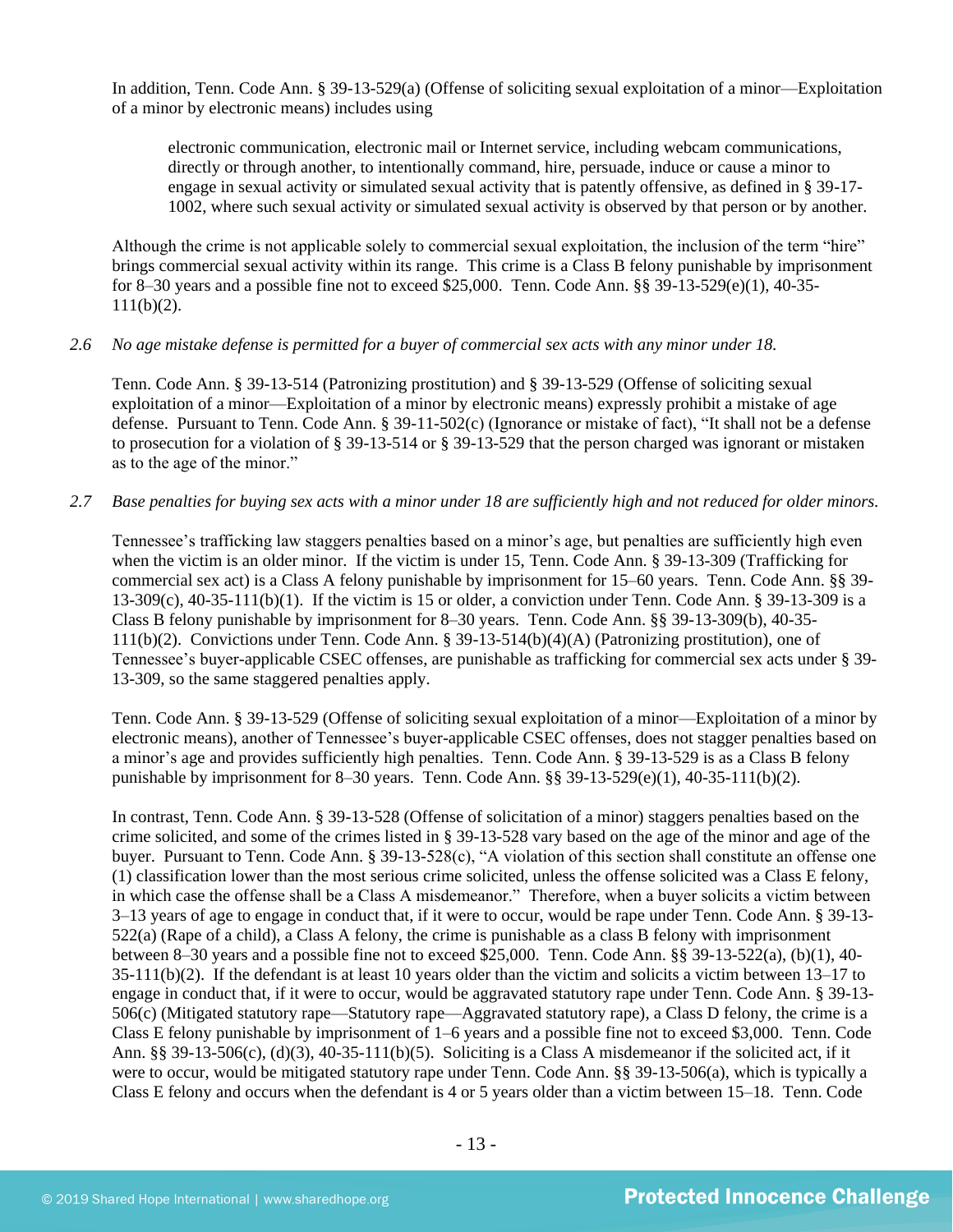Ann. §§ 39-13-506(a), (d)(1). Soliciting would also be a Class A misdemeanor if the solicited conduct, if it were to occur, would be statutory rape under Tenn. Code Ann. §§ 39-13-506(b), which is typically a Class E felony, which occurs when the victim is 13 or 14 and the defendant is between 4–10 years older than the victim, or when the victim is between 15–18 and the defendant is between 5–10 years older than the victim. Tenn. Code Ann. §§ 39-13-506(a), (b)(1), (b)(2), (d)(1), (d)(2). Class A misdemeanors are punishable by up to 11 months, 29 days imprisonment, a fine not to exceed \$2,500, or both. Tenn. Code Ann. § 40-35-111(e)(1).

# *2.8 Financial penalties for buyers of commercial sex acts with minors are sufficiently high to make it difficult for buyers to hide the crime.*

Buyers of commercial sex with minors face fines, restitution, and asset forfeiture. Buyers convicted under Tenn. Code Ann. § 39-13-309(a) (Trafficking for commercial sex act) face a possible fine not to exceed \$25,000, unless "the victim of the offense is a child under (15) years of age, or where the offense occurs on the grounds or facilities or within 1,000 feet of a public or private school, secondary school, preschool, child care agency, public library, recreational center, or public park," in which case a possible fine not to exceed \$50,000 may be imposed. Tenn. Code Ann. §§ 39-13-309(c), 40-35-111(b)(1). The patronizing prostitution of a minor statute references the human trafficking statute for purposes of prosecutions and penalties, so the same fines and sentencing ranges apply for patronizing prostitution of a minor as they do for a human trafficking offense. Hiring a minor online for sexual activity in violation of Tenn. Code Ann. § 39-13-529(a) (Offense of soliciting sexual exploitation of a minor—Exploitation of a minor by electronic means) is a Class B felony with a possible fine not to exceed \$25,000. Tenn. Code Ann. §§ 39-13-529(e)(1), 40-35-111(b)(2). A conviction under Tenn. Code Ann. § 39-13-528(a) (Offense of solicitation of a minor) can result in a fine ranging between \$2,500 and \$25,000 based on the crime classification determined by the victim's age and the defendant's age. Tenn. Code Ann. § 40-25-111(b).

Buyers are subject to mandatory restitution to be paid to a minor who has been sexually victimized through any of the trafficking, CSEC, or sexual offenses applicable to buyers of commercial sex acts with minors. While Tennessee law allows a court, at its discretion, to order restitution to victims of any crime, Tennessee specifically requires restitution to be paid to the victim as part of the punishment under Tenn. Code Ann. §§ 39-13-309 [Trafficking for commercial sex act], 39-13-514 [Patronizing prostitution], 39-17-1005(a) [Offense of especially sexually aggravated sexual exploitation of a minor], 39-13-528(a) [Offense of solicitation of a minor], and 39-13-529(a) [Offense of soliciting sexual exploitation of a minor – exploitation of a minor by electronic means]. Tenn. Code Ann. §§ 39-11-118(a), (b), 40-35-104(c)(2), 40-35-304. Tenn. Code Ann. § 40- 33-101 (Conveyances subject to forfeiture) provides for discretionary, criminal asset forfeiture. Upon conviction of sexual offenses pursuant to title 39, chapter 13, section 5 [Sexual offenses], which includes patronizing prostitution of adults or minors, a buyer may be ordered to forfeit "[a]ny conveyance, including a vehicle, aircraft or vessel used in the commission of," among other offenses, a sexual "offense under title 39, chapter 13, part 5 [Sexual offenses].<sup>325</sup> Property subject to forfeiture under this section may be seized upon process issued by any circuit or criminal court with jurisdiction over the property. Seizure is permitted without process where it is incident to arrest or search, pursuant to a search warrant. Tenn. Code Ann. § 40-33-102 (Seizure authorized). Disposition of the forfeited property is governed by Tenn. Code Ann. § 40-33-110 (Disposition of forfeited conveyance or proceeds of sale of forfeited conveyance), which provides that the property "shall inure to the benefit of the county in which the goods were seized . . . provided, that the forfeited conveyance or the funds derived from the confiscated goods shall go to the law enforcement agency that seized the conveyance and shall be used exclusively for law enforcement purposes . . . In all other cases, the proceeds shall be transmitted to the state treasurer and deposited in the state treasury."

<sup>&</sup>lt;sup>25</sup> Tenn. Code Ann. § 40-33-101(b)(1) does contain some exceptions, including that "No conveyance used by any person as a common carrier in the transaction of business as a common carrier is subject to forfeiture . . . unless it appears that the owner or other person in charge of the conveyance is a consenting party or privy to any of the offenses listed in subdivisions  $(a)(2)$ – $(4)$ ."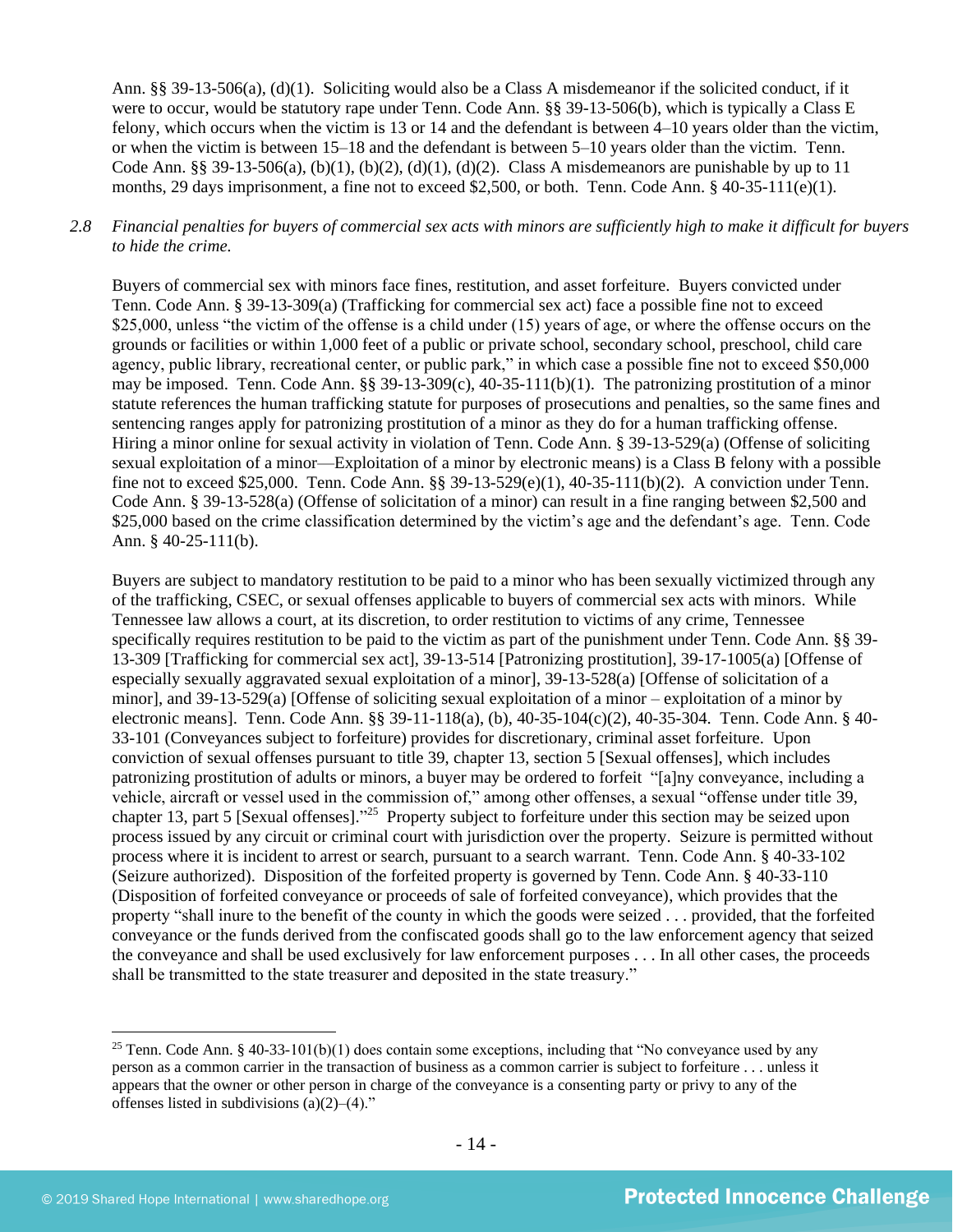This discretionary, criminal forfeiture provision is reiterated, with a special focus on minor victims, in Tenn. Code Ann. § 39-13-530(a) (Forfeiture of any conveyance or real or personal property used in a sexual offense committed against minors—Child abuse fund) which provides for the forfeiture of "[a]ny conveyance or real or personal property used in the commission of an offense under this part [Sexual offenses]," which is committed "against a person under eighteen (18) years of age and was committed on or after July 1, 2006." This forfeiture is subject to the provisions of title 40, chapter 33, part 2. However, "the proceeds from all forfeitures made pursuant to this section shall be transmitted to the general fund, where there is established a general fund reserve to be allocated through the general appropriations act, which shall be known as the child abuse fund." Tenn. Code Ann. § 39-13-530(b).

Vehicle forfeiture specifically for sexual exploitation of children crimes is found in Tenn. Code Ann. § 39-17- 1008(a) (Forfeiture of any conveyance or real or personal property used in commission of an offense under this part), which provides that "[a]ny conveyance or real or personal property used in the commission of an offense under this part [Sexual exploitation of children] is subject to forfeiture under the provisions of title 40, chapter 33, part 2 [Forfeiture procedures generally]." This forfeiture is subject to the provision of title 40, chapter 33, part 2. However, "the proceeds from all forfeitures made pursuant to this section shall be transmitted to the general fund, where there is established a general fund reserve to be allocated through the general appropriations act, which shall be known as the child abuse fund." Tenn. Code Ann. § 39-17-1008(b).

Additionally, Tenn. Code Ann. § 29-3-101(e) (Definitions—Maintenance and abatement of nuisance— Forfeiture of property—Payment of moneys from forfeiture into general funds) states,

(1) Upon a person's second or subsequent conviction for promoting prostitution or patronizing prostitution, any vehicle in which such offense was committed is subject to seizure and forfeiture in accordance with the procedure established in title 39, chapter 11, part 7 [Disposition of forfeited property]; provided, however, that nothing contained within the provisions of this subsection (e) shall be construed to authorize seizure of such vehicle at any time prior to such conviction. (2) The provisions of subdivision (e)(1) apply only if the violations making the vehicle subject to seizure and forfeiture occur in Tennessee and at least one (1) of the previous violations occurs on or after July 1, 2002, and the second or subsequent offense after July 1, 2002, occurs within five (5) years of the most recent prior offense occurring after July 1, 2002.

*2.9 Buying and possessing child sexual abuse material (CSAM) carries penalties as high as similar federal offenses.*

Pursuant to Tenn. Code Ann. § 39-17-1004(a)(1) (Offense of aggravated sexual exploitation of a minor), "It is unlawful for a person to knowingly promote, sell, distribute, transport, purchase or exchange material, or possess with the intent to promote, sell, distribute, transport, purchase or exchange material, that includes a minor engaged in: (A) Sexual activity; or (B) Simulated sexual activity that is patently offensive."<sup>26</sup> Under subsection (b)(1), "It is unlawful for a person to knowingly promote, sell, distribute, transport, purchase or exchange material that is obscene, as defined in § 39-17-901 [Part definitions],<sup>27</sup> or possess material that is obscene, with the intent to promote, sell, distribute, transport, purchase or exchange the material, which includes a minor engaged in: (A) Sexual activity; or (B) Simulated sexual activity that is patently offensive."

<span id="page-14-0"></span>A person violating either subsection commits a Class C felony, and the person can be charged on individual counts for each image. Tenn. Code Ann. §§ 39-17-1004(a)(2), (4), (b)(2), (4). Class C felonies are punishable

<sup>26</sup> *See supra* note [9.](#page-4-0)

<sup>&</sup>lt;sup>27</sup> "Obscene" is defined as follows: "(A) The average person applying contemporary community standards would find that the work, taken as a whole, appeals to the prurient interest; (B) The average person applying contemporary community standards would find that the work depicts or describes, in a patently offensive way, sexual conduct; and (C) The work, taken as a whole, lacks serious literary, artistic, political, or scientific value." Tenn. Code Ann. § 39- 17-901(10).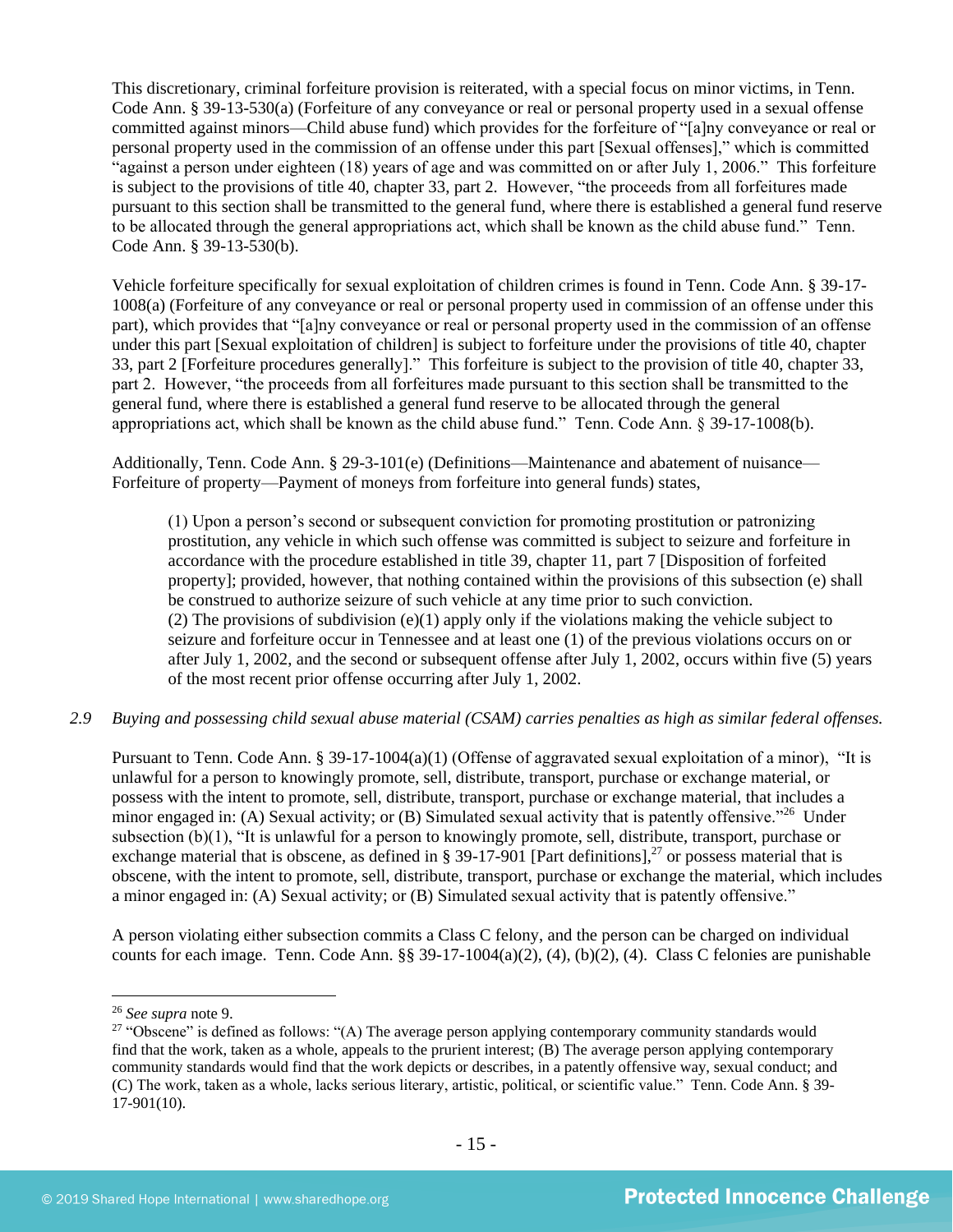by imprisonment for 3–15 years and a possible fine not to exceed \$10,000. Tenn. Code Ann. § 40-35-111(b)(3) (Authorized terms of imprisonment and fines for felonies and misdemeanors). However, if the number of individual images is greater than 25, the crime is a Class B felony punishable by imprisonment for 8–30 years and a possible fine not to exceed \$25,000. Tenn. Code Ann. §§ 39-17-1004(a)(4), (b)(4), 40-35-111(b)(2).

Under Tenn. Code Ann. § 39-17-1003(a) (Offense of sexual exploitation of a minor), "[i]t is unlawful for any person to knowingly possess material that includes a minor engaged in: (1) Sexual activity; or (2) Simulated sexual activity that is patently offensive." The crime is a Class D felony punishable by imprisonment for 2–12 years and a possible fine not to exceed \$5,000 for each individual image possessed. Tenn. Code Ann. §§ 39-17- 1003(b), (d), 40-35-111(b)(4). If the number of images and materials exceeds 50, then the crime is a Class C felony punishable by imprisonment for 3–15 year and a possible fine not to exceed \$10,000. Tenn. Code Ann. §§ 39-17-1003(d), 40-35-111(b)(3). If the number of images and materials exceeds 100, then the crime is a Class B felony punishable by imprisonment for 8–30 years and a possible fine not to exceed \$25,000. Tenn. Code Ann. §§ 39-17-1003(d), 40-35-111(b)(2).

In comparison, a federal conviction for possession of child sexual abuse material (CSAM)<sup>28</sup> is generally punishable by imprisonment for 5–20 years and a fine not to exceed \$250,000.<sup>29</sup> Subsequent convictions, however, are punishable by imprisonment up to 40 years and a fine not to exceed  $$250,000.<sup>30</sup>$ 

#### *2.10 Convicted buyers of commercial sex acts with minors are required to register as sex offenders*.

Persons in Tennessee convicted of a violent sexual offense or a sexual offense are required to register as sex offenders. Tenn. Code Ann. § 40-39-212(a) (Registration requirement). A "violent sexual offense" includes "[a]ggravated sexual exploitation of a minor, under § 39-17-1004," "[s]olicitation of a minor, under § 39-13- 528 [Offense of solicitation of a minor] when the offense is classified as a Class B or Class C felony," and Tenn. Code Ann. § 39-13-309 (Trafficking for commercial sex act). Tenn. Code Ann. § 40-39-202(31)(F), (K), (Y) (Part definitions). "Sexual offense" includes "[s]exual exploitation of a minor, under § 39-17-1003," "[s]olicitation of a minor under § 39-13-528 when the offense is classified as a Class D felony, Class E felony or a misdemeanor," "[s]tatutory rape under § 39-13-506(b),  $(d)(2)(B)^{31}$ , or aggravated statutory rape under § 39-13-506(c), patronizing prostitution of a minor under § 39-13-514," and "[s]oliciting sexual exploitation of a minor—Exploitation of a minor by electronic means, under § 39-13-529." Tenn. Code Ann. § 40-39-  $202(20)(A)(iv)$ , (viii), (xvii), (xix).

<sup>29</sup> 18 U.S.C. §§ 2252(b) (stating that a conviction under subsection (a)(2) is punishable by imprisonment for 5–20 years and a fine, while a conviction under subsection (a)(4) is punishable by imprisonment up to 10 years, a fine, or both),  $2252A(b)(1)$  (a conviction is punishable by imprisonment for 5–20 years and a fine),  $1466A(a)$ , (b) (stating that a conviction under subsection (a) is "subject to the penalties provided in section  $2252A(b)(1)$ ," imprisonment for 5–20 years and a fine, while a conviction under subsection (b) is "subject to the penalties provided in section 2252A(b)(2)," imprisonment up to 10 years, a fine, or both); *see also* 18 U.S.C. §§ 3559(a)(1) (classifying all of the above listed offenses as felonies), 3571(b)(3) (providing a fine up to \$250,000 for any felony conviction). <sup>30</sup> 18 U.S.C. §§ 2252(b) (stating if a person has a prior conviction under subsection (a)(2), or a list of other statutes, a conviction is punishable by a fine and imprisonment for 15–40 years, but if a person has a prior conviction under subsection (a)(4), or a list of other statutes, a conviction is punishable by a fine and imprisonment for  $10-20$  years),  $2252A(b)(1)$  (stating if a person has a prior conviction under subsection (a)(2), (a)(3), or a list of other statutes, a conviction is punishable by a fine and imprisonment for  $15-40$  years),  $1466A(a)$ , (b) (stating that the penalty scheme for section 2252A(b) applies); *see also* 18 U.S.C. §§ 3559(a)(1) (classifying all of the above listed offenses as felonies), 3571(b)(3) (providing a fine up to \$250,000 for any felony conviction).

<sup>31</sup> "In addition to the punishment provided for a person who commits statutory rape for the first time, the trial judge may order, after taking into account the facts and circumstances surrounding the offense, including the offense for which the person was originally charged and whether the conviction was the result of a plea bargain agreement, that the person be required to register as a sexual offender pursuant to title 40, chapter 39, part 2."

<sup>&</sup>lt;sup>28</sup> 18 U.S.C. §§ 2252(a)(2), (a)(4) (Certain activities relating to material involving the sexual exploitation of minors),  $2252A(a)(2)$ –(3) (Certain activities relating to material constituting or containing child pornography), 1466A(a), (b) (Obscene visual representations of the sexual abuse of children).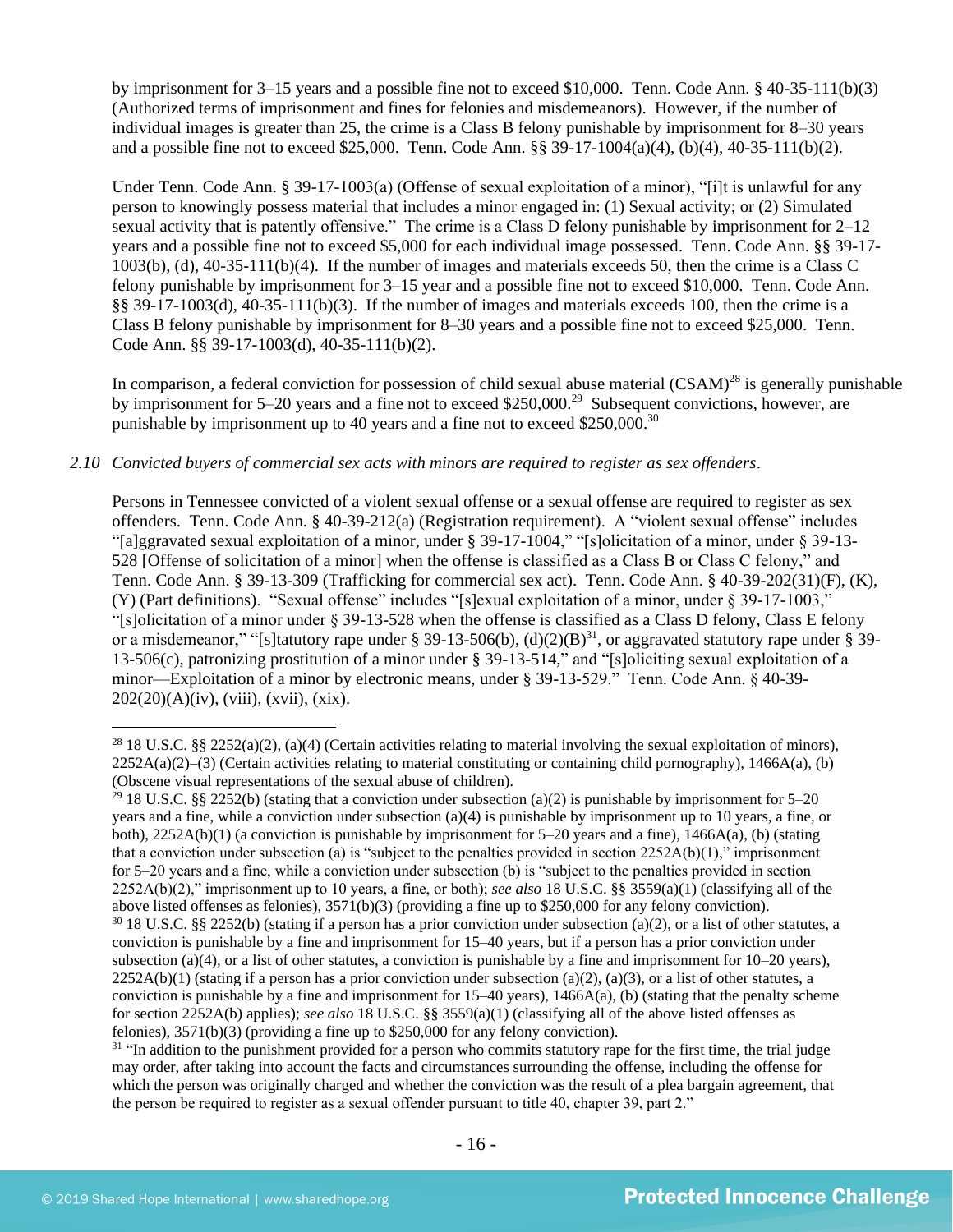#### *Legal Components:*

- *3.1 Penalties for trafficking a child for sexual exploitation are as high as federal penalties.*
- *3.2 Creating and distributing child sexual abuse material (CSAM) carries penalties as high as similar federal offenses.*
- *3.3 Using the Internet or electronic communications to lure, entice, recruit, or sell commercial sex acts with a minor is a separate crime or results in an enhanced penalty for traffickers.*
- *3.4 Financial penalties for traffickers, including asset forfeiture, are sufficiently high.*
- *3.5 Convicted traffickers are required to register as sex offenders.*
- *3.6 Laws relating to parental custody and termination of parental rights include sex trafficking or commercial sexual exploitation of children (CSEC) offenses as grounds for sole custody or termination in order to prevent traffickers from exploiting their parental rights as a form of control.*

*\_\_\_\_\_\_\_\_\_\_\_\_\_\_\_\_\_\_\_\_\_\_\_\_\_\_\_\_\_\_\_\_\_\_\_\_\_\_\_\_\_\_\_\_\_\_\_\_\_\_\_\_\_\_\_\_\_\_\_\_\_\_\_\_\_\_\_\_\_\_\_\_\_\_\_\_\_\_\_\_\_\_\_\_\_\_\_\_\_\_\_\_\_\_*

# *Legal Analysis:*

*3.1 Penalties for trafficking a child for sexual exploitation are as high as federal penalties.<sup>32</sup>*

Tenn. Code Ann. § 39-13-309(c) (Trafficking for commercial sex act) is:

a Class B felony, except where the victim of the offense is a child under fifteen (15) years of age, or where the offense occurs on the grounds or facilities or within one thousand feet  $(1,000)$  of a public or private school, secondary school, preschool, child care agency, public library, recreational center, or public park, a violation of subsection (a) is a Class A felony.

A Class A felony is punishable by imprisonment for 15–60 years and a possible fine not to exceed \$50,000 and a class B felony is punishable by imprisonment for 8–30 years and a possible fine not to exceed \$25,000.<sup>33</sup> Tenn. Code Ann. §§ 39-13-309(c), 40-35-111(b)(1), (2).

A criminal gang offense committed by a defendant shall be punished one (1) classification higher than the classification established by the specific statute creating the offense committed if:

(1) The defendant was a criminal gang member at the time of the offense; and

(2) The criminal gang offense was committed at the direction of, in association with, or for the benefit of the defendant's criminal gang or a member of the defendant's criminal gang."

Furthermore, pursuant to subsection (e),

A criminal gang offense committed by a defendant shall be punished two (2) classifications higher than the classification established by the specific statute creating the offense committed if, at the time the offense was committed:

- (1) The defendant was a criminal gang member;
- (2) The defendant was also a leader or organizer of the criminal gang; and
- (3) The offense was at the direction of, in association with, or for the benefit of the defendant's criminal gang or a member of the defendant's criminal gang. at the time the offense was committed."
- A "criminal gang offense" is defined in Tenn. Code Ann. § 40-35-121(a)(3) as

[A]ny violation of Tennessee law: (A) During the perpetration of which the defendant knowingly causes, or threatens to cause, death or bodily injury to another person or persons and specifically includes rape of a

<sup>32</sup>*See* discussion of relevant provisions *supra* Components 1.1 and 1.2.

<sup>&</sup>lt;sup>33</sup> Traffickers who are members of criminal gangs could receive enhanced penalties pursuant to Tenn. Code Ann. § 40-35-121(b) (Criminal gang offenses—Enhanced punishment—Procedure):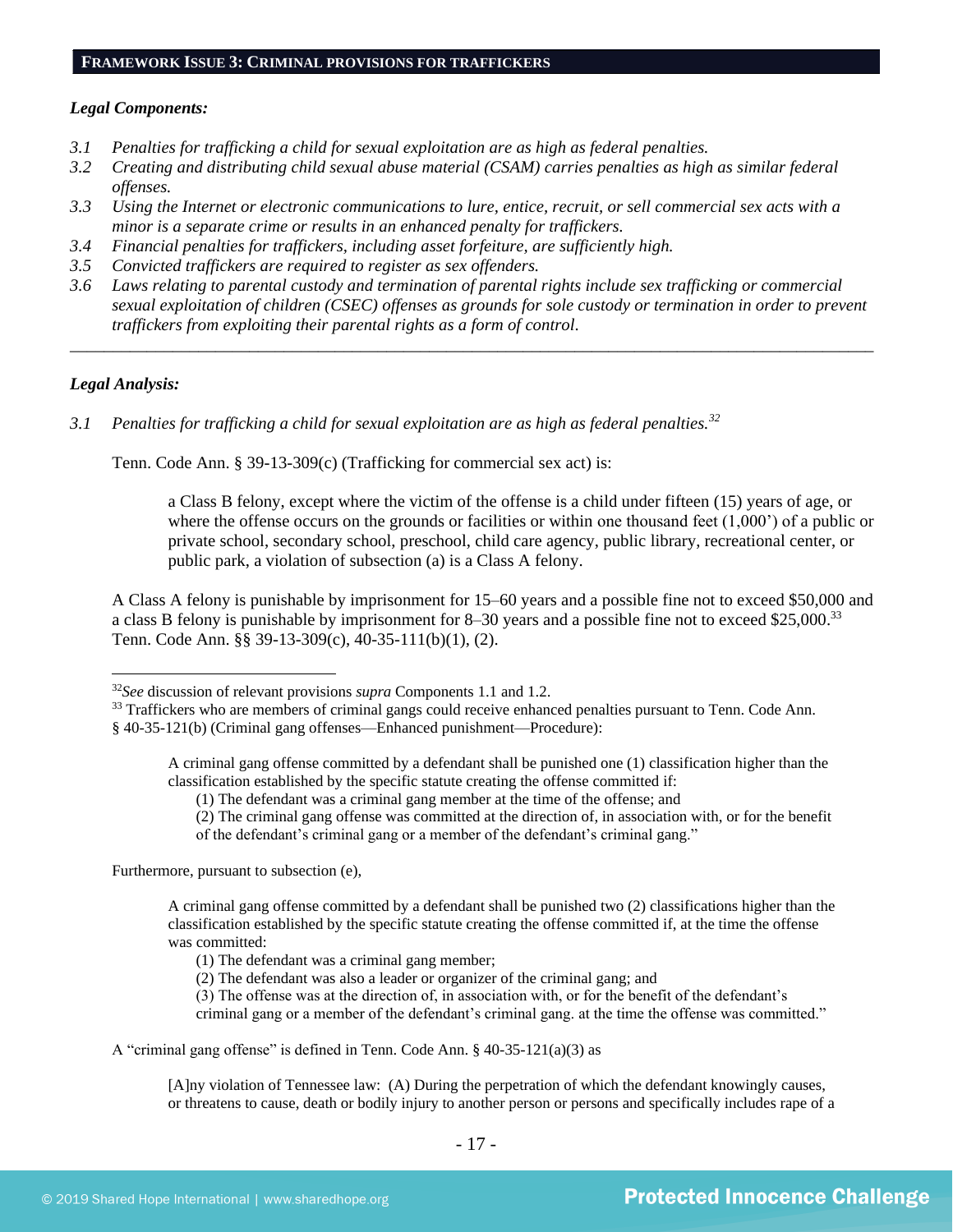When a violation of Tenn. Code Ann. § 39-13-515 (Promoting prostitution) involves a minor victim, Tenn. Code Ann. § 39-13-515(c)(1) provides that traffickers face the penalties provided under Tenn. Code Ann. § 39- 13-309.

Tenn. Code Ann. § 39-13-529(a) (Offense of soliciting sexual exploitation of a minor—Exploitation of a minor by electronic means) prohibits a person "eighteen (18) years or older, by means of oral, written or electronic communication, electronic mail or Internet service, including webcam communications, directly or through another, to intentionally command, hire, persuade, induce or cause a minor to engage in sexual activity or simulated sexual activity that is patently offensive,  $34$ ... where such sexual activity or simulated sexual activity is observed by that person or by another." This crime is a Class B felony punishable by imprisonment for 8–30 years and a possible fine not to exceed \$25,000. Tenn. Code Ann. §§ 39-13-529(e)(1), 40-35-111(b)(2). Lastly, pursuant to Tenn. Code Ann. § 39-13-528(c) (Offense of solicitation of a minor), "A violation of this section shall constitute an offense one (1) classification lower than the most serious crime solicited, unless the offense solicited was a Class E felony, in which case the offense shall be a Class A misdemeanor."

In addition to the above offenses, a trafficker could be found guilty of money laundering pursuant to Tenn. Code Ann. § 39-14-903 (Criminal penalties). Tenn. Code Ann. § 39-14-903(b)(1) states, "It is an offense to knowingly use proceeds<sup>35</sup> derived directly or indirectly from a specified unlawful activity<sup>36</sup> with the intent to

<span id="page-17-1"></span><span id="page-17-0"></span>child, aggravated rape and rape; or (B) That results, or was intended to result, in the defendant's receiving income, benefit, property, money or anything of value from the commission of any aggravated burglary, or from the illegal sale, delivery or manufacture of a controlled substance or firearm.

A "criminal gang member" is defined in Tenn. Code Ann.  $\S$  40-35-121(a)(2) as the following:

[A] person who is a member of a criminal gang, as defined in subdivision  $(a)(1)$ , who meets two  $(2)$  or more of the following criteria:

- (A) Admits to criminal gang involvement;
- (B) Is identified as a criminal gang member by a parent or guardian;
- (C) Is identified as a criminal gang member by a documented reliable informant;

(D) Resides in or frequents a particular criminal gang's area, adopts their style or dress, their use of hand signs or their tattoos and associates with known criminal gang members;

(E) Is identified as a criminal gang member by an informant of previously untested reliability and the identification is corroborated by independent information;

(F) Has been arrested more than once in the company of identified criminal gang members for offenses that are consistent with usual criminal gang activity; or

(G) Is identified as a criminal gang member by physical evidence such as photographs or other documentation.

"Criminal gang" is defined as "a formal or informal ongoing organization, association or group consisting of three (3) or more persons that has: (A) As one (1) of its primary activities, the commission of criminal gang offenses; (B) Two (2) or more members who, individually or collectively, engage in or have engaged in a pattern of criminal gang activity." Tenn. Code Ann. § 40-35-121(a)(1).

<sup>34</sup> *See supra* note [9.](#page-4-0)

<sup>35</sup> "Proceeds' includes gross profits from the commission of any specified unlawful activity, including property, real, personal or intangible of any kind, acquired or derived, directly or indirectly, from, produced through, realized through or caused by an act or omission." Tenn. Code Ann. § 39-14-902(4).

<sup>36</sup> "Knowingly uses or attempts to use proceeds derived directly or indirectly from a specified unlawful activity' means that any person or party to the transaction or act knew that the property or proceeds involved in the transaction or act represented or constituted, either in whole or in part, proceeds from some form, though not necessarily which form, of any criminal offense under the laws of this state, or any other jurisdiction. A person, corporation or financial institution receiving funds or property in the ordinary course of business shall not have 'knowledge' that the funds or property so received represented proceeds of any specified unlawful activity solely because of: (A) The identity or reputation of the transferor of the funds or property; or (B) The identity or reputation of an associate of the transferor." Tenn. Code Ann. § 39-14-902(3). Additionally, "'Specified unlawful activity'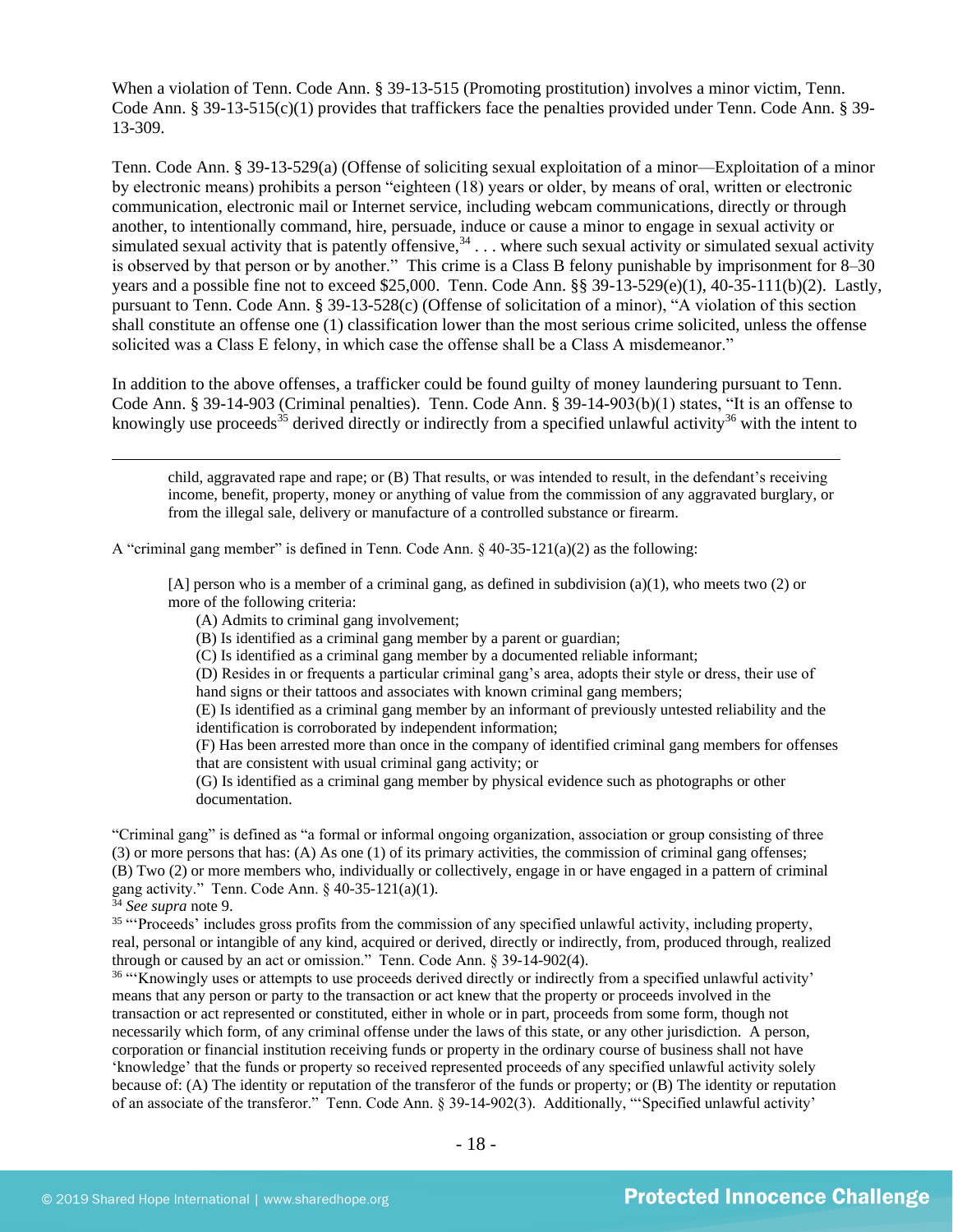promote, in whole or in part, the carrying on of a specified unlawful activity." A violation of the money laundering statute constitutes a Class B felony punishable by imprisonment for 8–30 years and a possible fine not to exceed \$25,000. Tenn. Code Ann. §§ 39-14-903(a)(2), (b)(2), 40-35-111(b)(2).

In comparison, if the victim is under the age of 14, a conviction under the Trafficking Victims Protection Act  $(TVPA)<sup>37</sup>$  for child sex trafficking is punishable by 15 years to life imprisonment and a fine not to exceed \$250,000. 18 U.S.C. §§ 1591(b)(1), 3559(a)(1), 3571(b)(3). If the victim is between the ages of 14–17, a conviction is punishable by 10 years to life imprisonment and a fine not to exceed \$250,000. 18 U.S.C. §§ 1591(b)(2), 3559(a)(1), 3571(b)(3). A conviction is punishable by mandatory life imprisonment, however, if the trafficker has a prior conviction for a federal sex offense<sup>38</sup> against a minor. 18 U.S.C. § 3559(e)(1).

# *3.2 Creating and distributing child sexual abuse material (CSAM) carries penalties as high as similar federal offenses*.

Pursuant to Tenn. Code Ann. § 39-17-1004(a)(1) (Offense of aggravated sexual exploitation of a minor), "It is unlawful for a person to knowingly promote, sell, distribute, transport, purchase or exchange material, or possess with the intent to promote, sell, distribute, transport, purchase or exchange material, that includes a minor engaged in: (A) Sexual activity; or (B) Simulated sexual activity that is patently offensive."<sup>39</sup> Under subsection (b)(1), "It is unlawful for a person to knowingly promote, sell, distribute, transport, purchase or exchange material that is obscene, as defined in § 39-17-901 [Part definitions],<sup>40</sup> or possess material that is obscene, with the intent to promote, sell, distribute, transport, purchase or exchange the material, which includes a minor engaged in: (A) Sexual activity; or (B) Simulated sexual activity that is patently offensive."

A violation of Tenn. Code Ann. § 39-17-1004(a), (b) is generally a Class C felony, and the individual can be charged on individual counts for each image. Tenn. Code Ann. §  $39-17-1004(a)(2)$ ,  $(4)$ ,  $(b)(2)$ ,  $(4)$ . Class C felonies are punishable by imprisonment for 3–15 year and a possible fine not to exceed \$10,000. Tenn. Code Ann. §40-35-111(b)(3) (Authorized terms of imprisonment and fines for felonies and misdemeanors). However, if the number of individual images is greater than 25, the crime is a Class B felony punishable by imprisonment for 8–30 years and a possible fine not to exceed \$25,000. Tenn. Code Ann.  $\S$ § 39-17-1004(a)(4),  $(b)(4)$ , 40-35-111(b)(2).

Under Tenn. Code Ann. § 39-17-1005(a) (Offense of especially aggravated sexual exploitation of a minor), "It is unlawful for a person to knowingly promote, employ, use, assist, transport or permit a minor to participate in the performance of, or in the production of, acts or material that includes the minor engaging in: (1) Sexual activity; or (2) Simulated sexual activity that is patently offensive." A violation of Tenn. Code Ann. § 39-17-1005(a) is a Class B felony punishable by imprisonment for 8–30 years and a possible fine not to exceed \$25,000. Tenn. Code Ann.  $\S$ § 40-35-111(b)(2), 39-17-1005(d). A person may be separately charged "for each individual performance, image, picture, drawing, photograph, motion picture film, videocassette tape, or other pictorial representation." Tenn. Code Ann. § 39-17- 1005(b).

means any act, including any preparatory or completed offense, committed for financial gain that is punishable as a felony under the laws of this state, or if the act occurred outside this state, would be punishable by confinement for more than one (1) year under the laws of the state in which it occurred." Tenn. Code Ann. § 39-14-902(6)(A). It "does not mean an act, including any preparatory or completed offense, committed for financial gain that is punishable under chapter 17, part 5 of this title, or similar provisions of law in another state." Tenn. Code Ann. § 39-14-902(6)(B).

<sup>37</sup> Trafficking Victims Protection Act (TVPA) of 2000, Pub. L. No. 106-386, 114 Stat. 1464, 1466 (codified in scattered sections of 18 and 22 U.S.C.).

<sup>38</sup> *See supra* note [21.](#page-10-0) 

<sup>39</sup> *See supra* note [9.](#page-4-0)

<sup>40</sup> *See supra* note [27.](#page-14-0)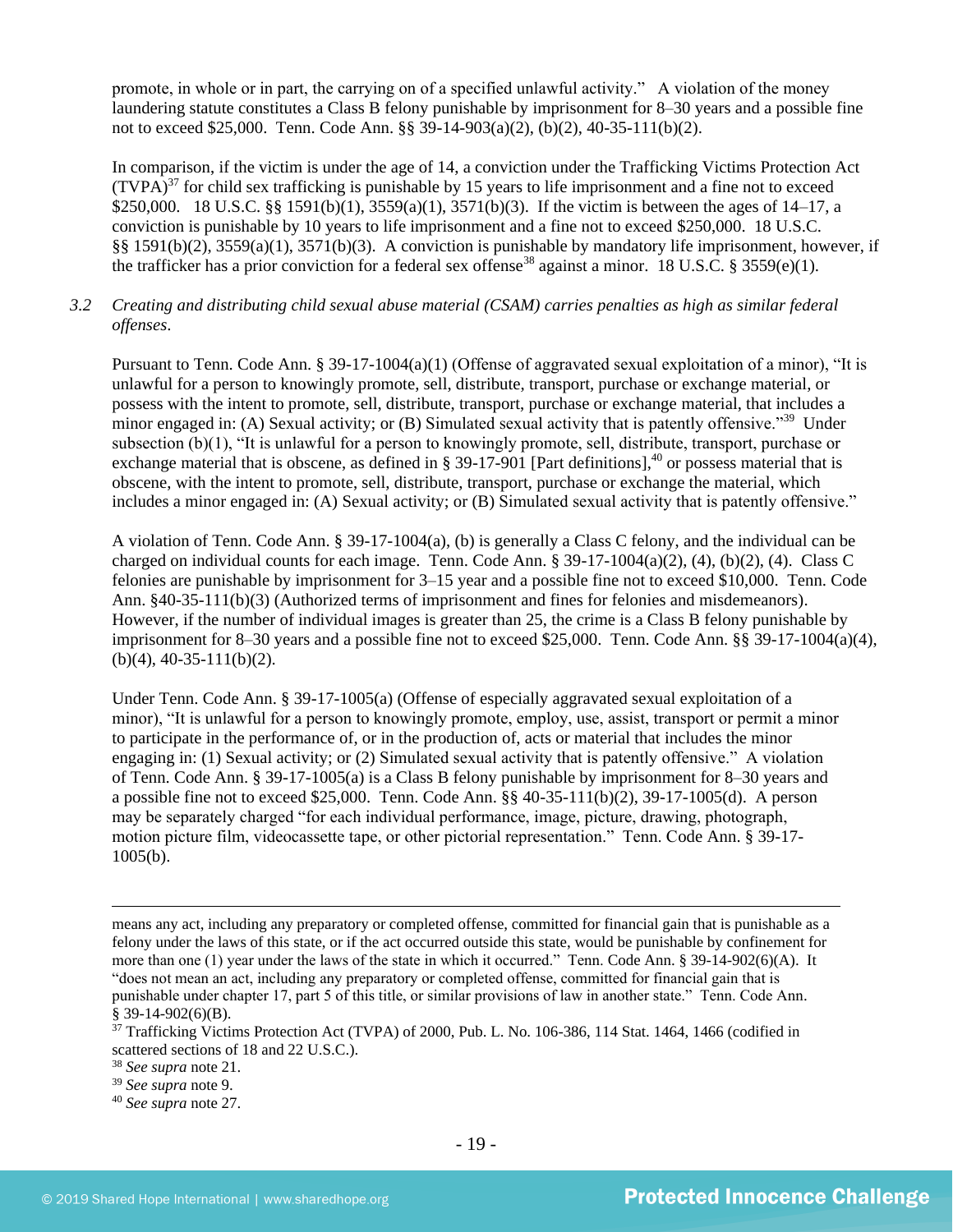In comparison, if the victim is under the age of 14, a conviction under the TVPA for child sex trafficking is punishable by 15 years to life imprisonment and a fine not to exceed \$250,000. 18 U.S.C. §§ 1591(b)(1),  $3559(a)(1)$ ,  $3571(b)(3)$ . If the victim is between the ages of  $14-17$ , a conviction is punishable by 10 years to life imprisonment and a fine not to exceed \$250,000. 18 U.S.C. §§ 1591(b)(2), 3559(a)(1), 3571(b)(3). A conviction is punishable by mandatory life imprisonment, however, if the trafficker has a prior conviction for a federal sex offense<sup>41</sup> against a minor. 18 U.S.C. § 3559(e)(1). Additionally, a federal conviction for distribution of child sexual abuse material  $(CSAM)^{42}$  is generally punishable by imprisonment for 5–20 years and a fine not to exceed \$250,000.<sup>43</sup> Subsequent convictions, however, are punishable by imprisonment up to 40 years and a fine not to exceed  $$250,000.<sup>44</sup>$ 

*3.3 Using the Internet or electronic communications to lure, entice, recruit, or sell commercial sex acts with a minor is a separate crime or results in an enhanced penalty for traffickers.*

Tenn. Code Ann. § 39-13-528 (Offense of solicitation of a minor) criminalizes using the Internet or other electronic communication to "to intentionally command, request, hire, persuade, invite or attempt to induce" a minor to engage in sexual activity. Tenn. Code Ann. § 39-13-528(a) states,

It is an offense for a person eighteen (18) years of age or older, by means of oral, written or electronic communication, electronic mail or Internet services, directly or through another, to intentionally command, request, hire, persuade, invite or attempt to induce a person whom the person making the solicitation knows, or should know, is less than eighteen (18) years of age, or solicits a law enforcement officer posing as a minor, and whom the person making the solicitation reasonably believes to be less than eighteen (18) years of age, to engage in conduct that, if completed, would constitute a violation by the soliciting adult of one (1) or more of the following offenses:

- (1) Rape of a child, pursuant to [§ 39-13-522;](https://a.next.westlaw.com/Link/Document/FullText?findType=L&pubNum=1000039&cite=TNSTS39-13-522&originatingDoc=N61AFE9D1CCE411DB8F04FB3E68C8F4C5&refType=LQ&originationContext=document&transitionType=DocumentItem&contextData=(sc.UserEnteredCitation))
- (2) Aggravated rape, pursuant to [§ 39-13-502;](https://a.next.westlaw.com/Link/Document/FullText?findType=L&pubNum=1000039&cite=TNSTS39-13-502&originatingDoc=N61AFE9D1CCE411DB8F04FB3E68C8F4C5&refType=LQ&originationContext=document&transitionType=DocumentItem&contextData=(sc.UserEnteredCitation))
- (3) Rape, pursuant to [§ 39-13-503;](https://a.next.westlaw.com/Link/Document/FullText?findType=L&pubNum=1000039&cite=TNSTS39-13-503&originatingDoc=N61AFE9D1CCE411DB8F04FB3E68C8F4C5&refType=LQ&originationContext=document&transitionType=DocumentItem&contextData=(sc.UserEnteredCitation))
- (4) Aggravated sexual battery, pursuant to [§ 39-13-504;](https://a.next.westlaw.com/Link/Document/FullText?findType=L&pubNum=1000039&cite=TNSTS39-13-504&originatingDoc=N61AFE9D1CCE411DB8F04FB3E68C8F4C5&refType=LQ&originationContext=document&transitionType=DocumentItem&contextData=(sc.UserEnteredCitation))
- (5) Sexual battery by an authority figure, pursuant to [§ 39-13-527;](https://a.next.westlaw.com/Link/Document/FullText?findType=L&pubNum=1000039&cite=TNSTS39-13-527&originatingDoc=N61AFE9D1CCE411DB8F04FB3E68C8F4C5&refType=LQ&originationContext=document&transitionType=DocumentItem&contextData=(sc.UserEnteredCitation))
- (6) Sexual battery, pursuant to [§ 39-13-505;](https://a.next.westlaw.com/Link/Document/FullText?findType=L&pubNum=1000039&cite=TNSTS39-13-505&originatingDoc=N61AFE9D1CCE411DB8F04FB3E68C8F4C5&refType=LQ&originationContext=document&transitionType=DocumentItem&contextData=(sc.UserEnteredCitation))
- (7) Statutory rape, pursuant to [§ 39-13-506;](https://a.next.westlaw.com/Link/Document/FullText?findType=L&pubNum=1000039&cite=TNSTS39-13-506&originatingDoc=N61AFE9D1CCE411DB8F04FB3E68C8F4C5&refType=LQ&originationContext=document&transitionType=DocumentItem&contextData=(sc.UserEnteredCitation))
- (8) Especially aggravated sexual exploitation of a minor, pursuant to [§ 39-17-1005;](https://a.next.westlaw.com/Link/Document/FullText?findType=L&pubNum=1000039&cite=TNSTS39-17-1005&originatingDoc=N61AFE9D1CCE411DB8F04FB3E68C8F4C5&refType=LQ&originationContext=document&transitionType=DocumentItem&contextData=(sc.UserEnteredCitation)) or
- (9) Sexual activity involving a minor, pursuant to [§ 39-13-529.](https://a.next.westlaw.com/Link/Document/FullText?findType=L&pubNum=1000039&cite=TNSTS39-13-529&originatingDoc=N61AFE9D1CCE411DB8F04FB3E68C8F4C5&refType=LQ&originationContext=document&transitionType=DocumentItem&contextData=(sc.UserEnteredCitation))
- (10) Trafficking for commercial sex acts, pursuant to § 39-13-309;
- (11) Patronizing prostitution, pursuant to § 39-13-514;

<sup>41</sup>*See supra* note [22](#page-10-1) for the definition of "federal sex offense."

<sup>&</sup>lt;sup>42</sup> 18 U.S.C. §§ 2252(a)(1), (a)(2), (a)(3) (Certain activities relating to material involving the sexual exploitation of minors),  $2252A(a)(2)$ , (a)(3) (Certain activities relating to material constituting or containing child pornography), 1466A(a) (Obscene visual representations of the sexual abuse of children).

<sup>&</sup>lt;sup>43</sup> 18 U.S.C. §§ 2252(b) (stating that a conviction under subsection (a)(1), (a)(2), or (a)(3) is punishable by imprisonment for 5–20 years and a fine), 2252A(b)(1) (a conviction is punishable by imprisonment for 5–20 years and a fine), 1466A(a), (b) (stating that a conviction under subsection (a) is "subject to the penalties provided in section 2252A(b)(1)," imprisonment for 5–20 years and a fine, while a conviction under subsection (b) is "subject to the penalties provided in section 2252A(b)(2)," imprisonment up to 10 years, a fine, or both); *see also* 18 U.S.C. §§ 3559(a)(1) (classifying all of the above listed offenses as felonies),  $3571(b)(3)$  (providing a fine up to \$250,000 for any felony conviction).

<sup>&</sup>lt;sup>44</sup> 18 U.S.C. §§ 2252(b) (stating if a person has a prior conviction under subsection (a)(1), (a)(2), or (a)(3) or a list of other statutes, a conviction is punishable by a fine and imprisonment for 15–40 years), 2252A(b)(1) (stating if a person has a prior conviction under subsection (a)(2), (a)(3), or a list of other statutes, a conviction is punishable by a fine and imprisonment for  $15-40$  years),  $1466A(a)$ , (b) (stating that the penalty scheme for section  $2252A(b)$ applies); *see also* 18 U.S.C. §§ 3559(a)(1) (classifying all of the above listed offenses as felonies), 3571(b)(3) (providing a fine up to \$250,000 for any felony conviction).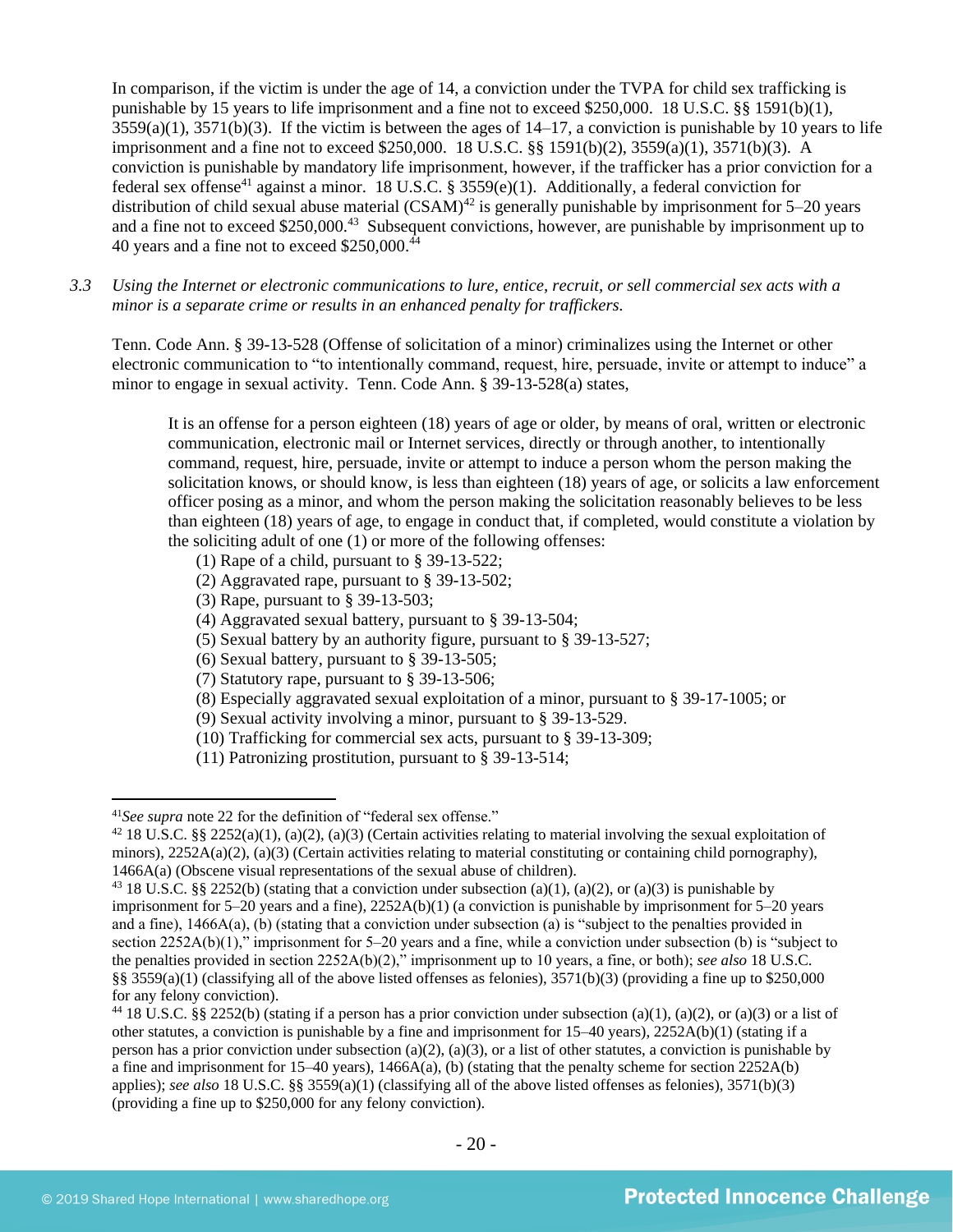(12) Promoting prostitution, pursuant to § 39-13-515;

(13) Aggravated sexual exploitation of a minor, pursuant to § 39-17-–1004.

Pursuant to subsection (c), "A violation of this section shall constitute an offense one (1) classification lower than the most serious crime solicited, unless the offense solicited was a Class E felony, in which case the offense shall be a Class A misdemeanor." Tenn. Code Ann. § 39-13-528(c).

In addition, Tenn. Code Ann. § 39-13-529(a) (Offense of soliciting sexual exploitation of a minor—Exploitation of a minor by electronic means) includes soliciting by electronic means, including "electronic communication, electronic mail or Internet service, including webcam communications . . . ." Although the crime is not applicable solely to commercial sexual exploitation, the inclusion of the term "hire" brings commercial sexual activity within its range. This crime is a Class B felony punishable by imprisonment for 8–30 years and a possible fine not to exceed \$25,000. Tenn. Code Ann. §§ 39-13-529(e)(1), 40-35-111(b)(2).

# *3.4 Financial penalties for traffickers, including asset forfeiture, are sufficiently high*.

Traffickers are subject to various criminal fines. Tenn. Code Ann. § 39-13-309 (Trafficking for commercial sex act) is a Class B felony subject to a possible fine not to exceed \$25,000. Tenn. Code Ann. §§ 40-35-111(b)(2), 39-13-309(b). However, a violation of Tenn. Code Ann § 39-13-309 is a Class A felony "where the victim of the offense is a child under (15) years of age, or where the offense occurs on the grounds or facilities or within 1,000 feet of a public or private school, secondary school, preschool, child care agency, public library, recreational center, or public park." A Class A felony is punishable a possible fine not to exceed \$50,000. Tenn. Code Ann. §§ 39-13-309(c), 40-35-111(b)(1).

A trafficker faces these same penalties for promoting prostitution of a minor. Tenn. Code Ann. § 39-13-  $515(c)(1)$  (Promoting prostitution) states, "Promoting prostitution is punishable as: (1) Trafficking for a commercial sex act under § 39-13-309 if the person being promoted is less than eighteen (18) years of age."

Hiring a minor online for sexual activity in violation of Tenn. Code Ann. § 39-13-529 (Offense of soliciting sexual exploitation of a minor—Exploitation of a minor by electronic means) is a Class B felony with a possible fine not to exceed \$25,000. Tenn. Code Ann. §§ 39-13-529(e)(1), 40-35-111(b)(2). An offense under Tenn. Code Ann. § 39-13-528(a) (Offense of solicitation of a minor) can result in a fine ranging between \$2,500 and \$25,000 based on the crime classification determined by the age of the victim and the defendant. Tenn. Code Ann. § 40-35-111(b)(2). A money laundering violation under Tenn. Code Ann. § 39-14-903(b)(1) is a Class B felony subject to a possible fine not to exceed \$25,000. Tenn. Code Ann. §§ 39-14-903(b)(2), 40-35-111(b)(2).

Traffickers are subject to mandatory restitution. Pursuant to Tenn. Code Ann. § 39-11-118(b), a trafficker shall be sentenced to pay restitution to a minor if the trafficker was convicted under Tenn. Code Ann. §§ 39–13–309 (Trafficking a person for a commercial sex act), . . . 39–17–1005(a) (Especially aggravated sexual exploitation), 39–13–528(a) (Solicitation of person under 18 years of age), or 39–13–529(a) (Solicitation of minor to observe sexual conduct). Tenn. Code Ann. §§ 39-11-118, 40-35-104(c)(2), 40-35-304.

Pursuant to Tenn. Code Ann. § 39-11-703(c) (Criminal proceeds subject to forfeiture), a trafficker will be subject to mandatory, criminal asset forfeiture for violating Tenn. Code Ann. § 39-13-309. Tenn. Code Ann. § 39-11-703(a), (b) (Criminal proceeds subject to forfeiture) states in relevant part,

(a) Any property, real or personal, directly or indirectly acquired by or received in violation of any statute or as an inducement to violate any statute, or any property traceable to the proceeds from the violation, is subject to judicial forfeiture, and all right, title, and interest in any such property shall vest in the state upon commission of the act giving rise to forfeiture.

(b) Any real property, including any right, title and interest in the whole of or any part of any lot or tract of land and any property used as an instrumentality in or used in furtherance of a violation of the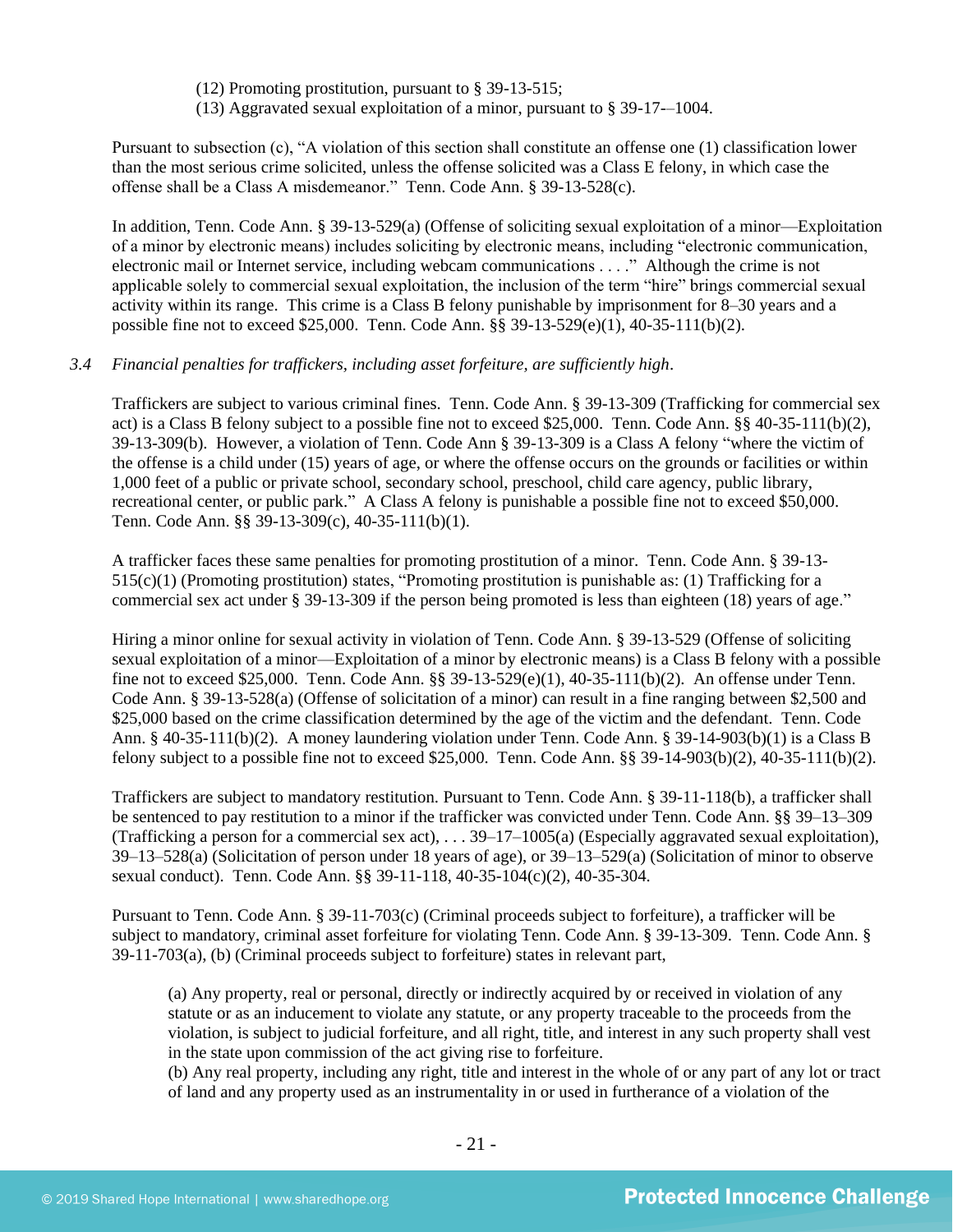following laws shall be subject to judicial forfeiture:

. . . .

(2) The commission of three (3) or more acts occurring on three (3) or more separate days within a sixty-day period, and each act results in a conviction for promoting prostitution under chapter 13, part 5 of this title.

In particular, Tenn. Code Ann. § 39-11-703(c) identifies the following items as subject to judicial forfeiture: $45$ 

(1) Conveyances, including aircraft, motor vehicles, and other vessels when used or intended to be used in connection with a violation of Sections 39-13-307 [Involuntary labor servitude–Restitution], 39-13- 308 [Trafficking for forced labor or services] and 39-13-309 [Trafficking for commercial sex act] committed on or after July 1, 2011;

(2) Books, records, telecommunication equipment, or computers when used or intended to be used in connection with a violation of Sections 39-13-307, 39-13-308 and 39-13-309 committed on or after July 1, 2011;

(3) Money or weapons when used or intended to be used in connection with a violation of Sections 39-13-307, 39-13-308 39-13-309 committed on or after July 1, 2011;

(4) Real property when used or intended to be used in connection with a violation of Sections 39- 13-307, 39-13-308 and 39-13-309 committed on or after July 1, 2011;

(5) Everything of value furnished, or intended to be furnished, in exchange for an act in connection with a violation of Sections 39-13-307, 39-13-308 and 39-13-309 committed on or after July 1, 2011, all proceeds traceable to the exchange, and all negotiable instruments and securities used, or intended to be used, to facilitate the violation;

(6) Any property, real or personal, directly or indirectly acquired by or received in violation of such violation or as an inducement to violate such statues, or any property traceable to the proceeds from the violation; and

(7) Any real property, including any right, title and interest in the whole of or any part of any lot or tract of land and any property used as an instrumentality in or used in furtherance of a in connection with a violation of Sections 39-13-307, 39-13-308 and 39-13-309 committed on or after July 1, 2011.

Seizure of forfeitable property is governed by Tenn. Code Ann. § 39-11-707, which provides that the property "may be seized by the attorney general, the attorney general's agents, or any law enforcement officer, when acting pursuant to a lawful arrest or search, the execution of a search warrant, a petition to abate a nuisance, or a court order." Disposition of forfeited property is governed by Tenn. Code Ann. § 39-11-713 (Disposition of forfeited property), which provides first for the sale of the property and the use of sale proceeds for expenses incurred. The court shall award the remainder of the funds to the state general fund. The funds shall be disbursed in other ways if the investigating agency is not a state agency.

A trafficker could also lose any conveyance used in the commission of other related crimes. Tenn. Code Ann. § 40-33-101 (Conveyances subject to forfeiture) provides for discretionary criminal asset forfeiture, upon conviction, of "[a]ny conveyance, including a vehicle, aircraft or vessel used in the commission of," among other things, a sexual "offense under title 39, chapter 13, part 5," which includes promoting prostitution, solicitation of a minor and soliciting sexual exploitation of a minor. Property subject to forfeiture under this

<sup>45</sup> Pursuant to Tenn. Code Ann. § 39-13-312(c) after using the proceeds to pay for the cost of the proceedings, 20% will be awarded "to the law enforcement agency conducting the investigation that resulted in the forfeiture for use in training and equipment for the enforcement of human trafficking laws," 20% will be awarded to "the district attorneys general conference for education, expenses, expert services, training or the enhancement of resources for the prosecution of and asset forfeiture in human trafficking cases." After an additional 5% is awarded to the clerk of the court where the proceedings occurred, the remainder will go into "the anti-human trafficking fund" for grants to non-profits for services to victims of human trafficking, prevention programs, and education programs. Tenn. Code Ann. § 39-13-312(d)–(f).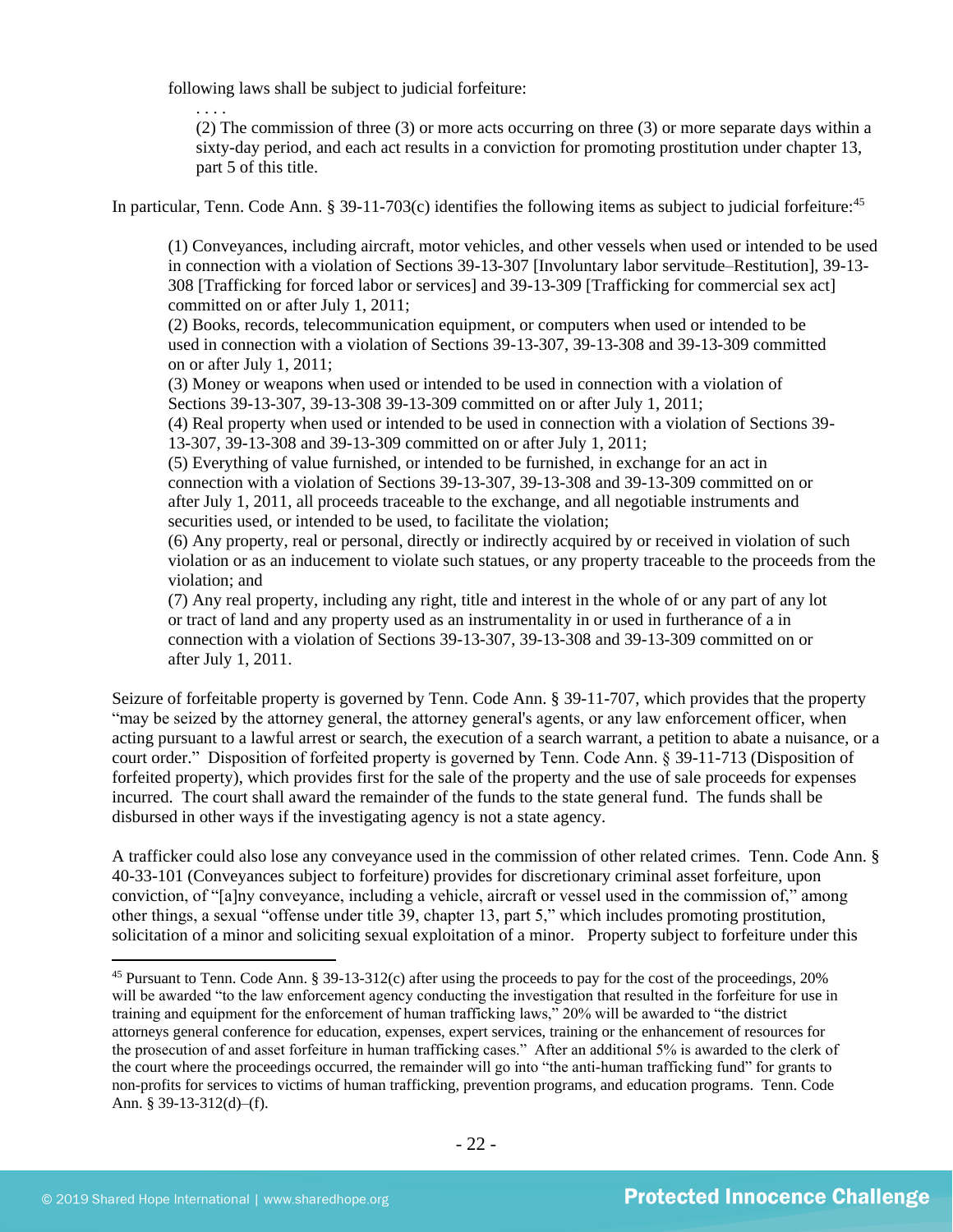section may be seized upon process issued by any circuit or criminal court with jurisdiction over the property. Seizure is permitted without process where it is incident to arrest or search, pursuant to a search warrant. Tenn. Code Ann. § 40-33-102 (Seizure authorized). Disposition of the forfeited property is governed by Tenn. Code Ann. § 40-33-110 (Disposition of forfeited conveyance or proceeds of sale of forfeited conveyance), which provides that the property "shall inure to the benefit of the county in which the goods were seized . . . provided, that the forfeited conveyance or the funds derived from the confiscated goods shall go to the law enforcement agency that seized the conveyance and shall be used exclusively for law enforcement purposes . . . In all other cases, the proceeds shall be transmitted to the state treasurer and deposited in the state treasury."

More specifically, this discretionary, criminal forfeiture provision is reiterated in Tenn. Code Ann. § 39-13- 530(a) (Forfeiture of any conveyance or real or personal property used in a sexual offense committed against minors), with a particular emphasis in crimes involving minors. Tenn. Code Ann. § 39-13-530(a) provides for the forfeiture of "[a]ny conveyance or real or personal property used in the commission of an offense under this part [Sexual offenses]," which is committed "against a person under eighteen (18) years of age and was committed on or after July 1, 2006." Forfeiture proceedings under this section are subject to the provisions of title 40, chapter 33, part 2. However, "the proceeds from all forfeitures made pursuant to this section shall be transmitted to the general fund, where there is established a general fund reserve to be allocated through the general appropriations act, which shall be known as the child abuse fund." Tenn. Code Ann. § 39-13-530(b).

Finally, vehicle forfeiture specifically for sexual exploitation of children crimes is found in Tenn. Code Ann. § 39-17-1008(a) (Forfeiture of any conveyance or real or personal property used in commission of an offense under this part), which provides that "[a]ny conveyance or real or personal property used in the commission of an offense under this part [Sexual exploitation of children] is subject to forfeiture under the provisions of title 40, chapter 33, part 2 [Forfeiture procedures generally]." However, "the proceeds from all forfeitures made pursuant to this section shall be transmitted to the general fund, where there is established a general fund reserve to be allocated through the general appropriations act, which shall be known as the child abuse fund." Tenn. Code Ann. § 39-17-1008(b).

Furthermore, Tenn. Code Ann. § 29-3-101(e) (Definitions—Maintenance and abatement of nuisance— Forfeiture of property—Payment of moneys from forfeiture into general funds) states,

(1) Upon a person's second or subsequent conviction for promoting prostitution or patronizing prostitution, any vehicle in which such offense was committed is subject to seizure and forfeiture in accordance with the procedure established in title 39, chapter 11, part 7; provided, however, that nothing contained within the provisions of this subsection (e) shall be construed to authorize seizure of such vehicle at any time prior to such conviction.

(2) The provisions of subdivision (e)(1) apply only if the violations making the vehicle subject to seizure and forfeiture occur in Tennessee and at least one (1) of the previous violations occurs on or after July 1, 2002, and the second or subsequent offense after July 1, 2002, occurs within five (5) years of the most recent prior offense occurring after July 1, 2002.

# *3.5 Convicted traffickers are required to register as sex offenders.*

Persons convicted of a violent sexual offense or a sexual offense are required to register as sex offenders. Tenn. Code Ann. § 40-39-212(a) (Registration requirement). A "sexual offense" under Tenn. Code Ann. § 40-39- 202(20) (Part definitions) includes Tenn. Code Ann. § 39-13-529 (Soliciting sexual exploitation of a minor— Exploitation of a minor by electronic means) and § 39-13-515 (Promotion of prostitution). Tenn. Code Ann. § 40-39-202(20)(A)(iv), (xvii). Pursuant to Tenn. Code Ann. § 40-39-202(31) (Part definitions), a "violent sexual offense" includes: "(F) Aggravated sexual exploitation of a minor, under § 39-17-1004; (G) Especially aggravated sexual exploitation of a minor under § 39-17-1005; . . . (K) Solicitation of a minor, under § 39-13- 528 when the offense is classified as a Class B or Class C felony; . . . (Y) Trafficking a person for a commercial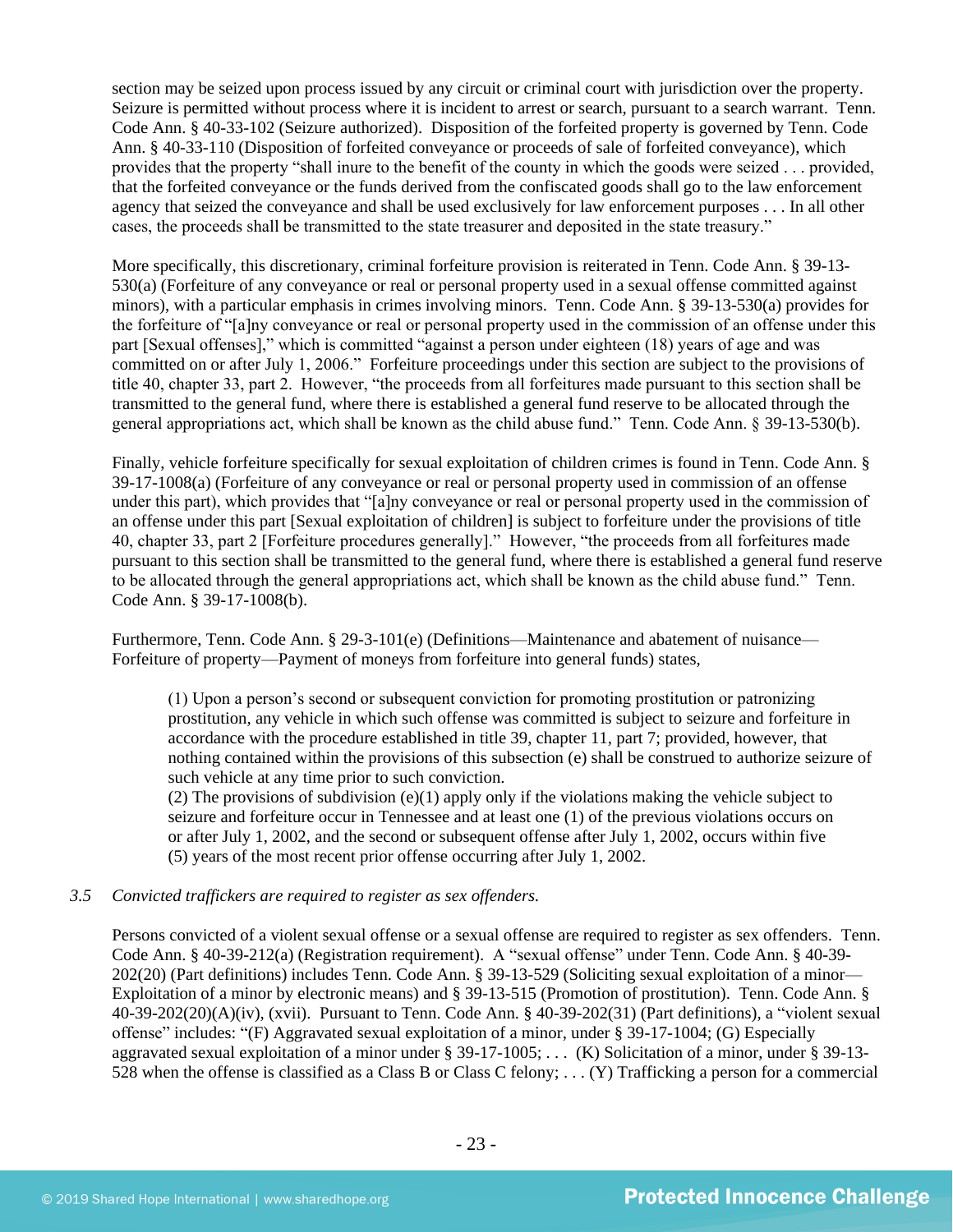sex act, under § 39-13-309; (Z) Promotion of prostitution, under § 39-13-515, where the person has a prior conviction for promotion of prostitution . . . ."

*3.6 Laws relating to parental custody and termination of parental rights include sex trafficking or commercial sexual exploitation of children (CSEC) offenses as grounds for sole custody or termination in order to prevent traffickers from exploiting their parental rights as a form of control.* 

Pursuant to Tenn. Code Ann. § 37-1-147 (Termination of parental rights), the reasons and methods for terminating parental rights are governed by Tenn. Code Ann. title 36, chapter 1, part 1 (Domestic Relations; Adoption; General Provisions). Tenn. Code Ann. § 36-1-113(a) (Termination of parental rights) states, "The chancery and circuit courts shall have concurrent jurisdiction with the juvenile court to terminate parental or guardianship rights to a child in a separate proceeding, or as a part of the adoption proceeding by utilizing any grounds for termination of parental or guardianship rights permitted in this part or in title 37, chapter 1, part 1 [General provisions] and title 37, chapter 2, part 4 [Foster care]. All pleadings and records filed in the chancery and circuit courts pursuant to this section shall be placed under seal and shall not be subject to public disclosure, in the same manner as those filed in juvenile court, unless otherwise provided by court order."

Under Tenn. Code Ann. § 36-1-113(c), "Termination of parental or guardianship rights must be based upon: (1) A finding by the court by clear and convincing evidence that the grounds for termination of parental or guardianship rights have been established; and (2) That termination of the parent's or guardian's rights is in the best interests of the child." Under Tenn. Code Ann. § 36-1-113(g),

Initiation of termination of parental or guardianship rights may be based upon any of the grounds listed in this subsection (g). The following grounds are cumulative and nonexclusive, so that listing conditions, acts or omissions in one ground does not prevent them from coming within another ground:

. . . . (3) (A) The child has been removed from the home or the physical or legal custody of a parent or guardian for a period of six (6) months by a court order entered at any stage of proceedings in which a petition has been filed in the juvenile court alleging that a child is a dependent and neglected child, and:

(i) The conditions that led to the child's removal still persist, preventing the child's safe return to the care of the parent or guardian, or other conditions exist that, in all reasonable probability, would cause the child to be subjected to further abuse or neglect, preventing the child's safe return to the care of the parent or guardian;

(ii) There is little likelihood that these conditions will be remedied at an early date so that the child can be safely returned to the parent or guardian in the near future; and

(iii) The continuation of the parent or guardian and child relationship greatly diminishes the child's chances of early integration into a safe, stable, and permanent home;

. . . . (4) The parent or guardian has been found to have committed severe child abuse, $46$  as defined in § 37-1-102 [Chapter and part definitions], under any prior order of a court or is found by the court hearing the petition to terminate parental rights or the petition for adoption to have committed severe child abuse against any child;

(5) The parent or guardian has been sentenced to more than two (2) years' imprisonment for conduct against the child who is the subject of the petition, or for conduct against any sibling or half-sibling of the child or any other child residing temporarily or permanently in the home of such parent or guardian, that has been found under any prior order of a court or that is found by the court hearing the petition to be severe child abuse, as defined in § 37-1-102. Unless otherwise stated, for purposes of this subdivision  $(g)(5)$ , "sentenced" shall not be construed to mean that the parent or guardian must have actually served more than two (2) years in confinement, but shall only be

<sup>46</sup> *See infra* Component 5.5 for discussion of the definition of "severe child abuse."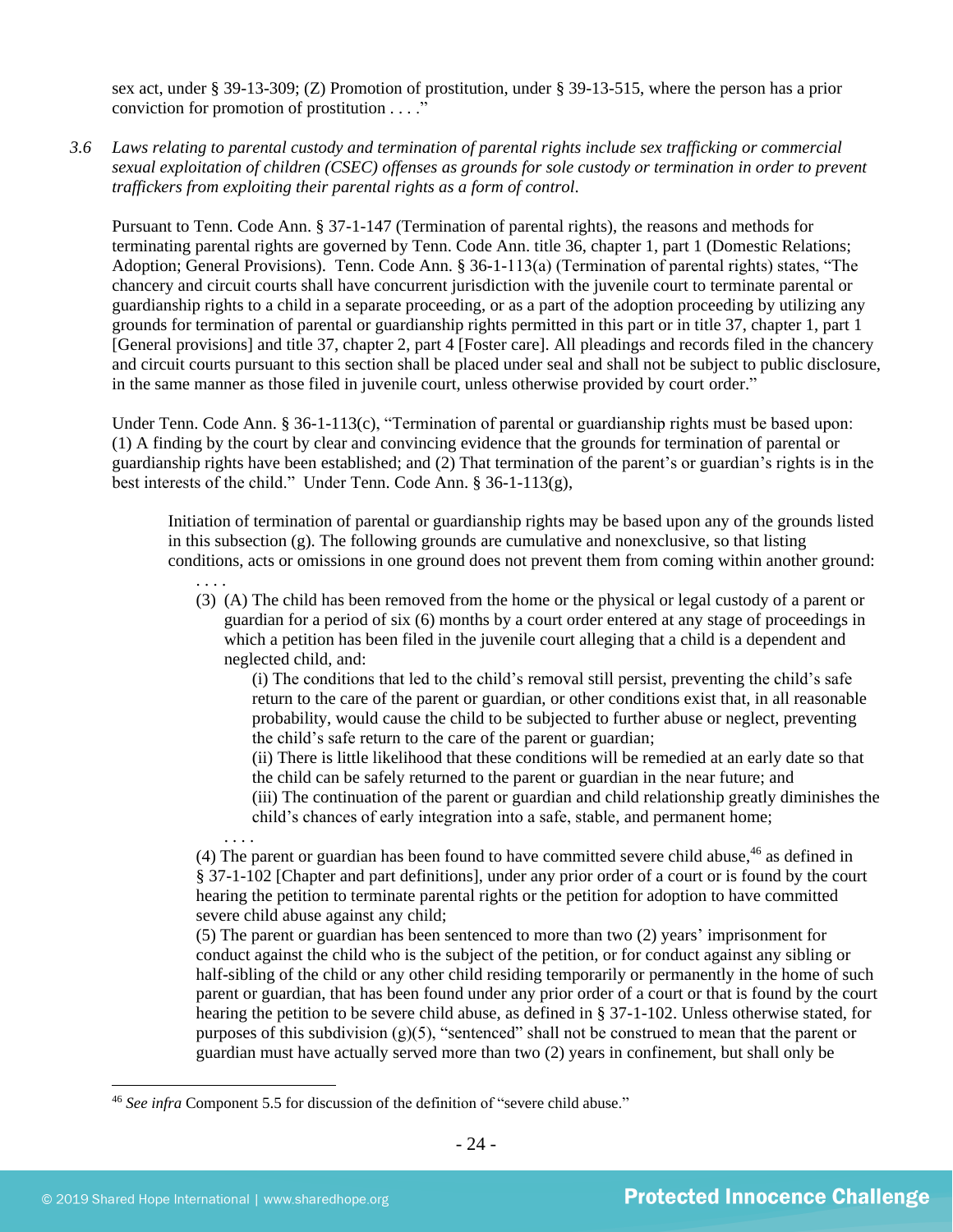construed to mean that the court had imposed a sentence of two (2) or more years upon the parent or guardian;

(6) The parent has been confined in a correctional or detention facility of any type, by order of the court as a result of a criminal act, under a sentence of ten (10) or more years, and the child is under eight (8) years of age at the time the sentence is entered by the court;

(11) (A) (i) The parent has been found to have committed severe child sexual abuse<sup>47</sup> under any prior order of a criminal court . . . .

(12) The parent or guardian has been convicted of trafficking for commercial sex act under § 39-13- 309.

(13) The parent or guardian has been convicted on or after July 1, 2015, of sex trafficking of children or by force, fraud, or coercion under 18 U.S.C. § 1591, or a sex trafficking of children offense under the laws of another state that is substantially similar to § 39-13-309.

. . . .

. . . .

. . . .

Additionally, parental rights may be terminated for specific crimes. Pursuant to Tenn. Code Ann. § 36-1- 113(h)(1)(C) the Department of Human Services shall file a petition to terminate parental rights, among other reasons,

If a court of competent jurisdiction has made a determination in a criminal or civil proceeding that the parent has committed murder of any sibling or half-sibling of the child who is the subject of the petition or any other child residing temporarily or permanently in the home, committed voluntary manslaughter of another such child, aided or abetted, attempted, conspired, or solicited to commit such a murder or such a voluntary manslaughter of the child that is the subject of the petition or any sibling or halfsibling of the child who is the subject of the petition or any other child residing temporarily or permanently in the home, or committed a felony assault that has resulted in serious bodily injury or severe child abuse as defined at § 37-1-102 to the child that is the subject of the petition or any sibling or half-sibling of the child who is the subject of the petition or any other child residing temporarily or permanently in the home. For the purposes of this subsection (h), such a determination shall be made by a jury or trial court judge designated by § 16-2-502 [Titles of judges] through an explicit finding, or by such equivalent courts of other states or of the United States . . . .

<sup>47</sup> Tenn. Code Ann. § 36-1-113(g)(11)(a)(ii) states,

For the purposes of this section, "severe child sexual abuse" means the parent is convicted of any of the following offenses towards a child:

<sup>(</sup>a) Aggravated rape, pursuant to § 39-13-502;

<sup>(</sup>b) Aggravated sexual battery, pursuant to § 39-13-504;

<sup>(</sup>c) Aggravated sexual exploitation of a minor, pursuant to § 39-17-1004;

<sup>(</sup>d) Especially aggravated sexual exploitation of a minor, pursuant to § 39-17-1005;

<sup>(</sup>e) Incest, pursuant to § 39-15-302;

<sup>(</sup>f) Rape, pursuant to § 39-13-503; or

<sup>(</sup>g) Rape of a child, pursuant to § 39-13-522.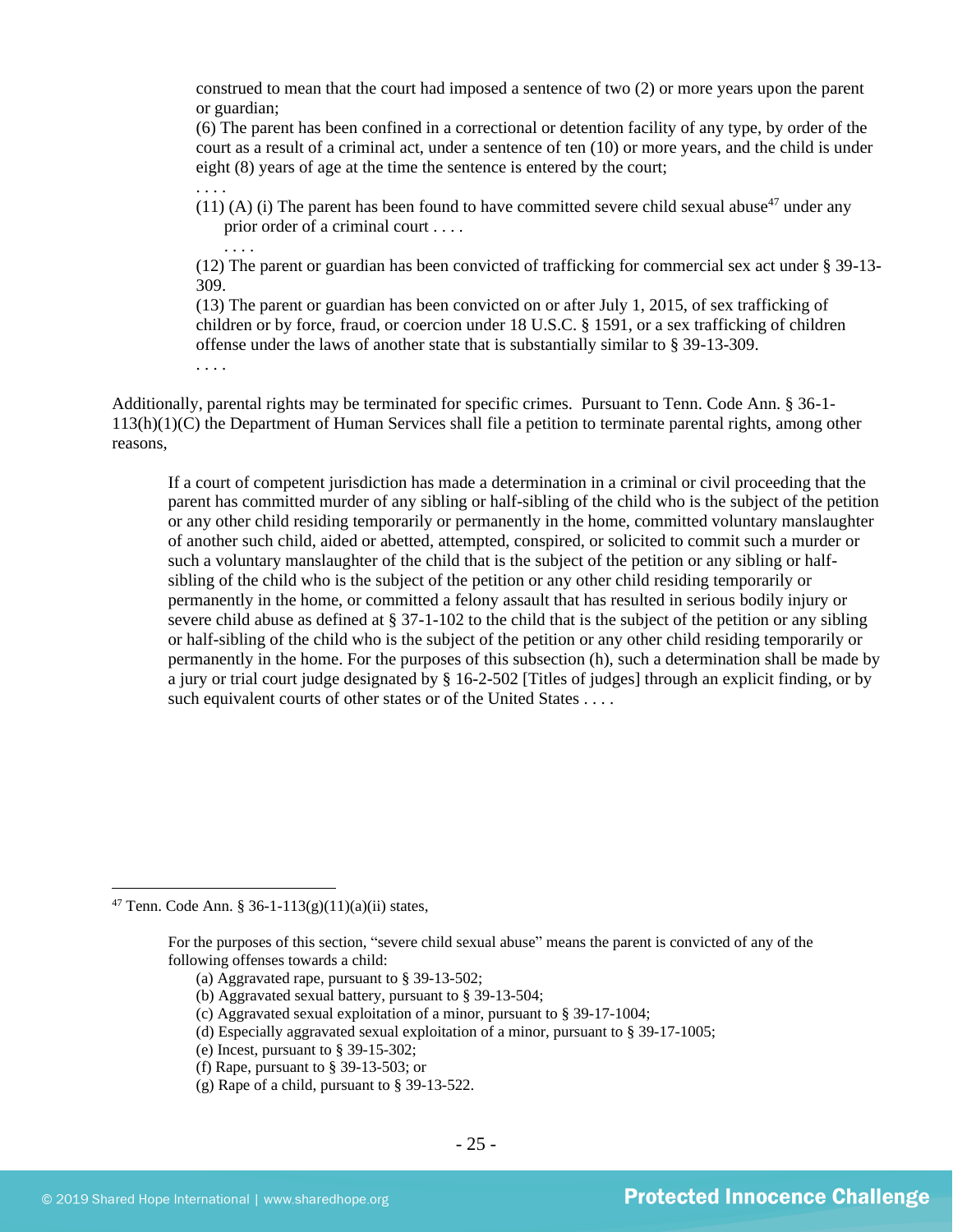# **FRAMEWORK ISSUE 4: CRIMINAL PROVISIONS FOR FACILITATORS**

#### *Legal Components:*

- *4.1 The acts of assisting, enabling, or financially benefiting from child sex trafficking are included as criminal offenses in the state sex trafficking statute.*
- *4.2 Financial penalties, including asset forfeiture laws, are in place for those who benefit financially from or aid and assist in committing domestic minor sex trafficking.*
- *4.3 Promoting and selling child sex tourism is illegal.*
- *4.4 Promoting and selling child sexual abuse material (CSAM) carries penalties as high as similar federal offenses. \_\_\_\_\_\_\_\_\_\_\_\_\_\_\_\_\_\_\_\_\_\_\_\_\_\_\_\_\_\_\_\_\_\_\_\_\_\_\_\_\_\_\_\_\_\_\_\_\_\_\_\_\_\_\_\_\_\_\_\_\_\_\_\_\_\_\_\_\_\_\_\_\_\_\_\_\_\_\_\_\_\_\_\_\_\_\_\_\_\_\_\_\_\_*

#### *Legal Analysis:*

*4.1 The acts of assisting, enabling, or financially benefiting from child sex trafficking are included as criminal offenses in the state sex trafficking statute*.

Tenn. Code Ann. § 39-13-309(a)(1),  $(2)^{48}$  (Trafficking for commercial sex act) includes all facilitators as it applies to a person who "knowingly . . . benefits from, or attempts to benefit from another person's provision of a commercial sex act . . . [or] [r]ecruits, entices, harbors, transports, provides, purchases, or obtains by any other means, another person for the purpose of providing a commercial sex act."

Corporate facilitators can also be prosecuted for a violation of Tenn. Code. Ann. § 39-13-309 subject to certain conditions according to Tenn. Code Ann. § 39-13-311 (Violations by corporations). Pursuant to Tenn. Code Ann. § 39-13-311,

A corporation may be prosecuted for a violation of §§ 39-13-308 [Trafficking for forced labor or services] and 39-13-309 for an act or omission constituting a crime under this part only if an agent of the corporation performs the conduct that is an element of the crime while acting within the scope of the agent's office or employment and on behalf of the corporation and the commission of the crime was either authorized, requested, commanded, performed or within the scope of the agent's employment on behalf of the corporation or constituted a pattern of illegal activity that an agent of the company knew or should have known was occurring.

Facilitators who knowingly advertise the sale of minors for commercial sex acts are subject to criminal liability. Pursuant to Tenn. Code Ann. § 39-13-315 (Offense of advertising commercial sexual abuse of a minor), "A person commits the offense of advertising commercial sexual abuse of a minor if the person knowingly sells or offers to sell an advertisement that would appear to a reasonable person to be for the purpose of engaging in what would be a commercial sex act, as defined in § 39-13-309, with a minor." Tenn. Code Ann. § 39-13- 315(a). Advertising commercial sexual abuse of a minor is a Class C felony punishable by 3–15 years imprisonment. Tenn. Code Ann. §§ 39-13-315(b)(1), 40-35-111(b)(3).

A facilitator could be charged with violating certain CSEC statutes. Tenn. Code Ann. § 39-13-515 (Promoting prostitution) is penalized under Tenn. Code Ann. § 39-13-309 when the victim is a minor. Tenn. Code Ann. §  $39-13-515(c)(1)$ . "Promoting prostitution of a minor" is defined as "engaging in any of the activities described in subdivision (4) when one (1) or more of the persons engaged in prostitution is less than eighteen (18) years of age or has an intellectual disability." Tenn. Code Ann. § 39-13-512(5) (Prostitution—Definitions). Pursuant to Tenn. Code Ann. § 39-13-512(4),

(A) "Promoting prostitution" means:

<sup>48</sup> *See supra* note [2.](#page-0-0)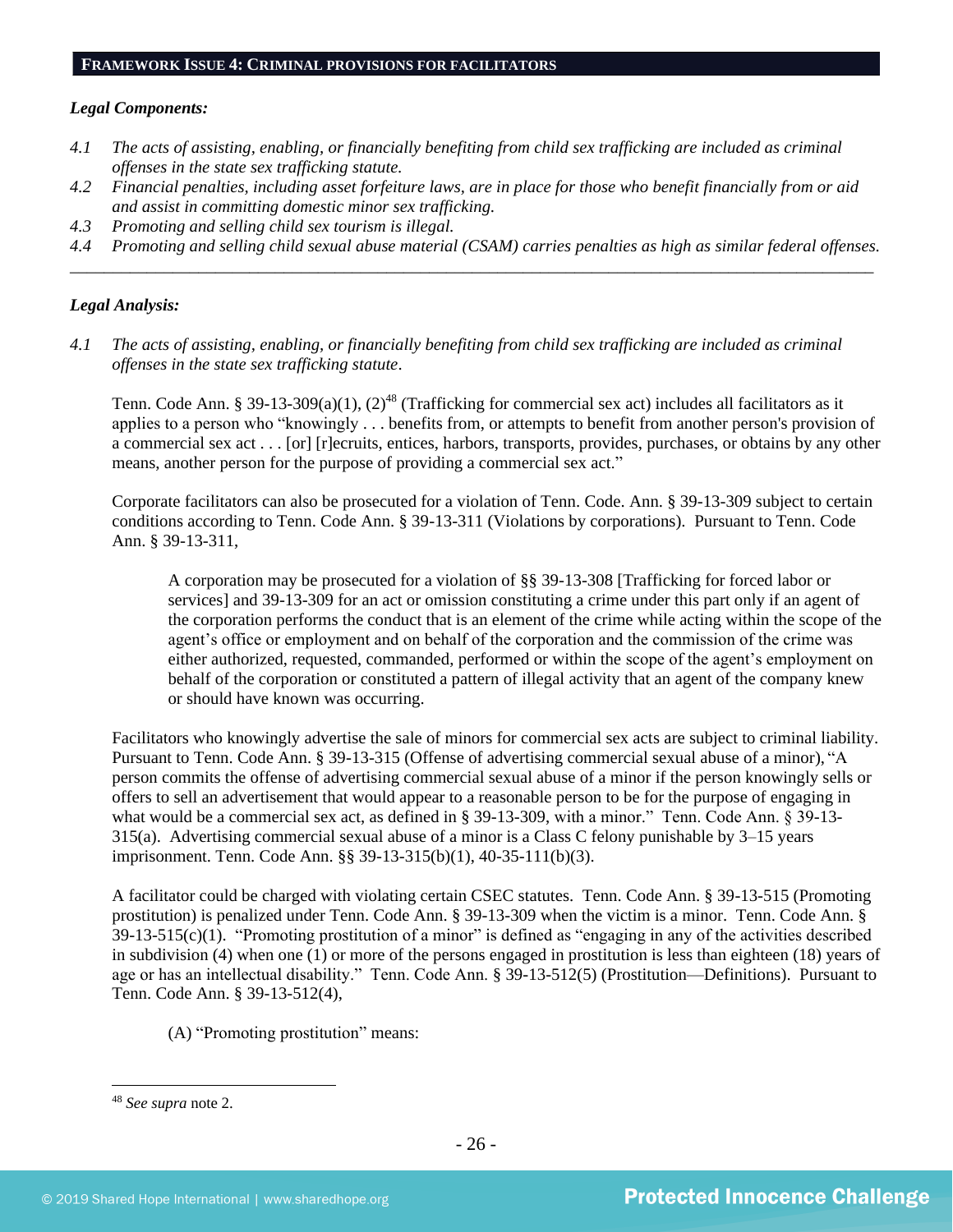(i) Owning, controlling, managing, supervising, or in any way keeping, alone or in association with others, a business for the purpose of engaging in prostitution, or a house of prostitution; (ii) Procuring an inmate for a house of prostitution;

(iii) Encouraging, inducing, or otherwise purposely causing another to become a prostitute;

(iv) Soliciting a person to patronize a prostitute;

(v) Procuring a prostitute for a patron; or

(vi) Soliciting, receiving, or agreeing to receive any benefit for engaging in any of the activities defined in subdivisions  $(4)(A)(i)$ –(v); and

(B) "Promoting prostitution" does not include a person who solicits, procures, induces, encourages, or attempts to cause another to patronize a prostitute if:

(i) The person promoting the prostitute and the prostitute being promoted are the same person; and (ii) The intent of the promotion is the solicitation of business for only the prostitute engaging in the promotion.

Additionally, a facilitator could be found guilty of money laundering pursuant to Tenn. Code Ann. § 39-14-903 (Criminal penalties). Tenn. Code Ann. § 39-14-903(b)(1) states, "It is an offense to knowingly use proceeds<sup>49</sup> derived directly or indirectly from a specified unlawful activity<sup>50</sup> with the intent to promote, in whole or in part, the carrying on of a specified unlawful activity." A violation of this statute constitutes a Class B felony punishable by imprisonment for 8–30 years and a possible fine not to exceed \$25,000. Tenn. Code Ann. §§ 39- 14-903 (b)(2), 40-35-111(b)(2).

*4.2 Financial penalties, including asset forfeiture laws, are in place for those who benefit financially from or aid and assist in committing domestic minor sex trafficking.*

For those facilitators charged with Tenn. Code Ann. § 39-13-309 (Trafficking for commercial sex act), the facilitator would be subject to fines, restitution orders, and asset forfeiture. Tenn. Code Ann. § 39-13-309(b) is a Class B felony punishable by a possible fine not to exceed \$25,000. Tenn. Code Ann. § 40-35-111(b)(2) (Authorized terms of imprisonment and fines for felonies and misdemeanors). Facilitators charged with Tenn. Code Ann. § 39-13-309 "where the victim of the offense is a child under (15) years of age, or where the offense occurs on the grounds or facilities or within 1,000 feet of a public or private school, secondary school, preschool, child care agency, public library, recreational center, or public park" are subject to a Class A felony punishable by a possible fine not to exceed \$50,000. Tenn. Code Ann. §§ 39-13-309(c), 40-35-111(b)(1). Tenn. Code Ann. § 39-13-515 (Promoting prostitution) is punishable under Tenn. Code Ann. § 39-13-309 when the victim is a minor. Tenn. Code Ann.  $\S 39-13-515(c)(1)$ .

Violations of Tenn. Code Ann. § 39-13-309 and § 39-13-515 also subject the offender to mandatory criminal asset forfeiture under Tenn. Code Ann. § 39-11-703(a), (b) (Criminal proceeds subject to forfeiture), which states,

(a) Any property, real or personal, directly or indirectly acquired by or received in violation of any statute or as an inducement to violate any statute, or any property traceable to the proceeds from the violation, is subject to judicial forfeiture, and all right, title, and interest in any such property shall vest in the state upon commission of the act giving rise to forfeiture.

(b) Any real property, including any right, title and interest in the whole of or any part of any lot or tract of land and any property used as an instrumentality in or used in furtherance of a violation of the following laws shall be subject to judicial forfeiture:

. . . .

<sup>49</sup> *See supra* note [35.](#page-17-0)

<sup>50</sup> *See supra* note [36.](#page-17-1)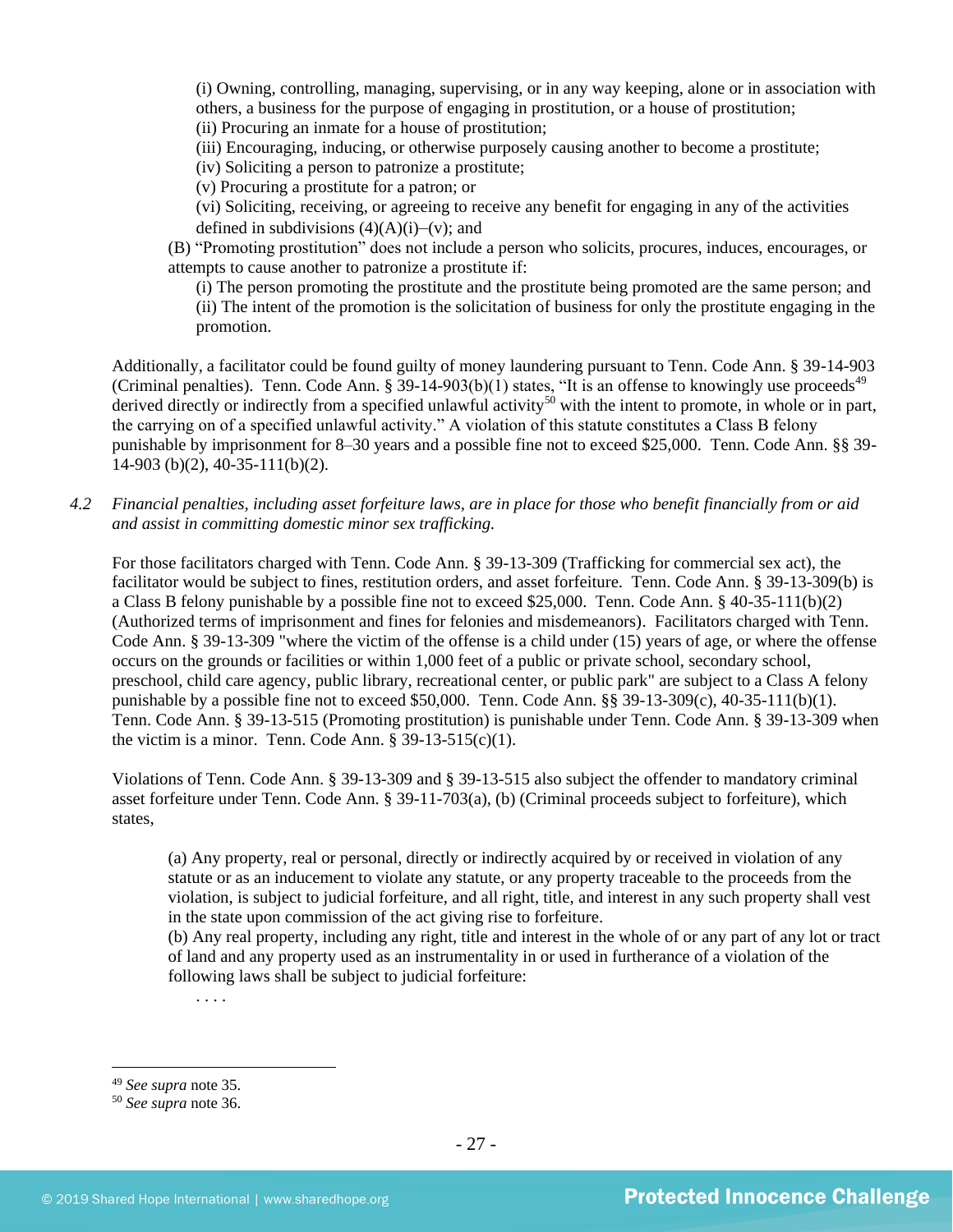(2) The commission of three (3) or more acts occurring on three (3) or more separate days within a sixty-day period, and each act results in a conviction for promoting prostitution under chapter 13, part 5 of this title.

Seizure of forfeitable property is governed by Tenn. Code Ann. § 39-11-707 (Procedure for seizure of property), which provides that the property "may be seized by the attorney general, the attorney general's agents, or any law enforcement officer, when acting pursuant to a lawful arrest or search, the execution of a search warrant, a petition to abate a nuisance, or a court order." Disposition of forfeited property is governed by Tenn. Code Ann. § 39-11-713 (Disposition of forfeited property), which provides first for the sale of the property and the use of sale proceeds for expenses incurred. The court shall award the remainder of the funds to the state general fund. The funds shall be disbursed in other ways if the investigating agency is not a state agency.

Additionally, a facilitator could lose any conveyance used in committing certain crimes. Pursuant to Tenn. Code Ann. § 40-33-101 (Conveyances subject to forfeiture), which provides for discretionary, criminal asset forfeiture, "Any conveyance, including a vehicle, aircraft or vessel used in the commission of an offense under title 39, chapter 13, part 5 [Sexual offenses including Tenn. Code Ann. § 39-13-515 (Promoting prostitution)] . . . where there is a final judgment of conviction is, in the discretion of the court, subject to forfeiture" subject to some exceptions. Property subject to forfeiture under this section may be seized upon process issued by any circuit or criminal court with jurisdiction over the property. Seizure is permitted without process where it is incident to arrest or search, pursuant to a search warrant. Tenn. Code Ann. § 40-33-102 (Seizure authorized). Disposition of the forfeited property is governed by Tenn. Code Ann. §40-33-110 (Disposition of forfeited conveyance or proceeds of sale of forfeited conveyance), which provides that the property "shall inure to the benefit of the county in which the goods were seized . . . provided, that the forfeited conveyance or the funds derived from the confiscated goods shall go to the law enforcement agency that seized the conveyance and shall be used exclusively for law enforcement purposes . . . . In all other cases, the proceeds shall be transmitted to the state treasurer and deposited in the state treasury."

This discretionary, criminal forfeiture provision is reiterated, with special emphasis on minor victims, in Tenn. Code Ann. § 39-13-530(a) (Forfeiture of any conveyance or real or personal property used in a sexual offense committed against minors—Child abuse fund) which provides for the forfeiture of "[a]ny conveyance or real or personal property used in the commission of an offense under this part [Sexual offenses including Tenn. Code Ann. § 39-13-515 (Promoting prostitution)]," which is committed "against a person under eighteen (18) years of age and was committed on or after July 1, 2006." This forfeiture is subject to the provisions of title 40, chapter 33, part 2. However, "the proceeds from all forfeitures made pursuant to this section shall be transmitted to the general fund, where there is established a general fund reserve to be allocated through the general appropriations act, which shall be known as the child abuse fund." Tenn. Code Ann. § 39-13-530(b).

Pursuant to Tenn. Code Ann. § 29-3-101(b), (c) (Definitions—maintenance and abatement of nuisance forfeiture of property—payment of moneys from forfeiture into general funds),

(b) Any person who uses, occupies, establishes or conducts a nuisance,  $51$  or aids or abets therein, and the owner, agent or lessee of any interest in any such nuisance, together with the persons employed in or in control of any such nuisance by any such owner, agent or lessee, is guilty of maintaining a nuisance and such nuisance shall be abated as provided hereinafter.

(c) All motor vehicles, furnishings, fixtures, equipment, moneys and stock, used in or in connection with the maintaining or conducting of a nuisance, are subject to seizure, immediately upon detection by any law enforcement officer and are subject to forfeiture to the state . . . .

<sup>&</sup>lt;sup>51</sup>The definition of "nuisance" includes "[a]ny place in or upon which lewdness, prostitution, promotion of prostitution, patronizing prostitution, . . . any sale, exhibition or possession of any material determined to be obscene or pornographic with intent to exhibit, sell, deliver or distribute . . . are carried on or permitted . . . ." Tenn. Code Ann. § 29-3-101(a)(2)(A).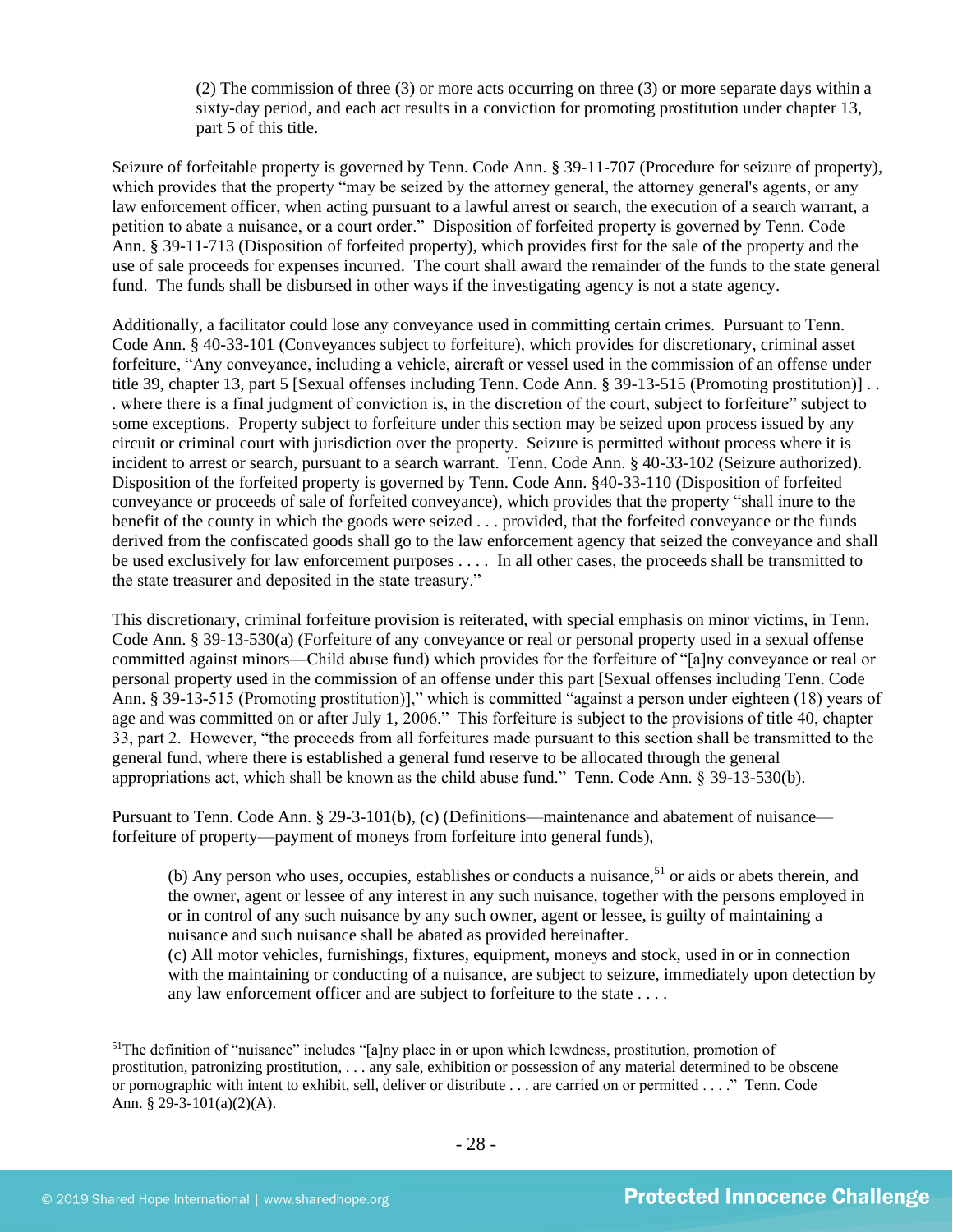Tenn. Code Ann. § 29-3-101(e) further states,

(1) Upon a person's second or subsequent conviction for promoting prostitution or patronizing prostitution, any vehicle in which such offense was committed is subject to seizure and forfeiture in accordance with the procedure established in title 39, chapter 11, part 7; provided, however, that nothing contained within the provisions of this subsection (e) shall be construed to authorize seizure of such vehicle at any time prior to such conviction.

(2) The provisions of subdivision  $(e)(1)$  apply only if the violations making the vehicle subject to seizure and forfeiture occur in Tennessee and at least one (1) of the previous violations occurs on or after July 1, 2002, and the second or subsequent offense after July 1, 2002, occurs within five (5) years of the most recent prior offense occurring after July 1, 2002.

Victims of human trafficking and CSEC offenses are entitled to mandatory restitution. Tenn. Code Ann. §§ 39- 11-118, 40-35-104(c)(2), 40-35-304. Tenn. Code Ann. § 39-11-118 (Restitution to victims of crime) states,

(a) it is a part of the punishment for any offense committed in this state that the person committing the offense may be sentenced by the court to pay restitution to the victim or victims of the offense in accordance with the provisions of §§ 40-35-104(c)(2) [Sentencing alternatives] and 40-35-304 [Restitution as condition for probation—Petition to modify—Civil judgment for non-payment– Procedure].

(b) In addition to the punishment authorized by the specific statute prohibiting the conduct, it is a part of the punishment for the offenses named in this subsection that the defendant be sentenced by the court to pay restitution to the victim or victims of §§ 39–13–309 [Trafficking a person for a commercial sex act], 39-13-514 [Patronizing prostitution], 39–17–1005(a) [Especially aggravated sexual exploitation], 39–13–528(a) [Solicitation of person under 18 years of age], and 39–13–529(a) [Solicitation of minor to observe sexual conduct] in accordance with the provisions of  $\S$ § 40–35–104(c)(2) [Alternative sentences] and 40–35–304 [Restitution; amount; definition; waiver; procedure].

#### *4.3 Promoting and selling child sex tourism is illegal*.

Pursuant to Tenn. Code Ann. § 39-13-533(a) (Promoting travel services for prostitution), Tennessee criminalizes the sale of travel services for prostitution; however, the statute does not specifically address the promotion or sale of sex tourism as it relates to minor victims. Tenn. Code Ann. § 39-13-533(a) states,

A person commits the offense of promoting travel for prostitution if the person knowingly sells or offers to sell travel services<sup>52</sup> that include or facilitate travel for the purpose of engaging in what would be prostitution if occurring in the states.

Promoting travel for prostitution is a Class D felony punishable by imprisonment for 2–12 years and a possible fine not to exceed \$5,000. Tenn. Code Ann. §§ 39-13-533(c), 40-35-111(b)(4).

4.3.1. Recommendation: Amend Tenn. Code Ann. § 39-13-533(a) (Promoting travel services for prostitution) to address and enhance criminal penalties when a child is a victim of sex tourism.

<sup>&</sup>lt;sup>52</sup> "Travel services" includes, but is not limited to, "transportation by air, sea, road or rail, related ground transportation, hotel accommodations, or package tours, whether offered on a wholesale or retail basis." Tenn. Code Ann. § 39-13-533(b).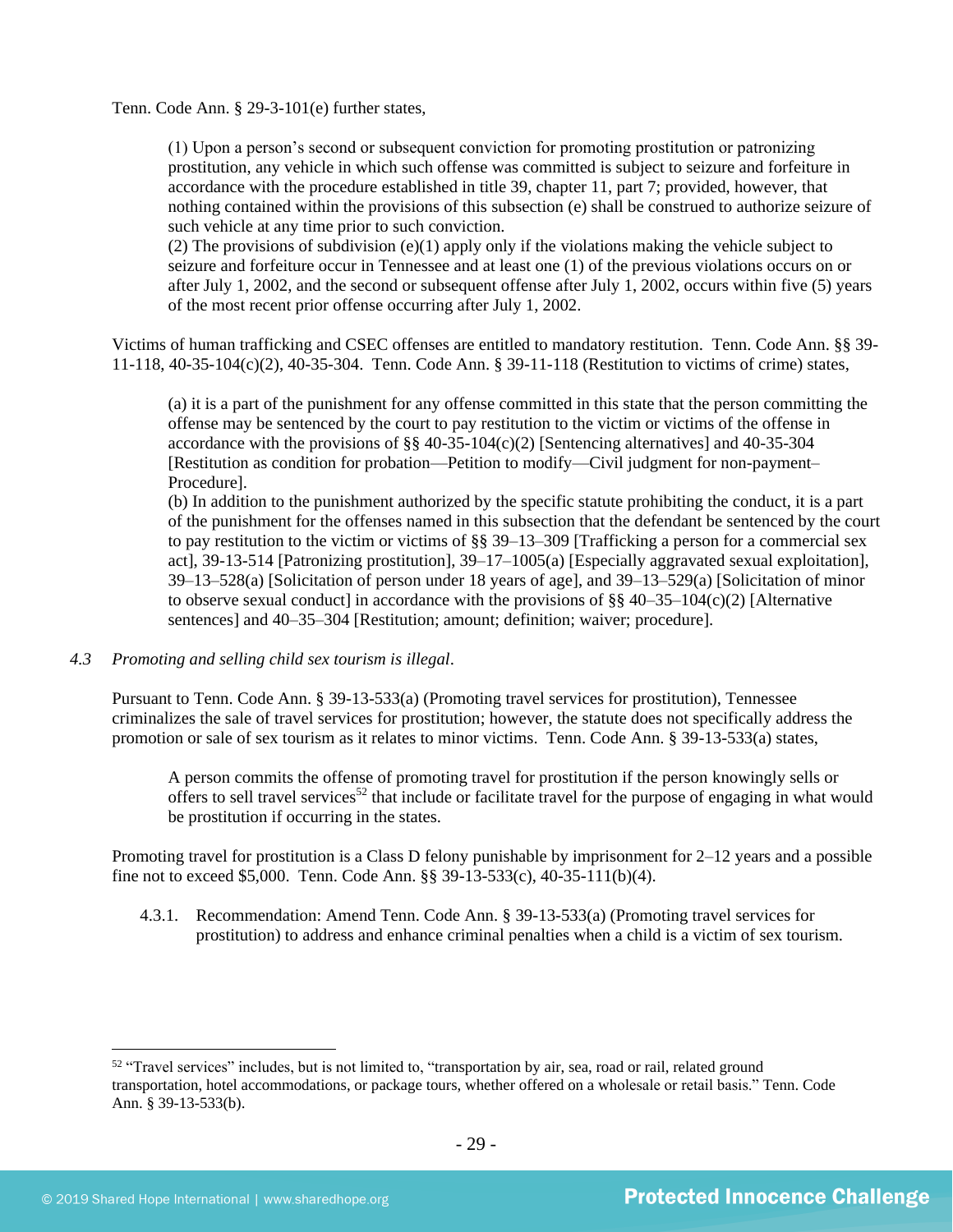# *4.4 Promoting and selling child sexual abuse material (CSAM) carries penalties as high as similar federal offenses*.

Pursuant to Tenn. Code Ann. § 39-17-1004(a)(1), (Offense of aggravated sexual exploitation of a minor), "It is unlawful for a person to knowingly promote, sell, distribute, transport, purchase or exchange material, or possess with the intent to promote, sell, distribute, transport, purchase or exchange material, that includes a minor engaged in: (A) Sexual activity; or (B) Simulated sexual activity that is patently offensive."<sup>53</sup> Under subsection (b)(1), "It is unlawful for a person to knowingly promote, sell, distribute, transport, purchase or exchange material that is obscene, as defined in § 39-17-901 [Part definitions],<sup>54</sup> or possess material that is obscene, with the intent to promote, sell, distribute, transport, purchase or exchange the material, which includes a minor engaged in: (A) Sexual activity; or (B) Simulated sexual activity that is patently offensive."

Violating either subsection is a Class C felony and the individual can be charged on individual counts for each image. Tenn. Code Ann. § 39-17-1004(a)(2), (4), (b)(2), (4). Class C felonies are punishable by imprisonment for 3–15 years and a possible fine not to exceed \$10,000. Tenn. Code Ann. § 40-35-111(b)(3) (Authorized terms of imprisonment and fines for felonies and misdemeanors). However, if the number of individual images is greater than 25, the crime is a Class B felony punishable by imprisonment for 8–30 years and a possible fine not to exceed \$25,000. Tenn. Code Ann. §§ 39-17-1004(a)(4), (b)(4), 40-35-111(b)(2).

Additionally, Tenn. Code Ann. § 39-17-1005(a), (d) (Offense of especially aggravated sexual exploitation of a minor) makes it a Class B felony "for a person to knowingly promote, employ, use, assist, transport or permit a minor to participate in the performance of, or in the production of, acts or material that includes the minor engaging in: (1) Sexual activity; or (2) Simulated sexual activity that is patently offensive." The crime is punishable by imprisonment for 8–30 years and a possible fine not to exceed \$25,000. Tenn. Code Ann. § 40-35-111(b)(2). A person may be separately charged "for each individual performance, image, picture, drawing, photograph, motion picture film, videocassette tape, or other pictorial representation." Tenn. Code Ann. § 39-17-1005(b).

<sup>53</sup> *See supra* note [9.](#page-4-0)

<sup>54</sup> *See supra* note [27.](#page-14-0)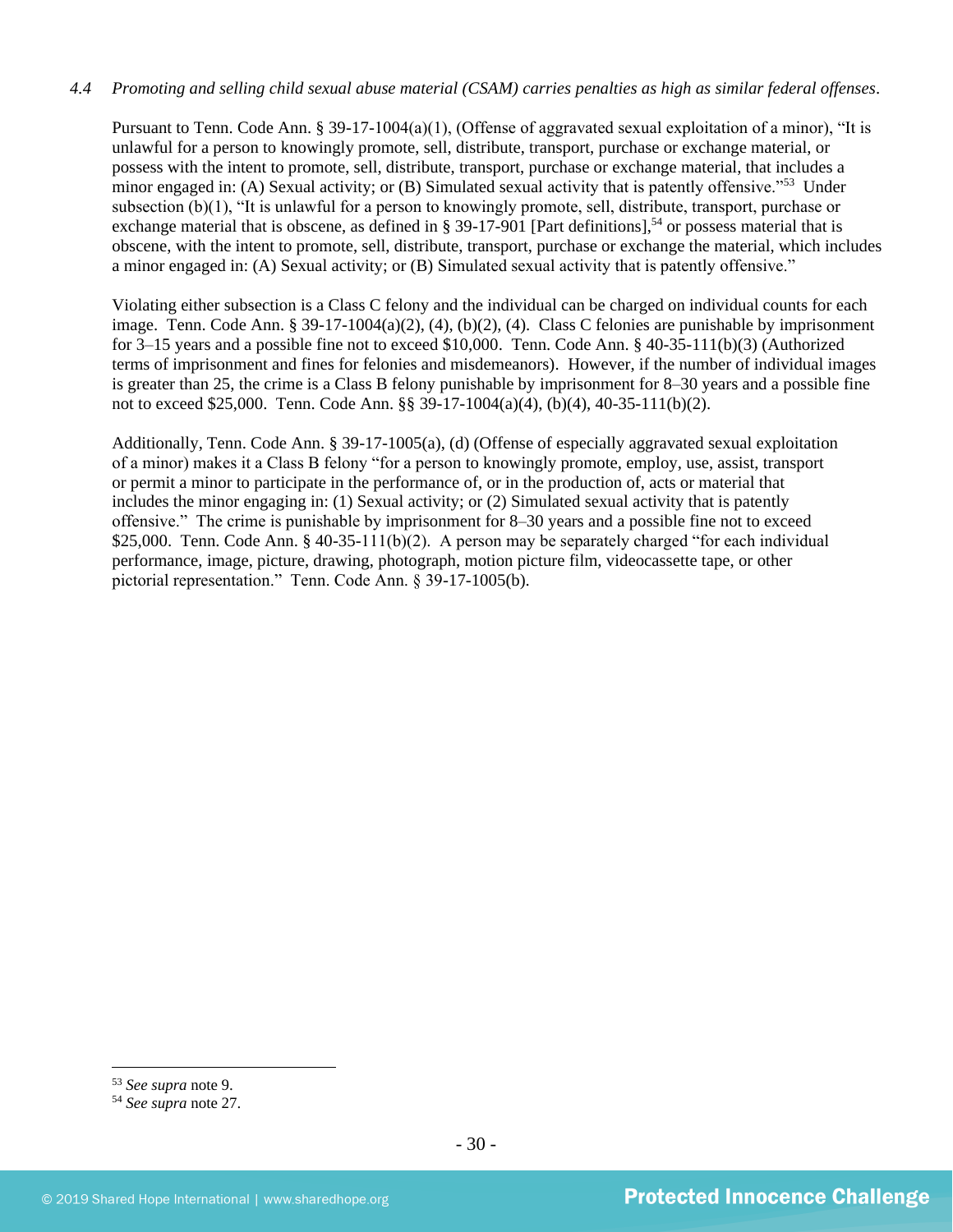# **FRAMEWORK ISSUE 5: PROTECTIVE PROVISIONS FOR THE CHILD VICTIMS**

#### *Legal Components:*

- *5.1 Victims under the core child sex trafficking offense include all commercially sexually exploited children.*
- *5.2 The state sex trafficking statute expressly prohibits a defendant from asserting a defense based on the willingness of a minor to engage in the commercial sex act.*
- *5.3 State law prohibits the criminalization of minors under 18 for prostitution offenses.*
- *5.4 State law provides a non-punitive avenue to specialized services through one or more points of entry.*
- *5.5 Child sex trafficking is identified as a type of abuse and neglect within child protection statutes.*
- *5.6 The definition of "caregiver" or another related term in the child welfare statutes is not a barrier to a sex trafficked child accessing the protection of child welfare.*
- *5.7 Crime victims' compensation is specifically available to a child victim of sex trafficking or commercial sexual exploitation of children (CSEC).*
- *5.8 Victim-friendly procedures and protections are provided in the trial process for minors under 18.*
- *5.9 Child sex trafficking victims may vacate delinquency adjudications and expunge related records for prostitution and other offenses arising from trafficking victimization, without a waiting period.*
- *5.10 Victim restitution and civil remedies for victims of domestic minor sex trafficking or commercial sexual exploitation of children (CSEC) are authorized by law.*
- *5.11 Statutes of limitations for civil and criminal actions for child sex trafficking or commercial sexual exploitation of children (CSEC) offenses are eliminated or lengthened to allow prosecutors and victims a realistic opportunity to pursue criminal action and legal remedies.*

*\_\_\_\_\_\_\_\_\_\_\_\_\_\_\_\_\_\_\_\_\_\_\_\_\_\_\_\_\_\_\_\_\_\_\_\_\_\_\_\_\_\_\_\_\_\_\_\_\_\_\_\_\_\_\_\_\_\_\_\_\_\_\_\_\_\_\_\_\_\_\_\_\_\_\_\_\_\_\_\_\_\_\_\_\_\_\_\_\_\_\_\_\_\_*

# *Legal Analysis:*

*5.1 Victims under the core child sex trafficking offense include all commercially sexually exploited children.<sup>55</sup>*

Tenn. Code Ann. § 39-13-309 (Trafficking for commercial sex act) includes all commercial sexual exploitation of minors. Under Tenn. Code Ann. § 39-13-309(a)(2), means of force, fraud or coercion are not required.<sup>56</sup> In addition, Tenn. Code Ann. § 39-13-309(a) applies to a buyer of commercial sex acts with a minor through use of the term "purchase," regardless of third party control.<sup>57</sup> Finally, the offense of human trafficking does not require that a trafficker or controlling third party be identified. Consequently, Tennessee's human trafficking offense includes any child who is bought for sex, regardless of whether force, fraud, or coercion is used, regardless of whether a buyer exploited the youth without a trafficker's involvement, and regardless of whether the victim identifies a trafficker. Tenn. Code Ann. § 39-13-309(a)(2).

*5.2 The state sex trafficking statute expressly prohibits a defendant from asserting a defense based on the willingness of a minor to engage in the commercial sex act.*

Tennessee's sex trafficking statute expressly prohibits a defendant from asserting a defense based on the willingness of the minor to engage in the minor to the commercial sex act. Pursuant to Tenn. Code Ann. § 39-  $13-309(d)(2)$  (Trafficking for commercial sex act), "It is not a defense to a violation of this section that . . . the victim of the offense is a minor who consented to the act or acts constituting the offense." Tenn. Code. Ann. § 39-13-309(d)(2).

<sup>55</sup> *See generally* **SHARED HOPE INTERNATIONAL**, "Eliminating the Third Party Control Barrier to Identifying Juvenile Sex Trafficking Victims," JuST Response Policy Paper (2015), [http://sharedhope.org/wp](http://sharedhope.org/wp-content/uploads/2015/08/Policy-Paper_Eliminating-Third-Party-Control_Final1.pdf)[content/uploads/2015/08/Policy-Paper\\_Eliminating-Third-Party-Control\\_Final1.pdf](http://sharedhope.org/wp-content/uploads/2015/08/Policy-Paper_Eliminating-Third-Party-Control_Final1.pdf) (discussing need to include all commercially sexually exploited children within sex trafficking definitions and corresponding need to include buyer conduct in core sex trafficking offenses regardless of whether victim is under control of a third party).

<sup>56</sup> *See supra* discussion in Component 1.1.

<sup>57</sup> *See supra* discussion of buyer applicability in Component 2.1.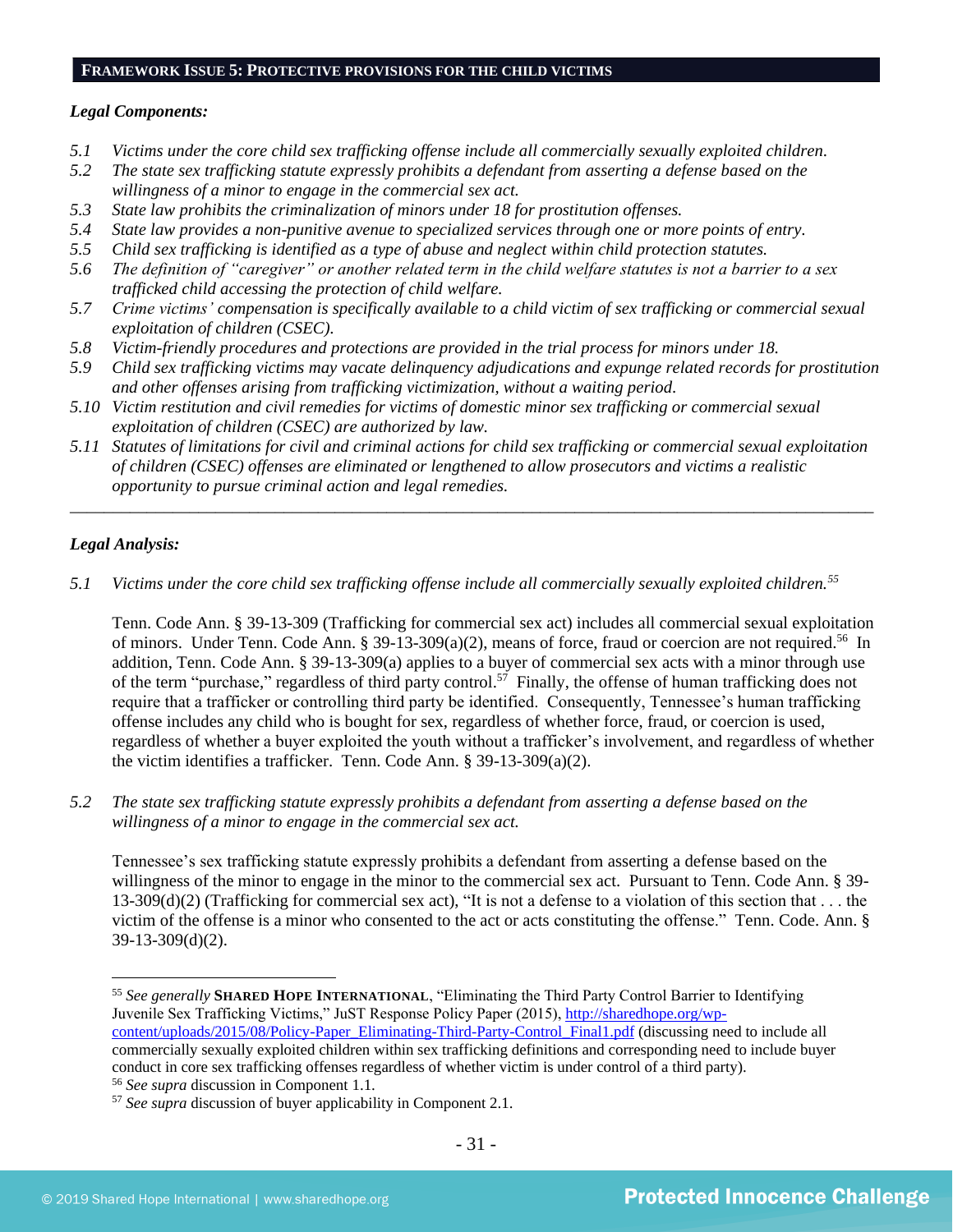*5.3 State law prohibits the criminalization of minors under 18 for prostitution offenses. <sup>58</sup>*

Minors under 18 are immune from prosecution under Tenn. Code Ann. § 39-13-513 (Prostitution). Pursuant to Tenn. Code Ann. § 39-13-513(d),

Notwithstanding any provision of this section to the contrary, if it is determined after a reasonable detention for investigative purposes, that a person suspected of or charged with a violation of this section is under eighteen (18) years of age, that person shall be immune from prosecution for prostitution as a juvenile or adult. A law enforcement officer who takes a person under eighteen (18) years of age into custody for a suspected violation of this section shall, upon determination that the person is a minor, provide the minor with the telephone number for the Tennessee human trafficking resource center hotline and release the minor to the custody of a parent or legal guardian or transport the minor to a shelter care facility designated by the juvenile court judge to facilitate the release of the minor to the custody of a parent or legal guardian.

Additionally, a defense is available for a victim charged with prostitution for conduct that occurred because the person was a victim of sex trafficking or involuntary labor servitude. Although an offender convicted of prostitution is subject to a Class B misdemeanor, or a Class A misdemeanor if the offense was committed within proscribed distances from a school or church, Tenn. Code Ann. § 39-16-513(e) provides the following defense for trafficking victims:

It is a defense to prosecution under this section that a person charged with a violation of this section was so charged for conduct that occurred because the person was a victim of an act committed in violation of § 39-13-307 or § 39-13-309, or because the person was a victim as defined under the Trafficking Victims Protection Act, 22 U.S.C. § 7102.<sup>59</sup>

# *5.4 State law provides a non-punitive avenue to specialized services through one or more points of entry.*

Tennessee law does not provide juvenile sex trafficking victims with a statutory avenue to specialized services.<sup>60</sup> However, the state's non-criminalization law prevents commercially sexually exploited youth from

(a) The commissioner of the department of human services shall establish a plan for the delivery of services to victims of human trafficking after consultation with the following departments:

- (1) Department of children's services;
- (2) Department of health;
- (3) Department of intellectual and developmental disabilities;
- (4) Department of mental health; and
- (5) Tennessee bureau of investigation.
- (b) The plan developed under subsection (a) shall include, but not be limited to, provisions to:
	- (1) Identify victims of human trafficking in this state;
	- (2) Identify community-based services for victims of human trafficking

<sup>58</sup> For more information regarding recent federal legislation impacting this component see: http://go.sharedhope.org/stateimpactmemo.

<sup>&</sup>lt;sup>59</sup> Victim is defined under 22 U.S.C. § 7102 as a person subjected to either "sex trafficking in which a commercial sex act is induced by force, fraud, or coercion, or in which the person induced to perform such act has not attained 18 years of age" or "the recruitment, harboring, transportation, provision, or obtaining of a person for labor or services, through the use of force, fraud, or coercion for the purpose of subjection to involuntary servitude, peonage, debt bondage, or slavery." 22 U.S.C. § 7102 (8)(A), (B).

 $60$  However, in response to the absence of procedures and services specific to juvenile sex trafficking victims, Tennessee is developing a multi-agency plan to identify victims and provide community-based services and benefits. Tenn. Code Ann. § 71-1-135 (Victims of human trafficking; plan for delivery of services) states,

<sup>(3)</sup> Assist victims of human trafficking through the provision of information regarding access to benefits and services to which those victims may be entitled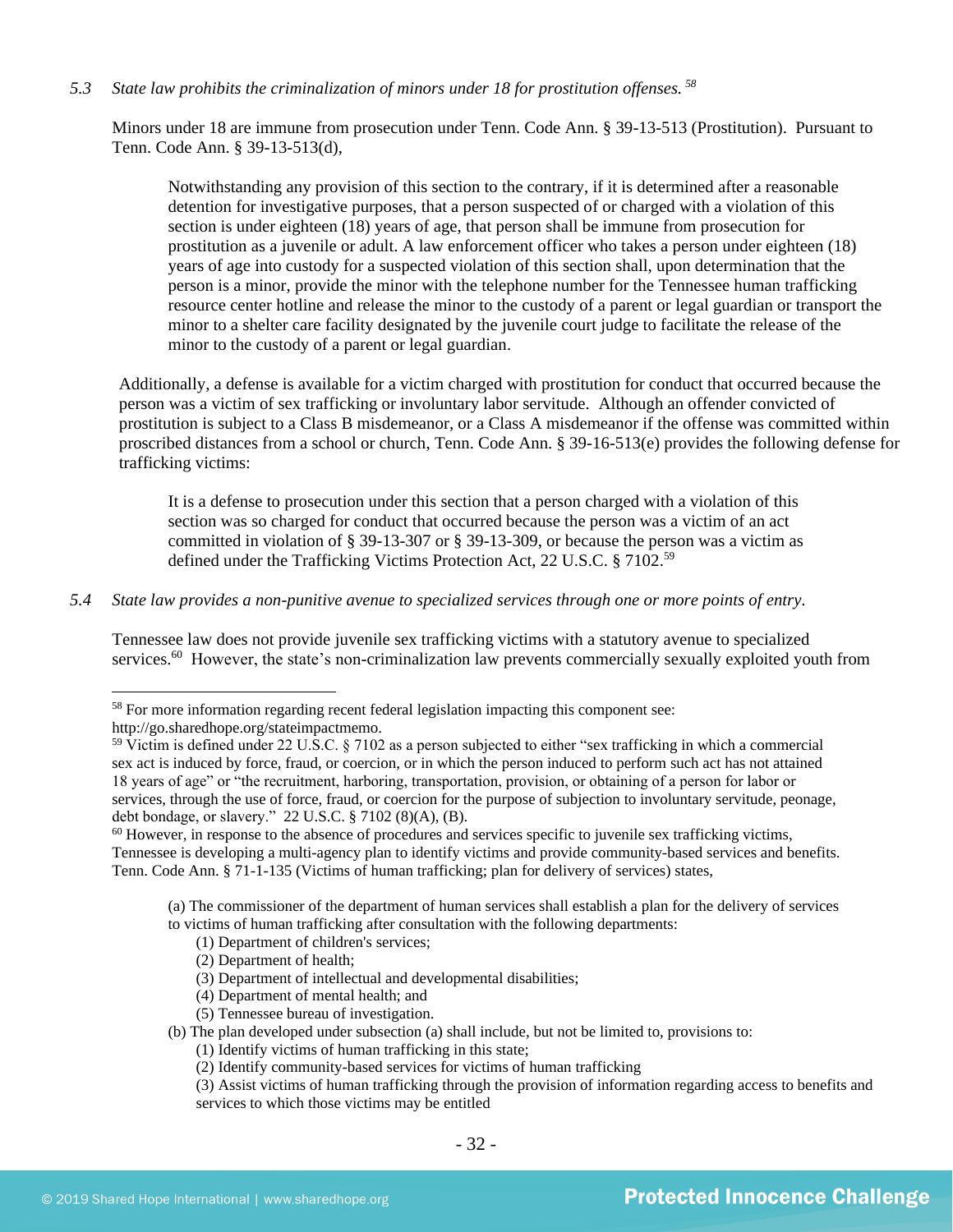facing a juvenile justice response for commercial sex acts committed as a result of their victimization.<sup>61</sup> Further, if a law enforcement officer determines that an individual they've taken into custody for prostitution is a minor, the officer shall "provide the minor with the telephone number for the Tennessee human trafficking resource center hotline and release the minor to the custody of a parent or legal guardian or transport the minor to a shelter care facility designated by the juvenile court judge to facilitate the release of the minor to the custody of a parent or legal guardian." Tenn. Code Ann. § 39-13-513(d) (Prostitution).

- 5.4.1 Recommendation: Enact a protective response for juvenile sex trafficking victims that provides an avenue to specialized services.
- *5.5 Child sex trafficking is identified as a type of abuse and neglect within child protection statutes.<sup>62</sup>*

Child sex trafficking and commercial sexual exploitation are identified as types of abuse within Tennessee's child protection statutes. Tenn. Code Ann. §  $37-1-102(b)(27)(C)^{63}$  (Chapter and part definitions) defines "severe child abuse" in part as

The commission of any act towards the child prohibited by § 39-13-309 [Trafficking for commercial sex act], §§ 39-13-502 - 39-13-504 [Aggravated rape – Aggravated sexual battery], § 39-13-515

(4) Coordinate delivery of services and information concerning health care, mental health care, legal services, housing, job training, education and victim's compensation funds;

(5) Prepare and disseminate educational materials and provide training programs to increase awareness of human trafficking and the services available to victims; and

(6) Assist victims of human trafficking with family reunification.

(c) In addition to the requirements of subsection (b), the plan shall include a timeline for which the department anticipates the state would be capable of implementing the plan, along with anticipated rates of assistance to victims of human trafficking, cost of implementation, an itemized rationale for both, and any other factor that the department opines will significantly contribute to or detract from the success of implementing the plan. . . . .

Further, Tenn. Code Ann. § 9-4-214 (Victims of human trafficking fund) establishes the "victims of human trafficking fund," which shall be used to:

provide specialized comprehensive treatment and support services to the victims of human trafficking offenses, as defined in § 39-13-314 [Offense of human trafficking]. Specialized comprehensive treatment and support services for victims of human trafficking include, but are not limited to, medical care, mental health and substance abuse care, nutritional counseling, safe housing, job training, transportation, and other basic human needs. The department of finance and administration's office of criminal justice programs shall distribute moneys in the fund in the form of grants to agencies that provide specialized comprehensive treatment and support services for the victims of human trafficking. It is the legislative intent that priority for funding be directed to the single point of contact agencies in this state recognized by the Tennessee bureau of investigation and the department of children's services.

Unfortunately, Tenn. Code Ann. § 9-4-214 does not provide a method for connecting survivors with these services, nor does it mandate that these services be provided to all commercially sexually exploited youth.

The text of Tenn. Code Ann. § 9-4-214 cited here and elsewhere in this report includes amendments made by the enactment of House Bill 397 and Senate Bill 447 during the 111th General Assembly of the Tennessee Legislature (effective July 1, 2019).

<sup>61</sup> *See supra* Component 5.3 for provisions concerning the non-criminalization of minors for prostitution offenses.  $62$  For more information regarding recent federal legislation impacting this component see:

http://go.sharedhope.org/stateimpactmemo.

 $63$  The text of Tenn. Code Ann. § 37-1-102 cited here and elsewhere in this report includes amendments made by the enactment of Senate Bill 208 during the 111th General Assembly of the Tennessee Legislature (effective July 1, 2019).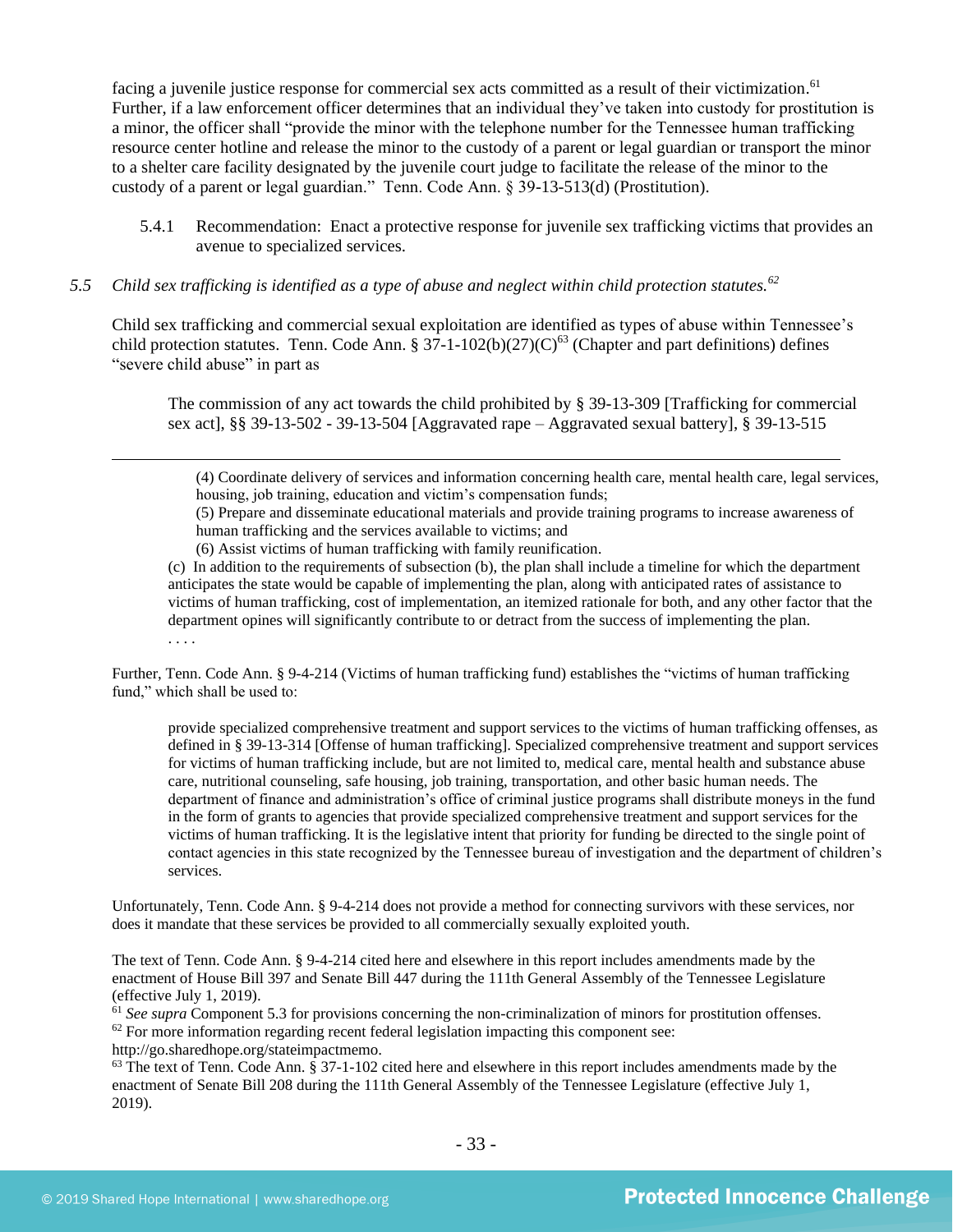[Promoting prostitution], § 39-13-522 [Rape of a child], § 39-13-527 [Sexual battery by an authority figure], § 39-13-531 Aggravated rape of a child], § 39-13-532 [Statutory rape by an authority figure], § 39-15-302 [Incest], § 39-15-402 [Haley's Law—Aggravated child abuse and aggravated child neglect or endangerment—Definitions], or § 39-17-1005 [Offense of especially aggravated sexual exploitation of a minor] or the knowing failure to protect the child from the commission of any such act towards the  $child...$ .

Additionally, Tenn. Code Ann. § 37-1-602(a)(3)(C) (Part definitions—Harm to child's health or welfare) defines "child sexual abuse" in part as

. . . .

- (vi) The sexual exploitation of a child, which includes allowing, encouraging, or forcing a child to: (a) Solicit for or engage in prostitution; or
	- (b) Engage in an act prohibited by § 39-17-1003; and
- (vii) The commission of any act towards the child prohibited by  $\S 39-13-309...$

Further, Tenn. Code Ann. § 37-1-102(b)(13) defines a "dependent and neglected child" as a child who is subject to any of the following situations:

. . . .

(B) Whose parent, guardian or person with whom the child lives, by reason of cruelty, mental incapacity, immorality or depravity is unfit to properly care for such child;

. . . .

(E) Who, because of lack of proper supervision, is found in any place the existence of which is in violation of law;

(F) Who is in such condition of want or suffering or is under such improper guardianship or control as to injure or endanger the morals or health of such child or others;

(G) Who is suffering from abuse or neglect;

(H) Who has been in the care and control of one (1) or more agency or person not related to such child by blood or marriage for a continuous period of six (6) months or longer in the absence of a power of attorney or court order, and such person or agency has not initiated judicial proceedings seeking either legal custody or adoption of the child;

(I) Who is or has been allowed, encouraged or permitted to engage in prostitution or obscene or pornographic photographing, filming, posing, or similar activity and whose parent, guardian or other custodian neglects or refuses to protect such child from further such activity . . . .

. . . .

Pursuant to Tenn. Code Ann. § 37-1-102(b)(1), "'Abuse' exists when a person under the age of eighteen (18) is suffering from, has sustained, or may be in immediate danger of suffering from or sustaining a wound, injury, disability or physical or mental condition caused by brutality, neglect or other actions or inactions of a parent, relative, guardian or caretaker." The definition of caretaker expressly includes traffickers.<sup>64</sup> Tenn. Code Ann. §  $37-1-102(b)(4)$ .

*5.6 The definition of "caregiver" or another related term in the child welfare statutes is not a barrier to a sex trafficked child accessing the protection of child welfare.*

The definition of "caregiver" is not a barrier to a sex trafficked child accessing the protection of child welfare. Pursuant to Tenn. Code Ann. § 37-1-102(b)(4) (Chapter and part definitions),

<sup>64</sup> *See infra* Component 5.6 for discussion of the definition of "caretaker."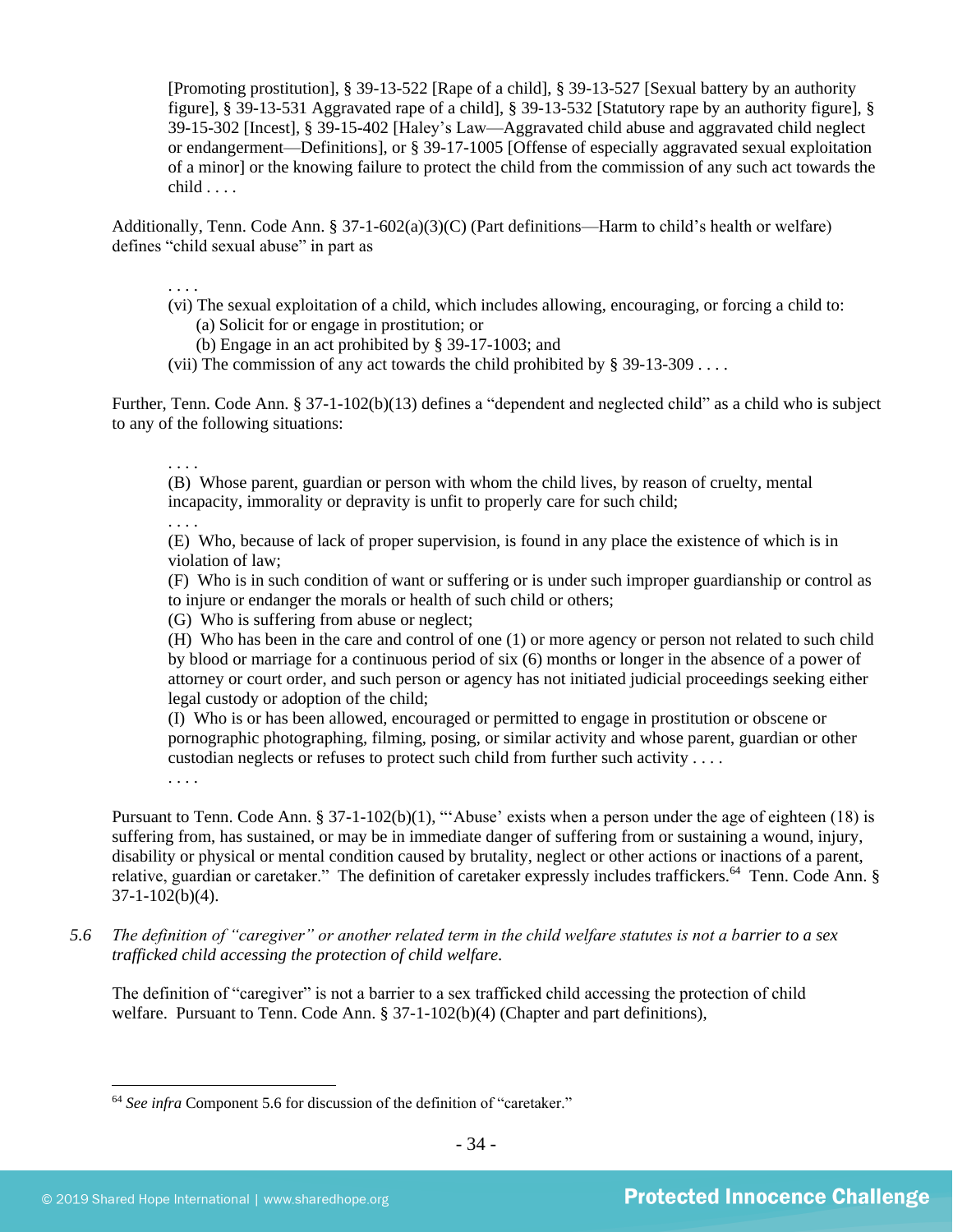"Caregiver" means any relative or other person living, visiting, or working in the child's home who supervises or otherwise provides care or assistance for the child . . . . "Caregiver" may also include a person who has allegedly used the child for the purpose of commercial sexual exploitation of a minor or trafficking a minor for a commercial sex act, including, but not limited to, as a trafficker. For the purposes of this chapter, "caregiver" and "caretaker" shall have the same meaning[.]

Accordingly, child welfare can respond to the child regardless of the child's relationship to the perpetrator of the abuse when the abuse constitutes commercial sexual exploitation or child sex trafficking.<sup>65</sup>

# *5.7 Crime victims' compensation is specifically available to a child victim of sex trafficking or commercial sexual exploitation of children (CSEC).*

Pursuant to Tenn. Code Ann. § 29-13-102(12) (Definitions), a "victim" is defined as "a person who suffers personal injury or death as a direct and proximate result of any act of a person which is within the description of any of the offenses specified in § 29-13-104 [Offenses to which compensation applies]." Domestic minor sex trafficking victims are considered to be victims of offenses for which compensation applies, because offenses allowing for claims include, with some exceptions, "[a]n act committed in this state, which, if committed by a mentally competent, criminally responsible adult, would constitute a crime under state or federal law . . . ." Tenn. Code Ann. § 29-13-104(1).

Compensation is not allowed for "any personal injury or loss alleged to have been incurred as a result of pain and suffering, except for victims of the crime of rape and victims of crime involving sexual deviancy, including minors who are victims of the crimes contained in the provisions of [§§ 39-13-502–](https://www.lexis.com/research/buttonTFLink?_m=174cb59fee180dee8938bb262f35ccec&_xfercite=%3ccite%20cc%3d%22USA%22%3e%3c%21%5bCDATA%5bTenn.%20Code%20Ann.%20%a7%2029-13-106%5d%5d%3e%3c%2fcite%3e&_butType=4&_butStat=0&_butNum=9&_butInline=1&_butinfo=TNCODE%2039-13-502&_fmtstr=FULL&docnum=1&_startdoc=1&wchp=dGLbVtb-zSkAB&_md5=822f63069e8581703def8e50c6be8a64)[39-13-505](https://www.lexis.com/research/buttonTFLink?_m=174cb59fee180dee8938bb262f35ccec&_xfercite=%3ccite%20cc%3d%22USA%22%3e%3c%21%5bCDATA%5bTenn.%20Code%20Ann.%20%a7%2029-13-106%5d%5d%3e%3c%2fcite%3e&_butType=4&_butStat=0&_butNum=10&_butInline=1&_butinfo=TNCODE%2039-13-505&_fmtstr=FULL&docnum=1&_startdoc=1&wchp=dGLbVtb-zSkAB&_md5=e6b50a15afcc6c5caf1761c0438604f5) [Aggravated rape; Rape; Aggravated sexual battery; Sexual battery], [39-12-101](https://www.lexis.com/research/buttonTFLink?_m=174cb59fee180dee8938bb262f35ccec&_xfercite=%3ccite%20cc%3d%22USA%22%3e%3c%21%5bCDATA%5bTenn.%20Code%20Ann.%20%a7%2029-13-106%5d%5d%3e%3c%2fcite%3e&_butType=4&_butStat=0&_butNum=11&_butInline=1&_butinfo=TNCODE%2039-12-101&_fmtstr=FULL&docnum=1&_startdoc=1&wchp=dGLbVtb-zSkAB&_md5=c388863aa00a8704be3c3e6f2bba9d97) [Criminal attempt], [39-13-522](https://www.lexis.com/research/buttonTFLink?_m=174cb59fee180dee8938bb262f35ccec&_xfercite=%3ccite%20cc%3d%22USA%22%3e%3c%21%5bCDATA%5bTenn.%20Code%20Ann.%20%a7%2029-13-106%5d%5d%3e%3c%2fcite%3e&_butType=4&_butStat=0&_butNum=12&_butInline=1&_butinfo=TNCODE%2039-13-522&_fmtstr=FULL&docnum=1&_startdoc=1&wchp=dGLbVtb-zSkAB&_md5=ddc0f926bb8561bee115d8941fd4db91) [Rape of a child], [39-15-302](https://www.lexis.com/research/buttonTFLink?_m=174cb59fee180dee8938bb262f35ccec&_xfercite=%3ccite%20cc%3d%22USA%22%3e%3c%21%5bCDATA%5bTenn.%20Code%20Ann.%20%a7%2029-13-106%5d%5d%3e%3c%2fcite%3e&_butType=4&_butStat=0&_butNum=13&_butInline=1&_butinfo=TNCODE%2039-15-302&_fmtstr=FULL&docnum=1&_startdoc=1&wchp=dGLbVtb-zSkAB&_md5=6a0a3156019470fbfcf965f209085587) [Incest], [39-17-902](https://www.lexis.com/research/buttonTFLink?_m=174cb59fee180dee8938bb262f35ccec&_xfercite=%3ccite%20cc%3d%22USA%22%3e%3c%21%5bCDATA%5bTenn.%20Code%20Ann.%20%a7%2029-13-106%5d%5d%3e%3c%2fcite%3e&_butType=4&_butStat=0&_butNum=14&_butInline=1&_butinfo=TNCODE%2039-17-902&_fmtstr=FULL&docnum=1&_startdoc=1&wchp=dGLbVtb-zSkAB&_md5=8ab46b53a7aa30ce7485bda5c67048d5) [Producing, importing, [preparing, distributing, processing or appearing in](javascript:void(pToc.tc2dc()  [obscene material or exhibition\]](javascript:void(pToc.tc2dc(), [39-17-1003](https://www.lexis.com/research/buttonTFLink?_m=174cb59fee180dee8938bb262f35ccec&_xfercite=%3ccite%20cc%3d%22USA%22%3e%3c%21%5bCDATA%5bTenn.%20Code%20Ann.%20%a7%2029-13-106%5d%5d%3e%3c%2fcite%3e&_butType=4&_butStat=0&_butNum=15&_butInline=1&_butinfo=TNCODE%2039-17-1003&_fmtstr=FULL&docnum=1&_startdoc=1&wchp=dGLbVtb-zSkAB&_md5=cc33b3b535dd36db2504ecdc624cf830)[–39-17-1005](https://www.lexis.com/research/buttonTFLink?_m=174cb59fee180dee8938bb262f35ccec&_xfercite=%3ccite%20cc%3d%22USA%22%3e%3c%21%5bCDATA%5bTenn.%20Code%20Ann.%20%a7%2029-13-106%5d%5d%3e%3c%2fcite%3e&_butType=4&_butStat=0&_butNum=16&_butInline=1&_butinfo=TNCODE%2039-17-1005&_fmtstr=FULL&docnum=1&_startdoc=1&wchp=dGLbVtb-zSkAB&_md5=e50f25fa5f94ebdb7720727fc9c04bd1) [Offense of sexual exploitation of a minor; Offense of aggravated sexual exploitation of a minor; Offense of especially aggravated sexual exploitation of a minor], and/or any attempt, conspiracy or solicitation to commit such offenses." Tenn. Code Ann. § 29-13-106(c). This statute could be a barrier to compensation for victims of crimes stated in Tenn. Code Ann. § 39-13-309 (Trafficking for commercial sex act), § 39-13-515 (Promoting prostitution), or § 39-13-514 (Patronizing prostitution) from recovering for pain and suffering.

Nonetheless, eligible compensation includes "[i]n the case of a sexually-oriented crime committed against a victim who is under eighteen (18) years of age, where the compensation is for unreimbursed or unreimbursable mental health counseling or treatment made necessary by the sexually-oriented crime, any sibling or nonoffending custodial parent of the victim, or both." Tenn. Code Ann. § 29-13-105(a)(6) (Persons eligible for compensation).

Pursuant to Tenn. Code Ann. § 29-13-108(a) (Claims for compensation—Procedure),

A claim for compensation shall be filed not later than one (1) year after the occurrence of the crime upon which the claim is based or one (1) year after the death of the victim or one (1) year after any mental or physical manifestation or injury is diagnosed as a result of an act committed against a minor that would constitute a criminal offense under the provisions of §§ 39-12-101 [Criminal attempt], 39- 13-502–39-13-505 [Aggravated rape; Rape; Aggravated sexual battery; Sexual battery], 39-13-522 [Rape of a child], 39-15-302 [Incest], . . . 39-17-1003–39-17-1005 [Offense of sexual exploitation of a minor; Offense of aggravated sexual exploitation of a minor; Offense of especially aggravated sexual exploitation of a minor], and/or any attempt, conspiracy or solicitation to commit such offenses;

<sup>&</sup>lt;sup>65</sup> While the statute provides broad authority, the Department of Children's Services limits access to services to trafficking cases involving third party control.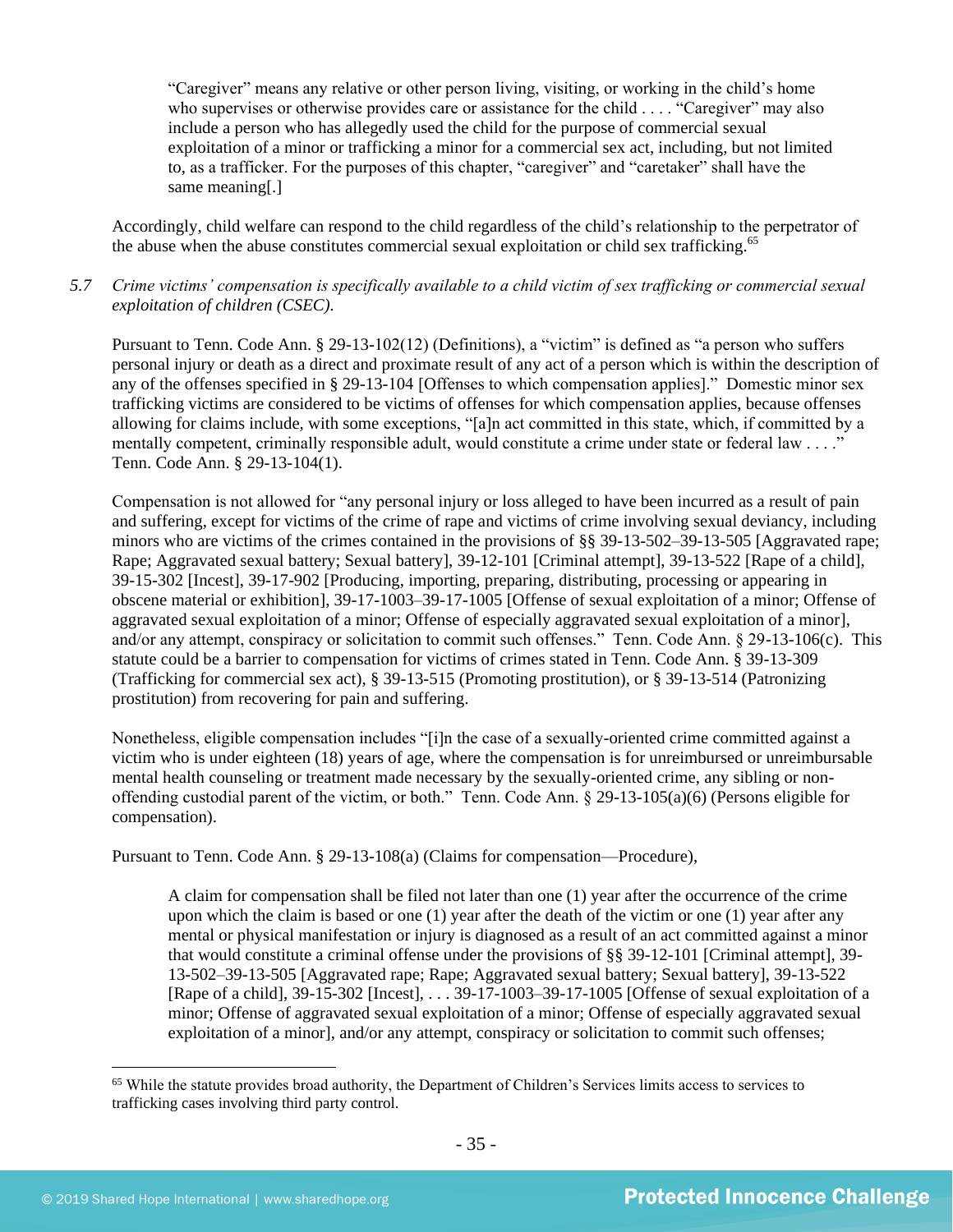provided, that upon good cause shown, the time period for filing such claim may be extended either before or after the expiration of the filing period. No claim shall be filed until the crime upon which the claim is based shall have been reported by the victim, or a member of the victim's family, to the proper authorities; and in no case may an award be made where the law enforcement records show that such report was made more than forty-eight (48) hours after the occurrence of such crime unless, for good cause shown, it is found that the delay was justified. Failure of the victim to report a crime because:

- (1) The victim is physically unable;
- (2) The victim is a victim of sexual assault; or
- (3) The victim is a victim of domestic abuse;

may all constitute good cause.

Lastly, for a victim to receive compensation, it must be proven that the victim "fully cooperated with the police and the district attorney general in the investigation and prosecution of the offender." Tenn. Code Ann. § 29-  $13-103(a)(4)$ .

5.7.1 Recommendation: Amend Tenn. Code Ann. § 29-13-108 (Claims for compensation—Procedure) and § 29-13-105(b) (Persons eligible for compensation) to stipulate an exception to the listed ineligibility criteria for child sex trafficking victims.

#### *5.8 Victim-friendly procedures and protections are provided in the trial process for minors under 18.*

The court may order a child's testimony to be taken by closed circuit television if the judge makes the necessary findings, the child is 13 or younger at the time of the offense, and the child is a victim of any of the enumerated offenses. Tenn. Code Ann. § 24-7-120(a), (e) (Child's testimony—Closed circuit television). Pursuant to Tenn. Code Ann. § 24-7-120(e),

The offenses to which the provisions of this section apply are:

- (1) Aggravated sexual battery, as defined in § 39-13-504;
- (2) Rape of a child, as defined in § 39-13-522;
- (3) Incest, as defined in § 39-15-302;
- (4) Aggravated child abuse, as defined in § 39-15-402;
- (5) Kidnapping, as defined in § 39-13-303;
- (6) Aggravated kidnapping, as defined in § 39-13-304;
- (7) Especially aggravated kidnapping, as defined in § 39-13-305; and

(8) Criminal attempt, as defined in § 39-12-101, to commit any of the offenses enumerated within this section;

(9) Trafficking for commercial sex act as defined in § 39–13–309;

(10) Patronizing prostitution as defined in § 39–13–514.

However, pursuant to Tenn. Code Ann. § 24-7-123(a) (Admission of video recording of interview of child describing sexual conduct), "[A] video recording of an interview of a child by a forensic interviewer containing a statement made by the child under thirteen (13) years of age describing any act of sexual contact performed with or on the child by another is admissible and may be considered for its bearing on any matter to which it is relevant in evidence at the trial of the person for any offense arising from the sexual contact if the requirements of this section are met." One of the requirements is that the child will have to "testif[y], under oath, that the offered video recording is a true and correct recording of the events contained in the video recording and the child is available for cross examination." Tenn. Code Ann. § 24-7-123(b)(1).

Tenn. R. Evid. Rule 412 (Sex offense cases; relevance of victim's sexual behavior) prevents the admission into evidence of reputation or opinion evidence of the victim's sexual behavior, unless certain procedures are followed. Tenn. R. Evid. 412(a), (b). Rule 412 also excludes evidence of specific instances of a victim's sexual behavior unless it relates to certain issues, such as consent or to show a person other than the defendant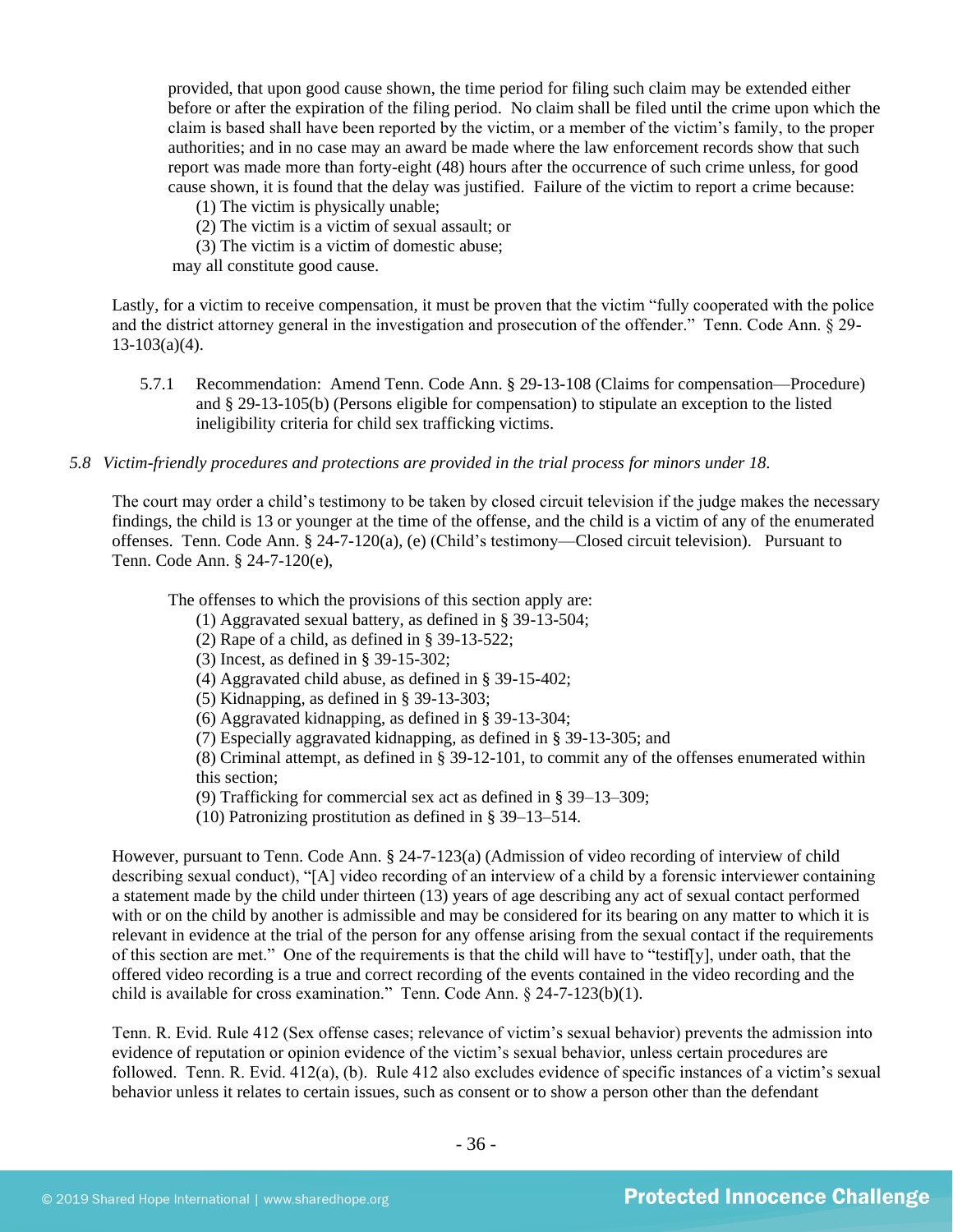committed the crime. Tenn. R. Evid. 412 (a), (c). Rule 412, however, does not apply to domestic minor sex trafficking cases. Tenn. R. Evid. Rule 412 only applies at

a criminal trial, preliminary hearing, deposition, or other proceeding in which a person is accused of an offense under Tenn. Code Ann. §§ 39-13-502 [aggravated rape], 39-13-503 [rape], 39-13-504 [aggravated sexual battery], 39-13-505 [sexual battery], 39-13-507 [spousal sexual offenses]<sup>66</sup>, 39-13-522 [rape of a child], 39-15-302 [incest], 39-13-506 [statutory rape], 39-13-527 [sexual battery by an authority figure], 39-13-528 [solicitation of minors for sexual acts], or the attempt to commit any such offense . . . .

Further, Tenn. Code Ann. § 36-3-623(a) (Confidentiality of records of shelters, centers, providers) provides for the confidentiality of human trafficking service provider records, stating,

The records of domestic violence shelters, rape crisis centers, and human trafficking service providers shall be treated as confidential by the records custodian of such shelters, centers, or providers unless:

(1) The individual to whom the records pertain authorizes their release; or

(2) A court approves a subpoena for the records, subject to such restrictions as the court may impose, including in camera review.

In addition, human trafficking victims are afforded protections under Tennessee's address confidentiality program. Pursuant to Tenn. Code Ann. § 40-38-602(a), (b) (Crime victim address confidentiality program),

(a) The secretary of state shall establish a crime victim address confidentiality program, which shall be open to a victim of domestic abuse, stalking, human trafficking, rape, sexual battery, or any other sexual offense who satisfies the requirements of this part, at no cost to the program participant. (b) This program shall provide the participant with the use of a substitute address for the participant and the participant's minor children and shall not disclose the participant's name, confidential address, phone number, or any other information contained within the program participant's file except as otherwise provided by this part.

"Child sexual abuse" victims are entitled to a guardian ad litem who will "represent the child in any child sexual abuse civil or juvenile judicial proceeding and in general sessions or criminal court at the discretion of the court." Tenn. Code Ann. § 37-1-610(a) (Guardian ad litem—Parental reimbursement of costs and expenses). Child sex trafficking victims are entitled to this guardian ad litem since the definition of "child sexual abuse" includes "[t]he sexual exploitation of a child, which includes allowing, encouraging, or forcing a child to: (a) Solicit for or engage in prostitution; or (b) Engage in an act prohibited by § 39-17-1003 [Offense of sexual exploitation of a minor]," and child sex trafficking. Tenn. Code Ann. § 37-1-602(a)(3)(C)(vi), (vii) (Part definitions—Harm to child's health or welfare).

One victim-friendly criminal justice procedure that extends to all victims is the availability of a crime victim advocate. Tenn. Code Ann. § 40-38-115 (Crime victim advocate). Pursuant to Tenn. Code Ann. § 40-38- 115(a), "Any victim of crime may have a crime victim advocate from a crime assistance program or a victimwitness coordinator as provided for in § 8-7-206 present at any defense interviews with the victim . . . . The role of the crime victim advocate or victim-witness coordinator is to provide emotional support to the victim."

<sup>66</sup> Tenn. Code. Ann. § 39-13-507 (Spousal sexual offenses) was repealed during the 2005 Tennessee Legislature, 2005 Tenn. Laws ch. 456 (effective June 18, 2005).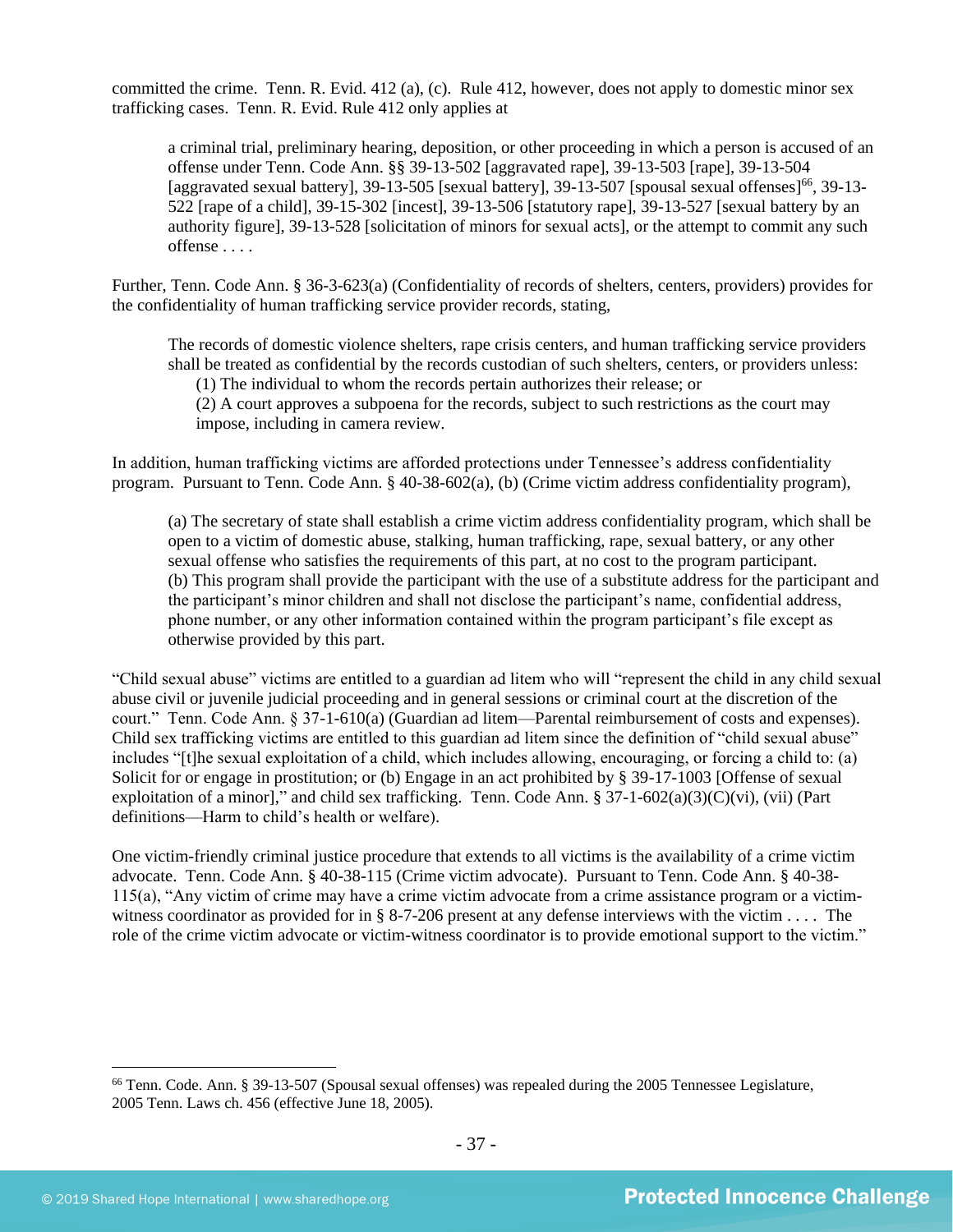*5.9 Child sex trafficking victims may vacate delinquency adjudications and expunge related records for prostitution and other offenses arising from trafficking victimization, without a waiting period.*

Tennessee does not provide a mechanism for minors to vacate delinquency adjudications related to trafficking victimization; however, state law allows a court to expunge juvenile records for prostitution offenses immediately after adjudication. Juvenile records related to other offenses may only be expunged after a waiting period except at the court's discretion.

Regarding record expungement, Tenn. Code Ann. § 37-1-153(f)(12) (Court files and records—inspection limited—exceptions for certain violent offenders—confidentiality) states,

The court may order all or any portion of a juvenile's court files and juvenile records expunged if: (A) The juvenile is tried and adjudicated delinquent or unruly by a juvenile court for conduct that would constitute the offense of prostitution under § 39-13-513 or aggravated prostitution under § 39-13-516 if committed by an adult;

(B) The court finds that . . . the conduct upon which the adjudication is based was found to have occurred as a result of the person being a victim of human trafficking under § 39-13-314; and (C) The juvenile has filed a motion for expunction of all court files and juvenile records.

For juvenile records related to non-prostitution offenses, Tenn. Code Ann. § 37-1-153(f) states,

(1) Notwithstanding the provisions of any law to the contrary, any person who is tried and adjudicated delinquent or unruly by a juvenile court may subsequently petition the juvenile court for expunction of all court files and records. The court may order all or any portion of the requested expunction if, by clear and convincing evidence, the court finds that the petitioner:

(A) (i) Is currently seventeen (17) years of age or older;

(ii) Is at least one (1) year removed from the person's most recent delinquency or unruly adjudication; and

(iii) Has never been convicted of a criminal offense as an adult, has never been convicted of a criminal offense following transfer from juvenile court pursuant to § 37-1-134 [Transfer from juvenile court], and has never been convicted of a sexual offense as defined in § 40-39-202 [Part definitions], whether in juvenile court, following transfer from juvenile court pursuant to § 37-1-134, or as an adult;

(iv) Does not have an adjudication of delinquency for a violent juvenile sexual offense as defined in Section 40-39-202.

(B) Has maintained a consistent and exemplary pattern of responsible, productive and civic-minded conduct for one (1) or more years immediately preceding the filing of the expunction motion; or (C) Has made such an adjustment of circumstances that the court, in its discretion, believes that expunction serves the best interest of the child and the community.

. . . . (4) Any person whose records are expunged under subdivisions  $(f)(1)$ –(3) shall be restored to the status that the person occupied before arrest, citation, the filing of a juvenile petition, or referral.

Because Tenn. Code Ann.  $\S 37$ -1-153(f)(1) mandates a minimum 1 year waiting period, child sex trafficking victims may face collateral consequences associated with having juvenile records during that time.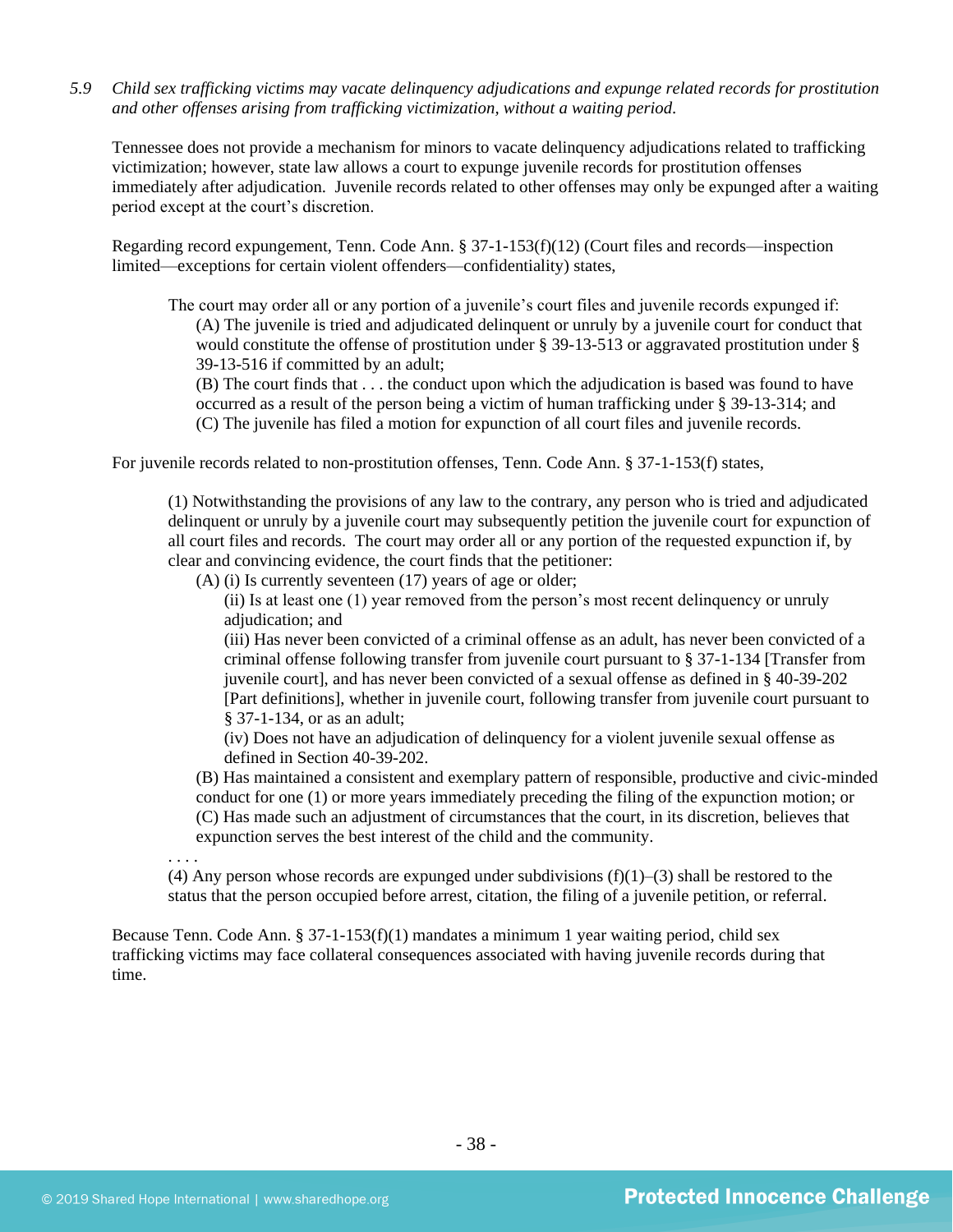Regarding vacatur, Tenn. Code Ann. § 40-32-105<sup>67</sup> (Expungement of person's public records involving offenses related to status as victim of human trafficking) states,

(a) Notwithstanding § 40-32-101 [Destruction or release of records], a person may file a petition for expunction of that person's public records involving offenses related to the person's status as a victim of human trafficking.

(b) In order to be eligible for expunction pursuant to this section, the petitioner must meet the following requirements:

(1) At the time of the filing of the petition for expunction at least one (1) year has elapsed since the completion of the sentence imposed for the petitioner's most recent criminal offense.

(2) The petitioner has fulfilled the following requirements of the sentence imposed by any court in which the individual was convicted of an offense:

(A) Completion of any term of imprisonment or probation;

(B) Meeting all conditions of supervised or unsupervised release; and

(C) If so required by the conditions of any of the sentences imposed, remaining free from dependency on or abuse of alcohol or a controlled substance or other prohibited substance for a period of not less than one (1) year;

(3) The petitioner has not been convicted of any criminal offense during the one (1) year prior to filing the petition and is not subject to any pending criminal charges;

(4) At least one (1) of the convictions to be expunged was for prostitution, as prohibited by  $\S$ 39-13-513;

(5) The petitioner has not had public records previously expunged pursuant to this section;

(6) The convictions to be expunged:

(A) Did not have as an element the use, attempted use, or threatened use of physical force against the person of another;

(B) Did not involve the use or possession of a deadly weapon; and

(C) Are individually eligible for expunction under  $\S$  40-32-101(g); and

(7) Each of the convictions to be expunged resulted from the petitioner's status as a victim of human trafficking, under § 39-13-314. The petitioner may provide evidence of this requirement by testimony or affidavit. This subdivision (b)(7) does not require a conviction for an offense of which the petitioner was the victim. Any offense to be expunged must have occurred on or after the date on which the petitioner became a victim of human trafficking, as determined by the court.

. . . . (e) If the court determines that the petitioner meets the requirements of subsection (b) and that the expunction is in the best interests of justice and public safety, the court shall order the person's records involving convictions resulting from the person's status as a victim of human trafficking expunged.

. . . .

(i) (1) Notwithstanding any other law to the contrary, an order of expunction granted pursuant to this section entitles the petitioner to have all public records of the expunged convictions destroyed in the manner set forth in this section.

(2) An expunction granted pursuant to this section has the legal effect of restoring the petitioner, in the contemplation of the law, to the same status occupied before the arrest, indictment, information, trial, and conviction for the expunged offenses. Once the expunction order is granted, no direct or indirect collateral consequences that are generally or specifically attendant to the petitioner's conviction by any law shall be imposed or continued.

 $67$  The text of Tenn. Code Ann. § 40-32-105 cited here and elsewhere in this report includes amendments made by the enactment of House Bill 193 and Senate Bill 577 during the 111th General Assembly of the Tennessee Legislature (effective July 1, 2019).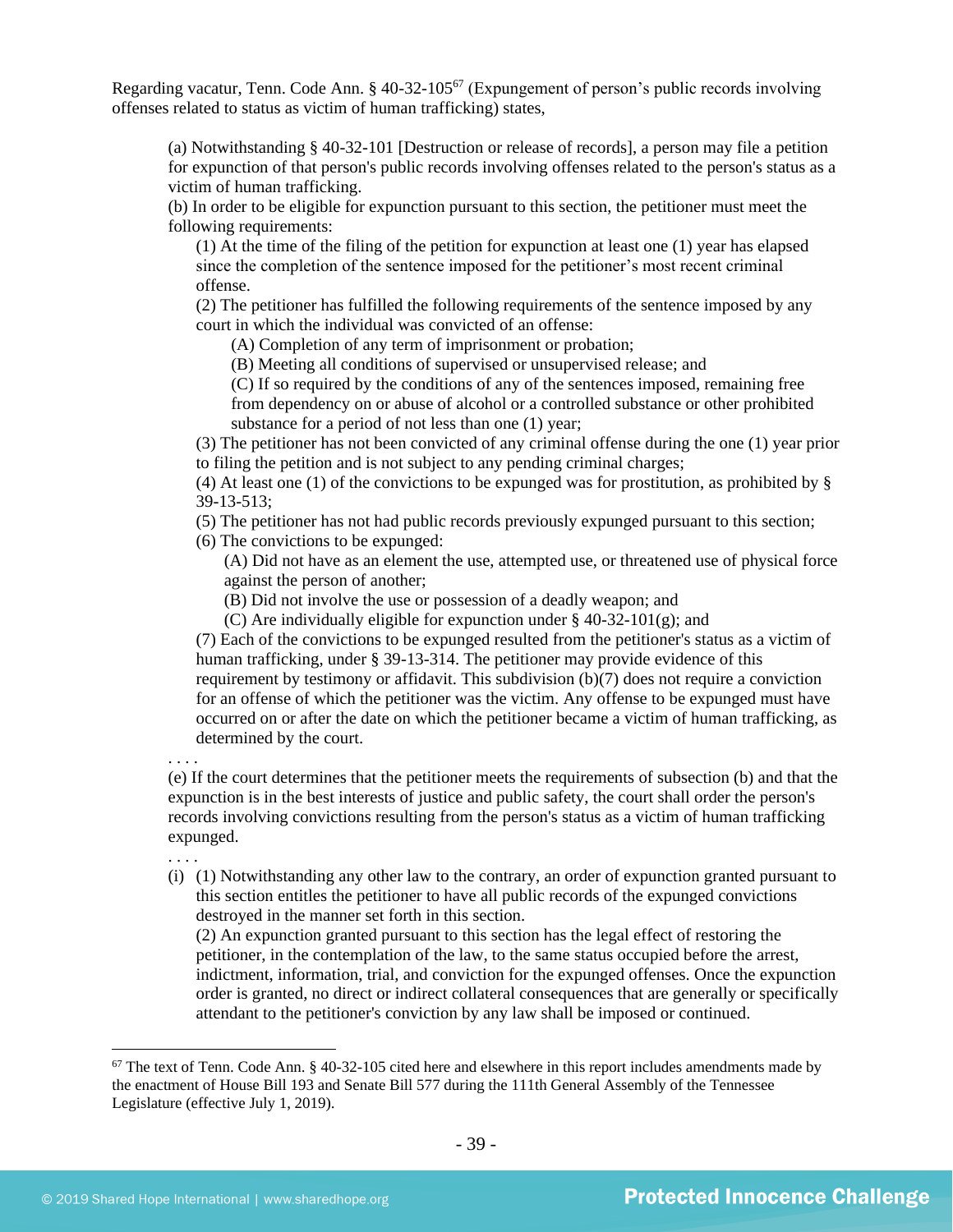(4) As used in this section, expunction means, in contemplation of law, the conviction for the expunged offenses never occurred and the person shall not suffer any adverse effects or direct disabilities by virtue of the criminal offenses that were expunged.

. . . . . . . .

. . . .

However, Tenn. Code Ann. § 40-32-105 applies to specifically to "convictions," and Tenn. Code Ann. § 37-1-133 (Order of adjudication—Noncriminal) states, "An order of disposition or other adjudication in a proceeding under this part [Juvenile Courts and Proceedings—General Provisions] is not a conviction of crime . . . ."

Further, Tenn. Code Ann § 40-32-105(b) mandates a minimum 1 year waiting period, meaning trafficking victims may face collateral consequences associated with records during that time.

- 5.9.1 Recommendation: Amend Tenn. Code Ann. § 37-1-153(f)(12) (Court files and records inspection limited—exceptions for certain violent offenders—confidentiality) to allow child sex trafficking victims to vacate delinquency adjudications and expunge related records for prostitution and other offenses arising from trafficking victimization.
- *5.10 Victim restitution and civil remedies for victims of domestic minor sex trafficking or commercial sexual exploitation of children (CSEC) are authorized by law.*

Restitution is mandatory for victims of human trafficking and CSEC offenses in Tennessee. Tenn. Code Ann. §§ 39-11-118, 40-35-104(c)(2), 40-35-304. Tenn. Code Ann. § 39-11-118 (Restitution to victims of crime) states,

(a) it is a part of the punishment for any offense committed in this state that the person committing the offense may be sentenced by the court to pay restitution to the victim or victims of the offense in accordance with the provisions of  $\S § 40-35-104(c)(2)$  [Sentencing alternatives] and 40-35-304 [Restitution as condition for probation—Petition to modify—Civil judgment for non-payment– Procedure].

(b) In addition to the punishment authorized by the specific statute prohibiting the conduct, it is a part of the punishment for the offenses named in this subsection that the defendant be sentenced by the court to pay restitution to the victim or victims of §§ 39-13-309 [Trafficking for commercial sex act], 39-13- 514 [Patronizing prostitution], 39-17-1005(a) [Especially aggravated sexual exploitation], 39-13-528(a) [Solicitation of person under 18 years of age], and 39-13-529(a) [Solicitation of minor to observe sexual conduct] in accordance with the provisions of  $\S$ § 40-35-104(c)(2) [Alternative sentences] and 40-35-304 [Restitution; amount; definition; waiver; procedure].

Additionally, when a victim "not an accomplice of the defendant . . . suffers a specific physical, mental, or pecuniary injury as a direct result of a crime," the victim may bring a civil action for compensation. Tenn. Code Ann. § 29-13-402(4)(A (Part definitions). Pursuant to Tenn. Code Ann. § 29-13-403(a)(1) (Defendant's income—Collection—Deposit), "The attorney general and reporter shall collect all income, from whatever source derived, which is owing to the defendant, or representative or assignee of the defendant, after the date of the crime." Then, this money is to be placed in an interest-bearing account payable to crime victims. Tenn. Code Ann. § 29-13-403(b). However, a crime victim may only receive money from this account if the victim "brings a civil action in a court of competent jurisdiction for money damages against the defendant within three (3) years from the date of the crime, subject to § 29-13-404 [Limitations period]." Tenn. Code Ann. § 29-13- 403(b).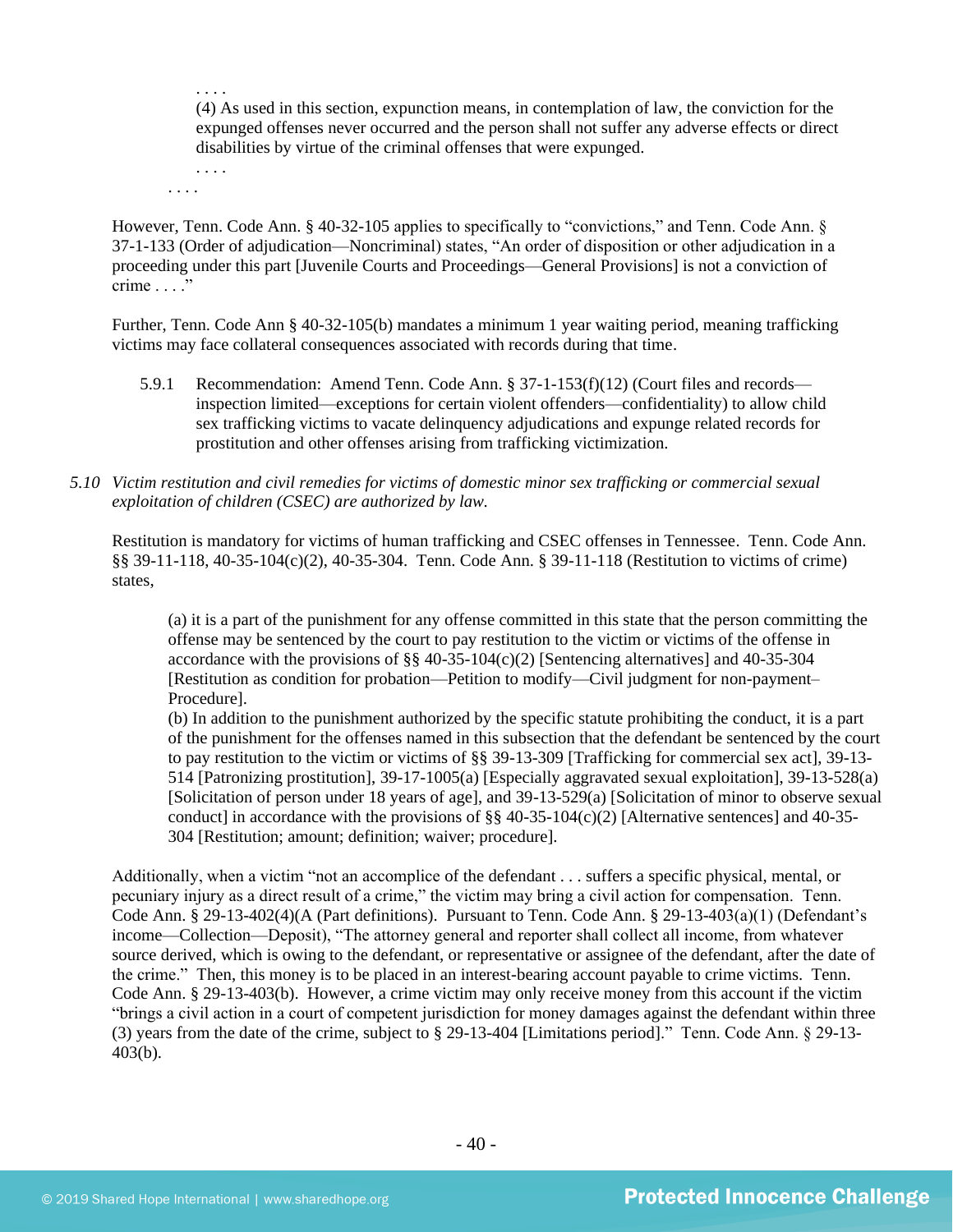Buyers, traffickers, and facilitators may be liable to pay damages under a civil cause of action for trafficking victims. Tenn. Code Ann.§ 39-13-314 (Offense of human trafficking) states:

- (a) (1) 'Human trafficking offense' means the commission of any act that constitutes the criminal offense of:
	- (A) Involuntary labor servitude, under § 39-13-307;
	- (B) Trafficking persons for forced labor or services, under § 39-13-308;
	- (C) Trafficking a person for sexual servitude, under § 39-13-309; or
	- (D) Promoting the prostitution of a minor, under § 39-13-512.
- (b) (1) A trafficked person may bring a civil action for actual damages, compensatory damages, punitive damages, injunctive relief, any combination of those or any other appropriate relief. (2) A prevailing plaintiff is entitled to an award of attorney's fees and costs.

Pursuant to Tenn. Code Ann.§ 39-13-314 subsection (c) provides,

Restitution under this section shall include items covered by the criminal injuries compensation fund under § 40-24-107 and any of the following, if not already covered by the court's restitution order:

(1) Costs of medical and psychological treatment, including physical and occupational therapy and rehabilitation, at the court's discretion;

(2) Costs of necessary transportation, temporary housing, and child care, at the court's discretion;

- (3) Attorney's fees and other court-related costs such as victim advocate fees;
- (4) The greater of:

(A) The value of the victim's labor as guaranteed under the minimum wage and overtime provisions of the Fair Labor Standards Act (FLSA) or state equivalent; or

(B) The gross income or value to the defendant of the victim's labor or services or of any commercial sex acts engaged in by the victim while in the human trafficking situation;

(5) Return of property, cost of damage to property, or full value of property if destroyed or damaged beyond repair;

- (6) Compensation for emotional distress, pain, and suffering;
- (7) (A) Expenses incurred by a victim and any household members or other family members in relocating away from the defendant or the defendant's associates, including, but not limited to, deposits for utilities and telephone service, deposits for rental housing, temporary lodging and food expenses, clothing, and personal items;

(B) Expenses incurred pursuant to subdivision (c) (7)(A) shall be verified by law enforcement to be necessary for the personal safety of the victim or household or family members, or by a mental health treatment provider to be necessary for the emotional well-being of the victim;

- (8) Repatriation of the victim to their home country, if applicable; and
- (9) Any and all other losses suffered by the victim as a result of human trafficking offenses.

Pursuant to Tenn. Code Ann. § 40-24-107(e) (Criminal injuries compensation fund—Country criminal injuries compensation reserve), "A person named in this section may not receive any funds from restitution if such person engaged in violations of a human trafficking offense."

*5.11 Statutes of limitations for civil and criminal actions for child sex trafficking or commercial sexual exploitation of children (CSEC) offenses are eliminated or lengthened to allow prosecutors and victims a realistic opportunity to pursue criminal action and legal remedies.*

Tennessee law lengthens the statute of limitations for commencing civil actions related to child sexual abuse and eliminates the statutes of limitations for commencing prosecutions of state sex trafficking and CSEC crimes. However, the criminal statutes of limitations are only eliminated if certain criteria are met.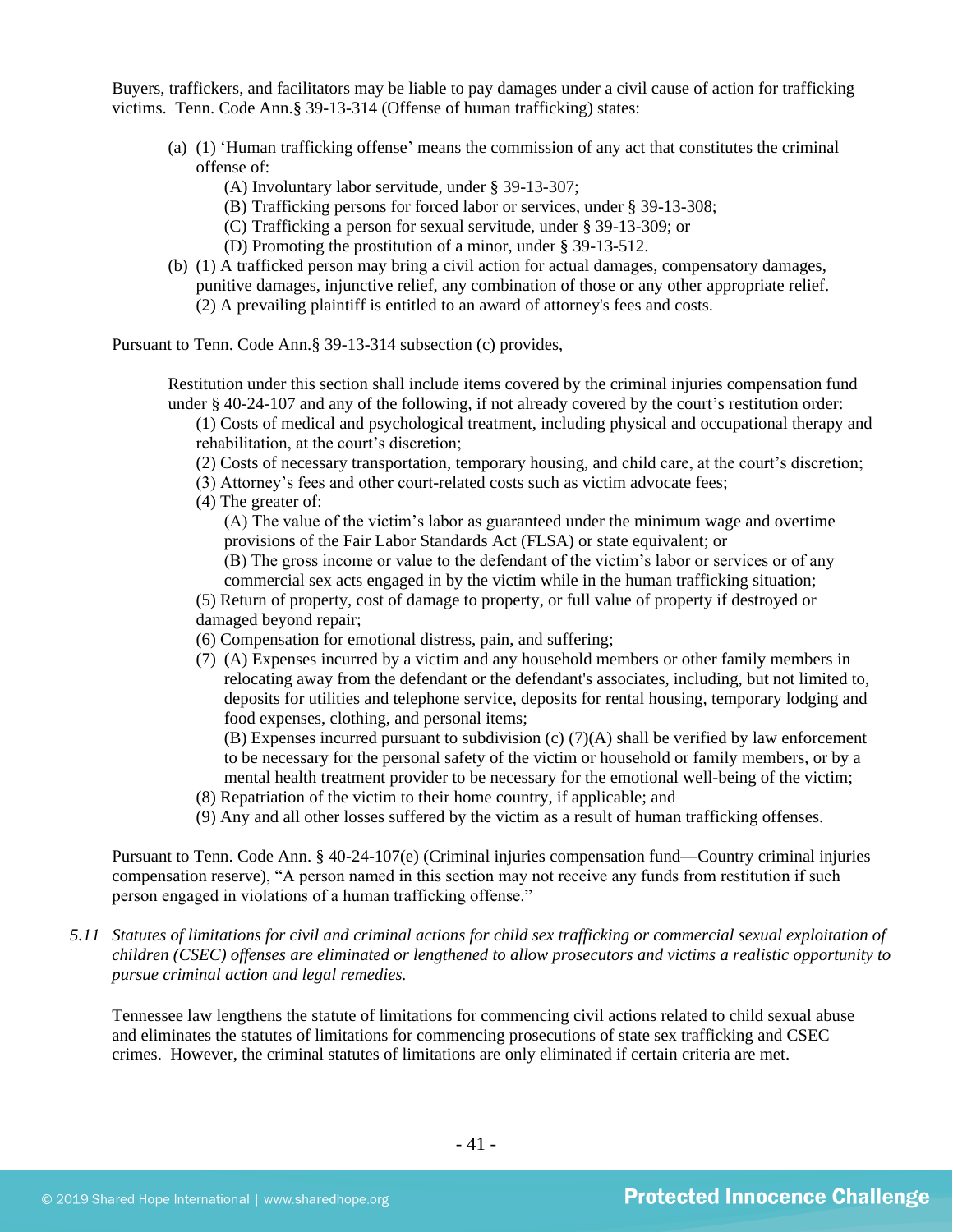Regarding criminal actions, Tenn. Code Ann. § 40-2-101<sup>68</sup> (Felonies) states,

. . . .

(h) (1) A person may be prosecuted, tried and punished for any offense committed against a child on or after June 20, 2006, that constitutes a criminal offense under § 39-13-504 [Aggravated sexual battery], § 39-13-505 [Sexual battery], § 39-13-527 [Sexual battery by authority figure] or § 39-15- 302 [Incest], no later than twenty-five (25) years from the date the child becomes eighteen (18) years of age.

(2) A person may be prosecuted, tried and punished for any offense committed against a child on or after June 20, 2006, that constitutes a criminal offense under § 39-13-502 [Aggravated rape], § 39- 13-503 [Rape] or § 39-13-522 [Rape of a child] no later than twenty-five (25) years from the date the child becomes eighteen (18) years of age.

. . . .

(j) A person may be prosecuted, tried and punished for any offense committed against a child on or after July 1, 2012, that constitutes a criminal offense under § 39-17-902 [\[Producing, importing, preparing,](javascript:void(pToc.tc2dc()  [distributing, processing or appearing in obscene material or exhibition\]](javascript:void(pToc.tc2dc(), § 39-17-1003 [Offense of sexual exploitation of a minor], § 39-17-1004 [Aggravated sexual exploitation of a minor], or § 39-17- 1005 [Especially aggravated sexual exploitation of a minor], no later than twenty-five (25) years from the date the child becomes eighteen (18) years of age.

(k) (1) A person may be prosecuted, tried and punished for any offense committed against a child on or after July 1, 2013, that constitutes a criminal offense under § 39-13-309 [Trafficking for commercial sex act] or [§ 39-13-529](https://a.next.westlaw.com/Link/Document/FullText?findType=L&pubNum=1000039&cite=TNSTS39-13-529&originatingDoc=NB303EA80FD9C11E2B5E0FF4CCFAB5723&refType=LQ&originationContext=document&transitionType=DocumentItem&contextData=(sc.UserEnteredCitation)) [Offense of soliciting sexual exploitation of a minor— Exploitation of a minor by electronic means], no later than fifteen (15) years from the date the child becomes eighteen (18) years of age.

(2) A person may be prosecuted, tried, and punished for any offense committed against a child on or after July 1, 2013, that constitutes a criminal offense under § 39-13-514 [Patronizing prostitution] no later than ten (10) years from the date the child becomes eighteen (18) years of age.

(3) (A) A person may be prosecuted, tried, and punished for any offense committed against a child on or after July 1, 2013, but prior to July 1, 2015, that constitutes a criminal offense under§ 39- 13-515 [Promoting prostitution] no later than ten (10) years from the date the child becomes eighteen (18) years of age.

(B) A person may be prosecuted, tried, and punished for any offense committed against a child on or after July 1, 2015, that constitutes a criminal offense under § 39-13-515 [Promoting prostitution] no later than twenty-five (25) years from the date the child becomes eighteen (18) years of age.

. . . .

(m) A person may be prosecuted, tried, and punished for any offense committed against a child on or after July 1, 2016, that constitutes the offense of aggravated statutory rape under § 39-13-506(c), no later than fifteen (15) years from the date the child becomes eighteen (18) years of age. (n) Notwithstanding subsection (b), prosecutions for any offense committed on or after July 1, 2016,

that constitutes the offense of aggravated child abuse, or aggravated child neglect or endangerment, under § 39-15-402, shall commence by the later of:

(1) Ten (10) years after the child reaches eighteen (18) years of age; or

(2) The time within which prosecution must be commenced pursuant to subsection (b).

(o) (1) Notwithstanding subsections (b), (g), (h), (i), (j), (k), or (m), prosecution for the following offenses, when committed against a minor under eighteen (18) years of age shall commence as provided by this subsection (o):

(A) Trafficking for a commercial sex act, as prohibited by § 39-13-309;

 $68$  The text of Tenn. Code Ann. § 40-2-101 cited here and elsewhere in this report includes amendments made by the enactment of House Bill 565 and Senate Bill 1252 during the 111th General Assembly of the Tennessee Legislature (effective July 1, 2019).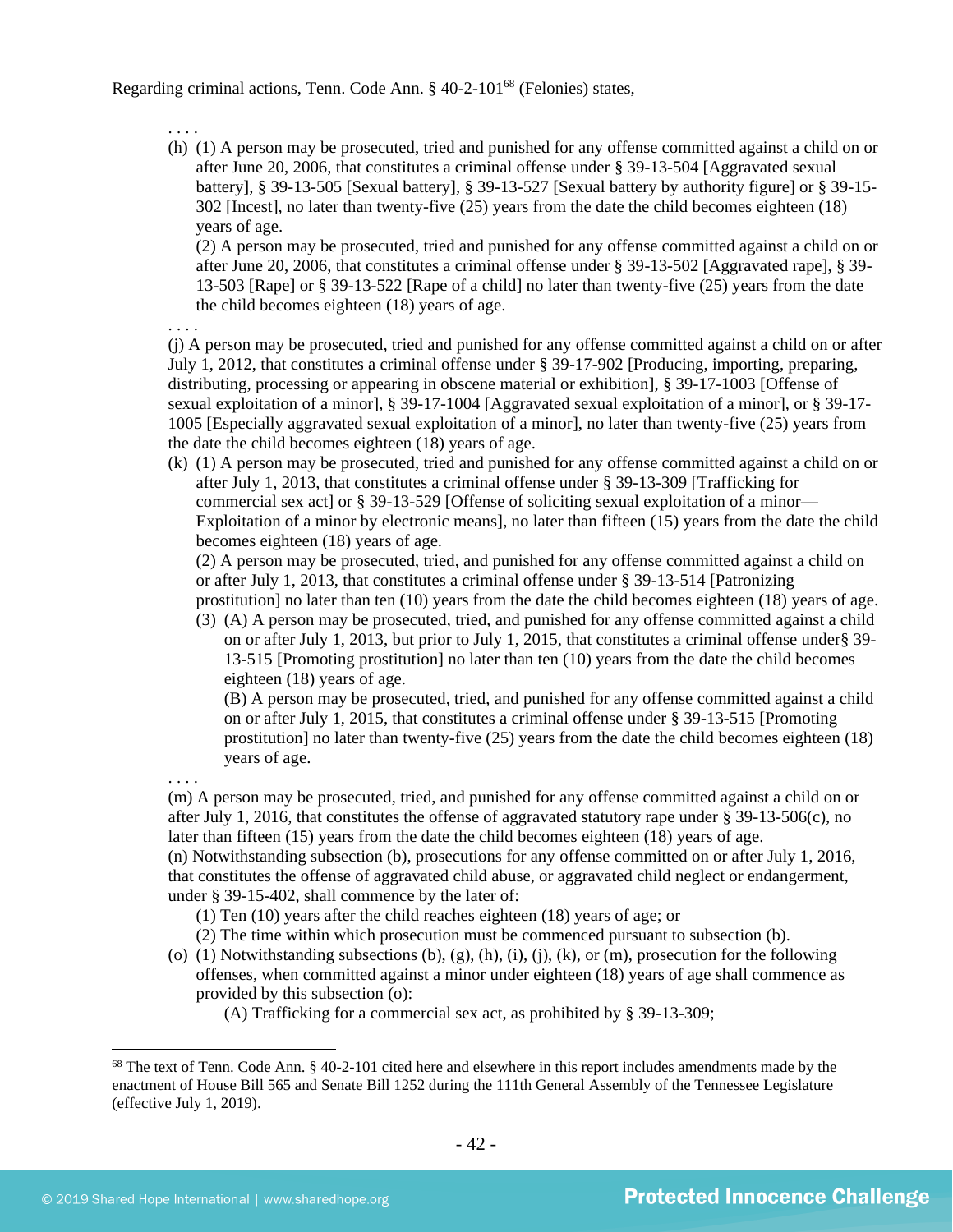(B) Aggravated rape, as prohibited by § 39-13-502;

(C) Rape, as prohibited by § 39-13-503;

(D) Aggravated sexual battery, as prohibited by § 39-13-504;

(E) Sexual battery, as prohibited by § 39-13-505;

(F) Mitigated statutory rape, as prohibited by § 39-13-506;

(G) Statutory rape, as prohibited by § 39-13-506;

(H) Aggravated statutory rape, as prohibited by § 39-13-506(c);

(I) Indecent exposure, as prohibited by § 39-13-511, when the offense is classified as a felony offense;

(J) Patronizing prostitution, as prohibited by § 39-13-514;

(K) Promotion of prostitution, as prohibited by § 39-13-515;

(L) Continuous sexual abuse of a child, as prohibited by § 39-13-518;

(M) Rape of a child, as prohibited by § 39-13-522;

(N) Sexual battery by an authority figure, as prohibited by § 39-13-527;

(O) Solicitation of a minor, as prohibited by § 39-13-528, when the offense is classified as a felony offense;

(P) Soliciting sexual exploitation of a minor – exploitation of a minor by electronic means, as prohibited by § 39-13-529;

(Q) Aggravated rape of a child, as prohibited by § 39-13-531;

(R) Statutory rape by an authority figure, as prohibited by § 39-13-532;

(S) Unlawful photographing, as prohibited by § 39-13-605, when the offense is classified as a felony offense;

(T) Observation without consent, as prohibited by § 39-13-607, when the offense is classified as a felony offense;

(U) Incest, as prohibited by § 39-15-302;

(V) Sexual exploitation of a minor, as prohibited by § 39-17-1003;

(W) Aggravated sexual exploitation of a minor, as prohibited by § 39-17-1004; or

(X) Especially aggravated sexual exploitation of a minor, as prohibited by § 39-17-1005.

(2) A person may be prosecuted, tried, and punished for an offense listed in subdivision (o)(1) at any time after the commission of an offense if:

(A) The victim was under thirteen (13) years of age at the time of the offense; or

(B) (i) The victim was at least thirteen (13) years of age but no more than seventeen (17) years of age at the time of the offense; and

(ii) The victim reported the offense to another person prior to the victim attaining twentythree (23) years of age.

(3) (A) Except as provided in subdivision  $(o)(3)(B)$ , a person may be prosecuted, tried, and punished for an offense listed in subdivision  $(o)(1)$  at any time after the commission of an offense if:

(i) The victim was at least thirteen (13) years of age but no more than seventeen (17) years of age at the time of the offense; and

(ii) The victim did not meet the reporting requirements of subdivision  $(o)(3)(B)(ii)$ . (B) In order to commence prosecution for an offense listed in subdivision (o)(1) under the circumstances described in subdivision  $(o)(3)(A)$ , at a date that is more than twenty-five (25) years from the date the victim becomes eighteen (18) years of age, the prosecution is required to offer admissible and credible evidence corroborating the allegations or similar acts by the defendant.

(4) This subsection (o) applies to offenses:

(A) Committed on or after July 1, 2019; or

(B) Committed prior to July 1, 2019, unless prosecution for the offense is barred because the applicable time limitation set out in this section for prosecution of the offense expired prior to July 1, 2019.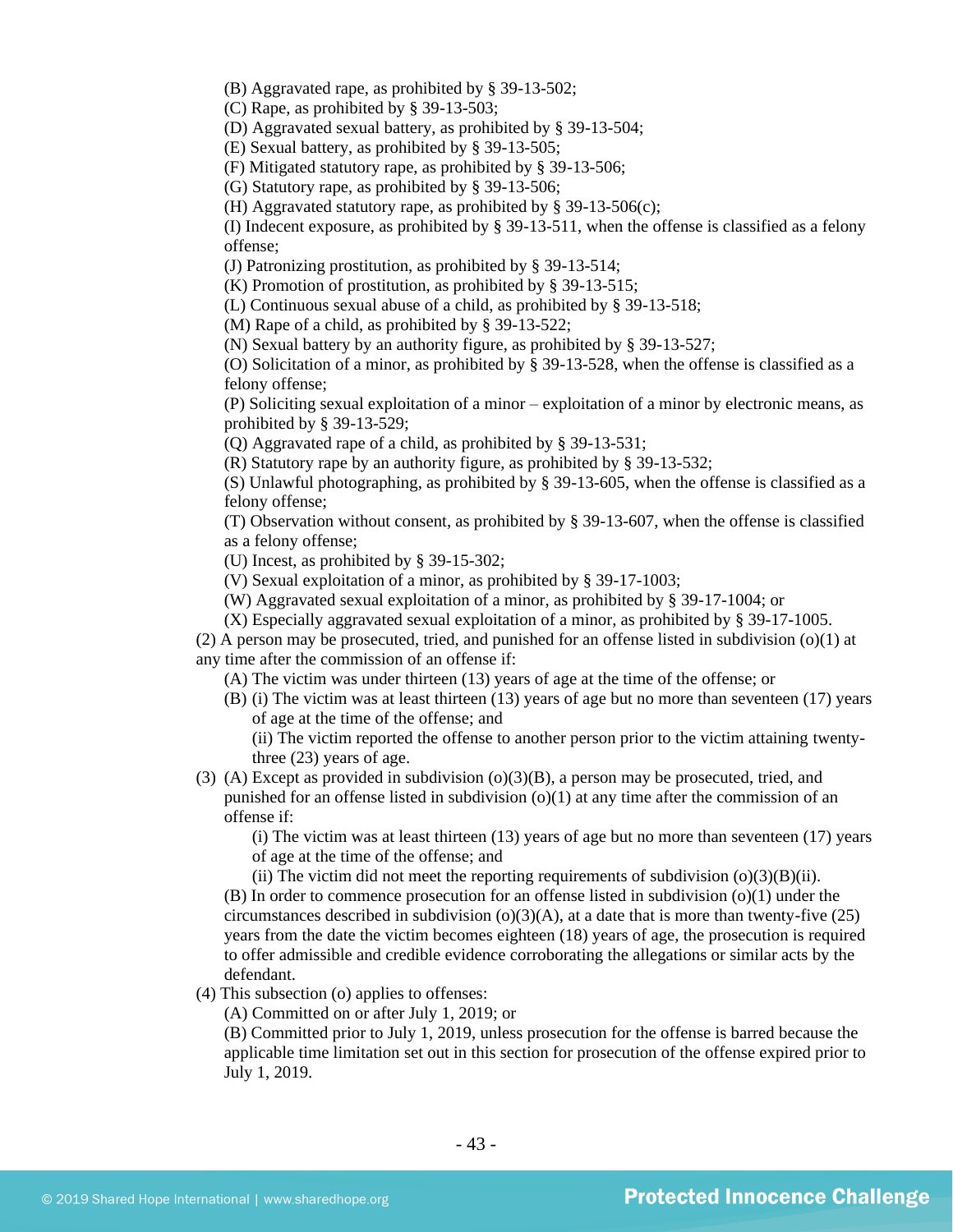Regarding civil actions, Tenn. Code Ann. § 28-3-116(b)<sup>69</sup> (Action for injury or illness based on child sexual abuse) states,

a civil action for an injury or illness based on child sexual abuse that occurred when the injured person was a minor must be brought:

(1) For child sexual abuse that occurred before July 1, 2019, but was not discovered at the time of the abuse, within three (3) years from the time of discovery of the abuse by the injured person; or (2) For child sexual abuse that occurred on or after July 1, 2019, within the later of:

(A) Fifteen (15) years from the date the person becomes eighteen (18) years of age; or (B) If the injury or illness was not discovered at the time of the abuse, within three (3) years from the time of discovery of the abuse by the injured person.<sup>70</sup>

The right to bring other civil actions by an individual under 18 is tolled until the minor reaches 18. Tenn. Code Ann. § 28-1-106(a) (Accrual of right if person under eighteen years of age, adjudicated incompetent, or lacking capacity). Then, pursuant to Tenn. Code Ann. § 28-1-106(a), the individual may bring the action "after legal rights are restored [of minority], within the time of limitation for the particular cause of action, unless it exceeds three (3) years, and in that case within three (3) years from the restoration of legal rights." The statute of limitations for civil causes of action commenced under Tenn. Code Ann.§ 39-13-314 (Offense of human trafficking) is not specifically extended beyond the general statute of limitations provided under Tenn. Code Ann. § 28-1-106.

<sup>&</sup>lt;sup>69</sup> The text of Tenn. Code Ann. § 28-3-116 cited here and elsewhere in this report includes amendments made by the enactment of House Bill 565 and Senate Bill 1252 during the 111th General Assembly of the Tennessee Legislature (effective July 1, 2019).

<sup>&</sup>lt;sup>70</sup> Notably, Tenn. Code Ann.  $§$  28-3-116(e) states,

If an action is brought against someone other than the alleged perpetrator of the child sexual abuse, and if the action is brought more than one (1) year from the date the injured person attains the age of majority, the injured person must offer admissible and credible evidence corroborating the claim of abuse by the alleged perpetrator.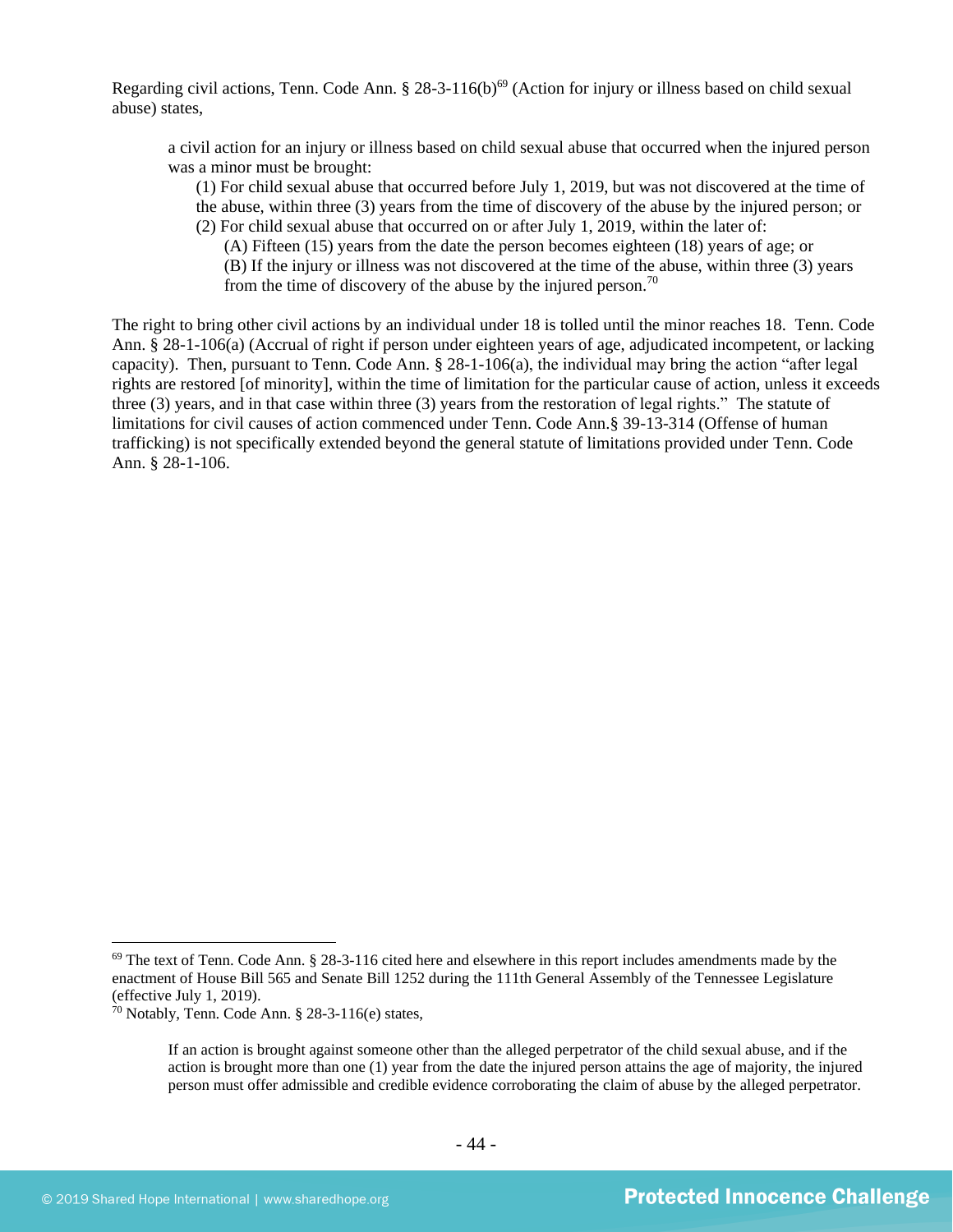#### **FRAMEWORK ISSUE 6: CRIMINAL JUSTICE TOOLS FOR INVESTIGATION AND PROSECUTIONS**

#### *Legal Components:*

- *6.1 Training on human trafficking and domestic minor sex trafficking for law enforcement is statutorily mandated or authorized.*
- *6.2 Single party consent to audiotaping is permitted in law enforcement investigations.*
- *6.3 Wiretapping is an available tool to investigate domestic minor sex trafficking and commercial sexual exploitation of children (CSEC).*
- *6.4 Using a law enforcement decoy to investigate buying or selling commercial sex is not a defense to soliciting, purchasing, or selling sex with a minor.*
- *6.5 Using the Internet to investigate buyers and traffickers is a permissible investigative technique.*
- *6.6 State law requires reporting of missing children and located missing children.*

# *Legal Analysis:*

*6.1 Training on human trafficking and domestic minor sex trafficking for law enforcement is statutorily mandated or authorized.*

*\_\_\_\_\_\_\_\_\_\_\_\_\_\_\_\_\_\_\_\_\_\_\_\_\_\_\_\_\_\_\_\_\_\_\_\_\_\_\_\_\_\_\_\_\_\_\_\_\_\_\_\_\_\_\_\_\_\_\_\_\_\_\_\_\_\_\_\_\_\_\_\_\_\_\_\_\_\_\_\_\_\_\_\_\_\_\_\_\_\_\_\_\_\_*

Tennessee mandates training for law enforcement on human trafficking under Tenn. Code Ann. § 38-6-114 (Course of instruction concerning human trafficking).<sup>71</sup> Pursuant to Tenn. Code Ann. § 38-6-114(c)(1), "a law enforcement officer who is assigned field or investigative duties shall complete a minimum of two (2) hours of training in a course or courses of instruction pertaining to the handling of human trafficking complaints . . . ." Tenn. Code Ann. § 38-6-114(c)(2) further requires that an officer "complete the training hours required by subdivision (c)(1) by July 1, 2017, or within six months from the officer's date of employment as a full-time law enforcement officer, whichever is later."

Tenn. Code Ann. § 38-6-114(b) sets out the topics to be covered in the human trafficking training courses,

- (1) The course or courses of instruction and the guidelines shall emphasize:
	- (A) The dynamics and manifestations of human trafficking;
	- (B) Identifying and communicating with victims;

(C) Providing documentation that satisfies the peace officers standards and training (POST) commission requirements;

- (D) Collaboration with federal law enforcement officials;
- (E) Appropriate investigative techniques for the particular victim or victim type;
- (F) The availability of civil and immigration remedies and community resources; and
- (G) Protection of the victim.
- (2) Where appropriate, the trainers shall include presentations by human trafficking experts with experience in the delivery of direct services to victims of human trafficking.

In addition to the training mandated for law enforcement officers in Tenn. Code Ann.  $\S 38-6-101(c)(1)$  (Bureau created—Director—Divisions of bureau), Tenn. Code Ann. § 38-6-101(e)(1) states that the Tennessee Bureau of Investigation will also "develop and deliver a course of instruction designed for various agencies and

<sup>&</sup>lt;sup>71</sup> Tenn. Code Ann § 38-6-114(a) states that "[t]he Tennessee bureau of investigation shall, by January 1, 2016: (1) Implement a course or courses of instruction . . . for the training of law enforcement officers and other government officials who are directly involved with human trafficking, including the investigation of and the intake of human trafficking complaints; and (2) Develop recommended best practice uniform protocols and procedures for law enforcement response to human trafficking."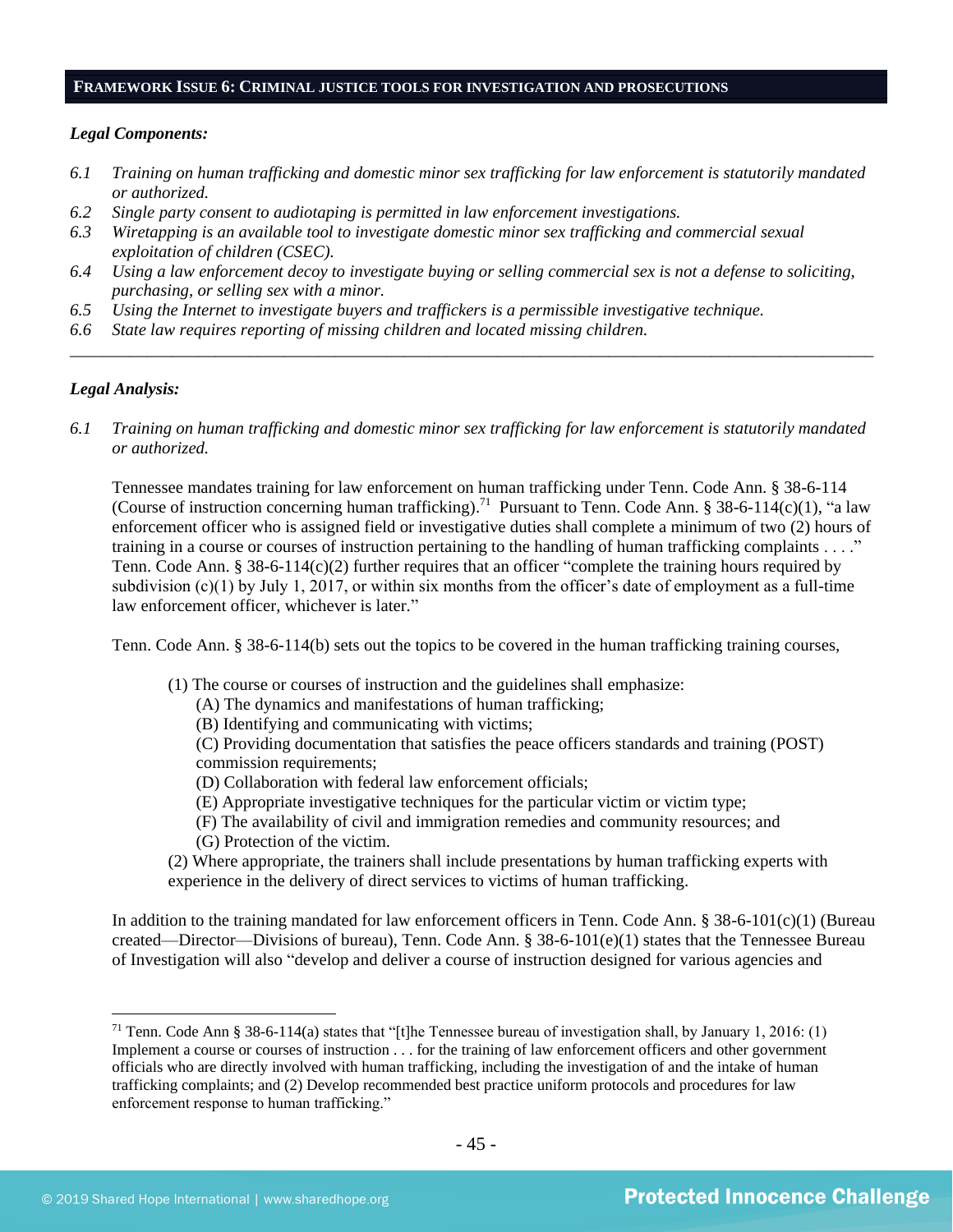departments likely to come into contact with human trafficking and human trafficking victims during the course of delivering services."<sup>72</sup>

Tennessee also requires training on child sexual abuse pursuant to Tenn. Code Ann. § 37-1-603(b)(4)(A)(ii) (Comprehensive state plan), which states that "[t]he course of training leading to the basic certificate issued by the Tennessee peace officer standards and training commission shall include adequate instruction in the procedures described in subdivision  $(b)(4)(A)^{73}$  and shall be included as a part of the in-service training requirement to be eligible for the salary supplement authorized in § 38-8-111 [In-service Training—Cash supplements]." Tenn. Code Ann. § 37-1-602(3)(C)(vi), (vii) (Part definitions—Harm to child's health or welfare), defines "child sexual abuse" as including "[t]he sexual exploitation of a child, which includes allowing, encouraging, or forcing a child to: (a) Solicit for or engage in prostitution; or (b) Engage in an act prohibited by § 39-17-1003 [Offense of sexual exploitation of a minor]," and child sex trafficking. Therefore, it is possible that the childhood sexual abuse training required by Tenn. Code Ann. § 37-1-603(b)(4)(A)(ii) could include training on child sex trafficking.

Additionally, some proceeds obtained from asset forfeiture related to human trafficking will be allotted for training on human trafficking. Tenn. Code Ann. § 39-13-312(c) (Manner in which proceeds from forfeitures are distributed and used). Specifically, after using the proceeds to pay for the cost of the proceedings, 20% of the proceeds from forfeiture will be awarded "to the law enforcement agency conducting the investigation that resulted in the forfeiture for use in training and equipment for the enforcement of human trafficking laws." Tenn. Code Ann. § 39-13-312(c)(1).

#### *6.2 Single party consent to audiotaping is permitted in law enforcement investigations.*

Tennessee allows for single-party consent to audiotaping. Pursuant to Tenn. Code Ann. § 39-13-601(b)(5) (Wiretapping and electronic surveillance—Prohibited acts—Exceptions), which regulates the interception of "wire, oral, or electronic communication,"

It is lawful under §§ 39-13-601–39-13-603 [Wiretapping and electronic surveillance—Prohibited acts— Exceptions, Penalty for violations, Civil actions—Injunctive relief—Damages—Defenses—Limitation of actions] and title 40, chapter 6, part 3 [Wiretapping and electronic surveillance] for a person not

<sup>&</sup>lt;sup>72</sup> Pursuant to Tenn. Code Ann. § 38-6-114(e)(1),

Departments, agencies, or associations included in this course of instruction are: (A) Council of juvenile and family court judges, including juvenile court administrators, juvenile court youth service officers, and juvenile court probation officers; (B) Department of children's services; (C) Department of education; (D) Department of health; (E) Department of human services; (F) Department of mental health and substance abuse services; (G) Department of safety; (H) Department of labor and workforce development; (I) District attorneys general conference; (J) District public defenders conference; (K) Office of the attorney general and reporter; (L) Tennessee association of chiefs of police; (M) Tennessee economic council on women; (N) Tennessee sheriffs' association; (O) Tennessee judicial conference; (P) Tennessee general sessions judges conference; and (Q) Clerks of court conference.

<sup>73</sup> Tenn. Code Ann. § 37-1-603(b)(4)(A) states in part,

The Jerry F. Agee Tennessee Law Enforcement Academy, the Tennessee peace officer standards and training commission, and the department of children's services shall work together in developing ways to inform and instruct appropriate local law enforcement personnel in the detection of child sexual abuse and in the proper action that should be taken in a suspected case of child sexual abuse: (i) Guidelines shall be prepared establishing a standard procedure that may be followed by police agencies in the investigation of cases involving sexual abuse of children, including police response to, and treatment of, victims of such crimes . . . .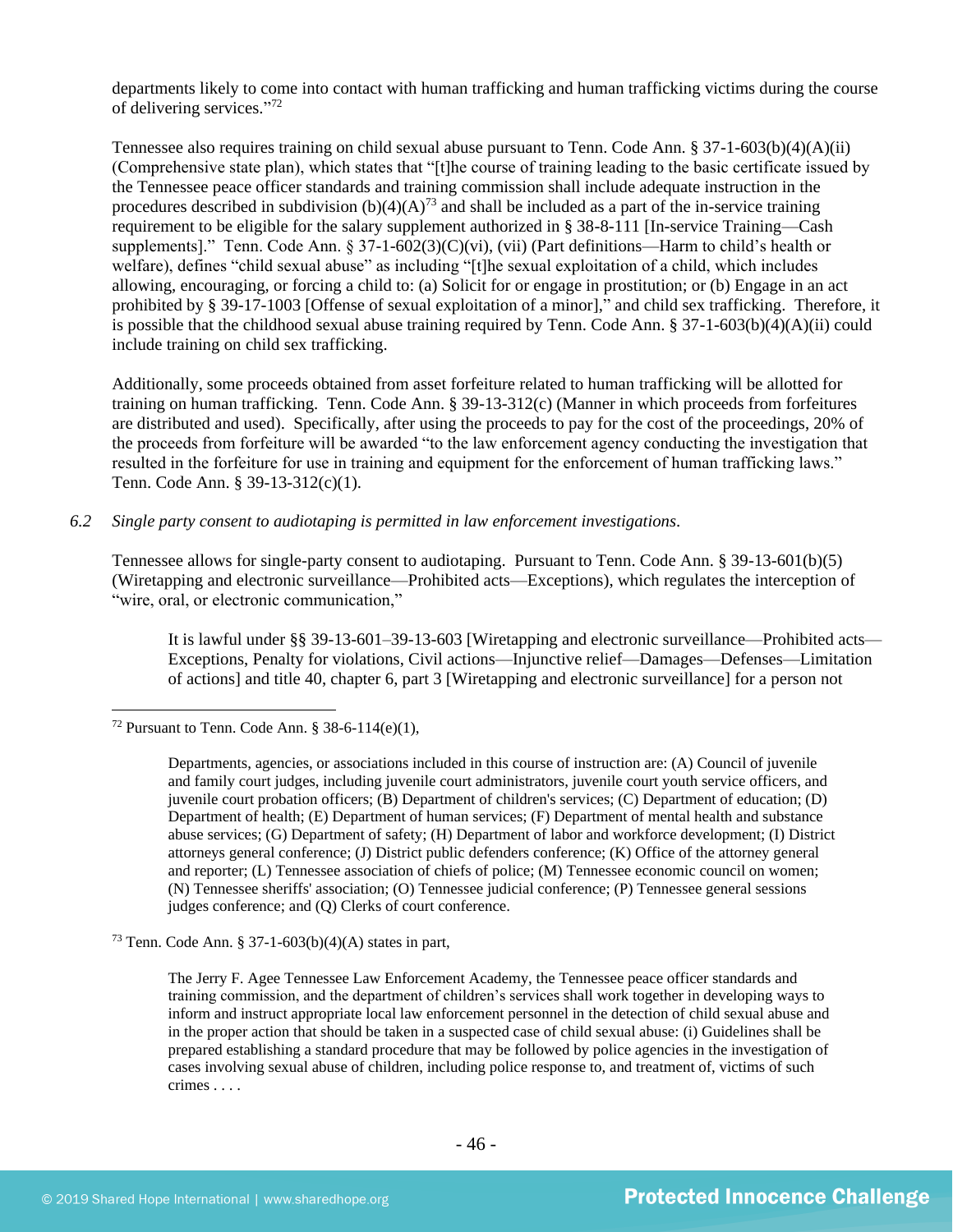acting under color of law to intercept a wire, oral, or electronic communication, where the person is a party to the communication or where one of the parties to the communication has given prior consent to the interception, unless the communication is intercepted for the purpose of committing any criminal or tortious act in violation of the constitution or laws of the state of Tennessee.

Similarly, pursuant to Tenn. Code Ann. § 39-13-604(b)(1) (Interception of cellular or cordless telephone transmissions), single party consent for audio recording is allowed. The statute states that "[a] person commits an offense who, without the consent of at least one (1) party to a communication transmitted between two (2) cellular radio telephones, a cellular radio telephone and a landline telephone, or a cordless telephone and a cellular radio telephone."

*6.3 Wiretapping is an available tool to investigate domestic minor sex trafficking and commercial sexual exploitation of children (CSEC).* 

Wiretapping is permitted in sex trafficking investigations. Under Tenn. Code Ann. § 40-6-305(5) (Interception of communications for evidence of certain crimes),

A district attorney general may apply to a judge of competent jurisdiction for, and the judge may grant, in conformity with § 40-6-304 [Order for electronic surveillance—Application—Required findings— Expiration order—Recordings—Evidence—Motions to suppress], an order authorizing the interception of wire, oral, or electronic communications by investigative or law enforcement officers having responsibility for the investigation of the offense as to which the application is made when interception may provide evidence of . . . . The commission of trafficking a person for a commercial sex act, as defined in Tenn. Code Ann. § 39-13-309 [Trafficking for commercial sex act].

- 6.3.1 Recommendation: Amend Tenn. Code Ann. § 40-6-305(5) (Interception of communications for evidence of certain crimes) to include Tennessee's CSEC laws.
- *6.4 Using a law enforcement decoy to investigate buying or selling commercial sex is not a defense to soliciting, purchasing, or selling sex with a minor.*

Tennessee's sex trafficking statute expressly prohibits a defense to prosecution based on the use of a law enforcement decoy posing as a minor. Pursuant to Tenn. Code Ann. § 39-13-309(a)(3)<sup>74</sup> (Trafficking for commercial sex act), "A person commits the offense of trafficking a person for a commercial sex act who: . . . [c]ommits the acts in this subsection (a) when the intended victim of the offense is a law enforcement officer or a law enforcement officer eighteen (18) years of age or older posing as a minor." Tenn. Code Ann. § 39-13-309(d) further states, "It is not a defense to a violation of this section that . . . (1) The intended victim of the offense is a law enforcement officer;  $\dots$  (3)  $\dots$  or the law enforcement officer could not engage in the solicited offense."

Several of Tennessee's CSEC statutes also prohibit the defense. Pursuant to Tenn. Code Ann. § 39-13-515(d)<sup>75</sup> (Promoting prostitution) and § 39-13-514( $\overline{d}$ )<sup>76</sup> (Patronizing prostitution), "It is not a defense to a violation of this section that  $\dots$  (1) The subject of the offense is a law enforcement officer;  $\dots$  (3)  $\dots$  or a law enforcement officer could not engage in the solicited offense." Additionally, Tenn. Code Ann. § 39-13-528(a) (Offense of solicitation of a minor) states,

<sup>74</sup> *See supra* note [2.](#page-0-0)

<sup>75</sup> *See supra* note [6.](#page-2-0)

<sup>&</sup>lt;sup>76</sup> The text of Tenn. Code Ann. § 39-13-514 cited here and elsewhere in this report includes amendments made by the enactment of House Bill 723 and Senate Bill 644 during the 111th General Assembly of the Tennessee Legislature (effective July 1, 2019).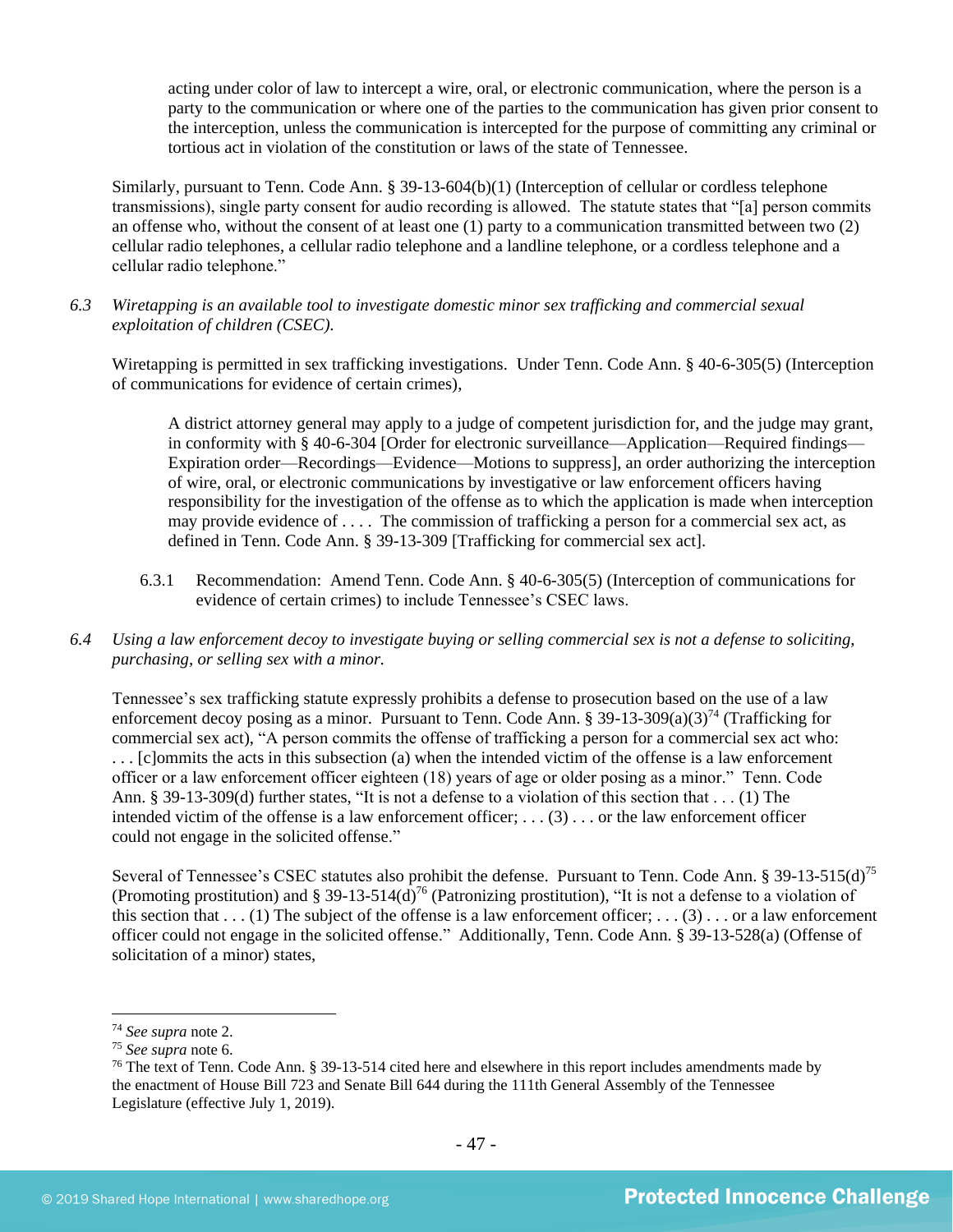It is an offense for a person eighteen (18) years of age or older, by means of oral, written or electronic communication, electronic mail or Internet services, directly or through another, to intentionally command, request, hire, persuade, invite or attempt to induce a person whom the person making the solicitation knows, or should know, is less than eighteen (18) years of age, or solicits a law enforcement officer posing as a minor, and whom the person making the solicitation reasonably believes to be less than eighteen (18) years of age, to engage in conduct that, if completed, would constitute a violation by the soliciting adult of one (1) or more of the following offenses:

- (1) Rape of a child, pursuant to § 39-13-522;
- (2) Aggravated rape, pursuant to § 39-13-502;
- (3) Rape, pursuant to § 39-13-503;
- (4) Aggravated sexual battery, pursuant to § 39-13-504;
- (5) Sexual battery by an authority figure, pursuant to § 39-13-527;
- (6) Sexual battery, pursuant to § 39-13-505;
- (7) Statutory rape, pursuant to § 39-13-506;
- (8) Especially aggravated sexual exploitation of a minor, pursuant to § 39-17-1005; or
- (9) Sexual activity involving a minor, pursuant to § 39-13-529.
- (10) Trafficking for commercial sex acts, pursuant to § 39-13-309;
- (11) Patronizing prostitution, pursuant to § 39-13-514;
- (12) Promoting prostitution, pursuant to § 39-13-515;
- (13) Aggravated sexual exploitation of a minor, pursuant to § 39-17-1004.

Subsection (b) explains that "[i]t is no defense that the solicitation was unsuccessful, that the conduct solicited was not engaged in, or that the law enforcement officer could not engage in the solicited offense." Subsection (d) expands the reach of this statute by providing,

A person is subject to prosecution in this state under this section for any conduct that originates in this state, or for any conduct that originates by a person located outside this state, where the person solicited the conduct of a minor located in this state, or solicited a law enforcement officer posing as a minor located within this state.

*6.5 Using the Internet or electronic communications to investigate buyers and traffickers is a permissible investigative technique.*

As discussed above in 6.4, pursuant to Tenn. Code Ann. § 39-13-528(a) (Offense of solicitation of a minor), law enforcement may investigate certain cases of CSEC through the Internet or other electronic communication. Tenn. Code Ann. § 39-13-528(a) states,

It is an offense for a person eighteen (18) years of age or older by means of . . . electronic communication . . . [to] solicit[] a law enforcement officer posing as a minor, and whom the person making the solicitation reasonably believes to be less than eighteen (18) years of age, to engage in conduct that if completed would constitute a violation by the soliciting adult of one of the following offenses:

- (1) Rape of a child, pursuant to § 39-13-522;
- (2) Aggravated rape, pursuant to § 39-13-502;
- (3) Rape, pursuant to § 39-13-503;
- (4) Aggravated sexual battery, pursuant to § 39-13-504;
- (5) Sexual battery by an authority figure, pursuant to § 39-13-527;
- (6) Sexual battery, pursuant to § 39-13-505;
- (7) Statutory rape, pursuant to § 39-13-506;
- (8) Especially aggravated sexual exploitation of a minor, pursuant to § 39-17-1005; or
- (9) Sexual activity involving a minor, pursuant to § 39-13-529.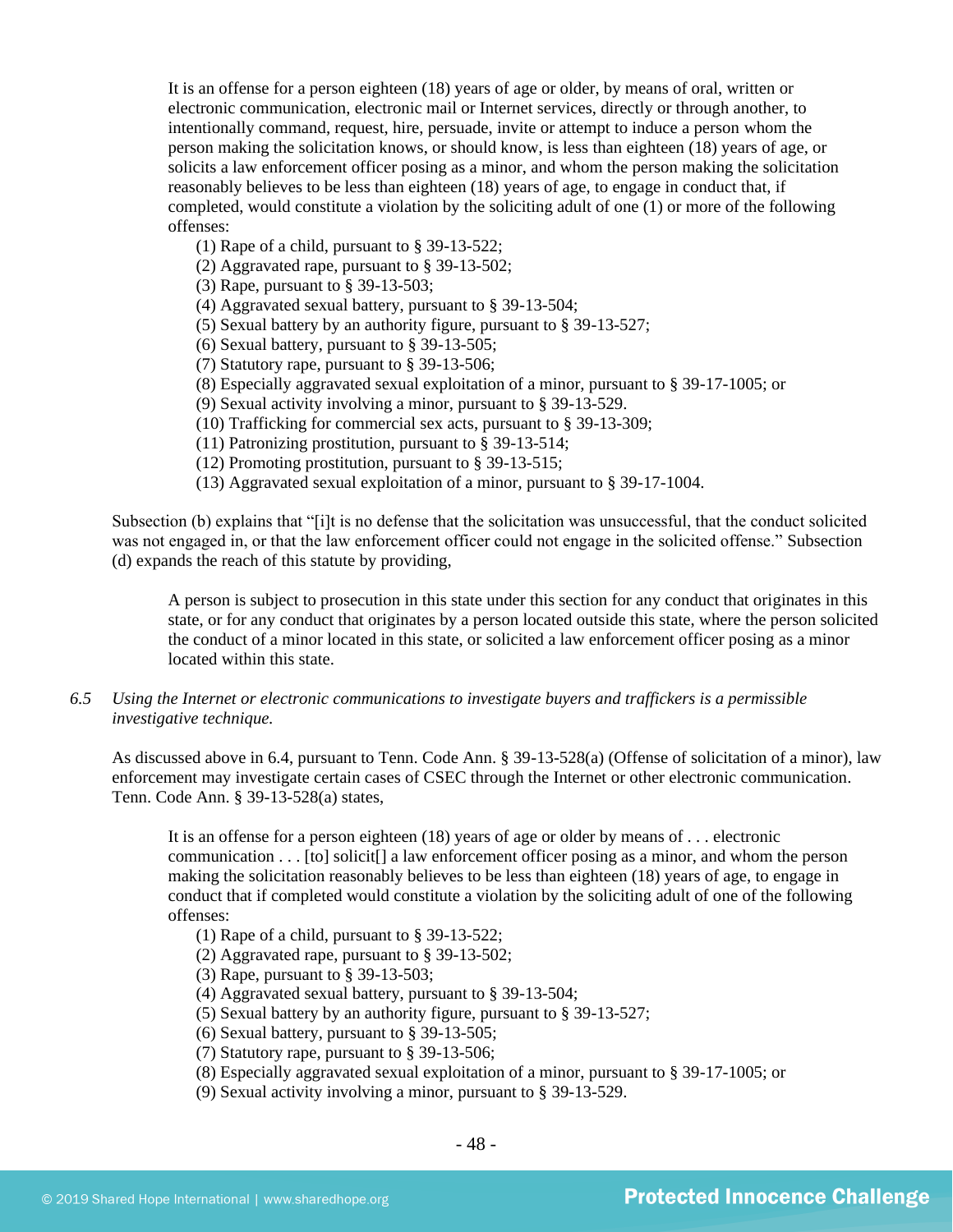(10) Trafficking for commercial sex acts, pursuant to § 39-13-309;

(11) Patronizing prostitution, pursuant to § 39-13-514;

(12) Promoting prostitution, pursuant to § 39-13-515;

(13) Aggravated sexual exploitation of a minor, pursuant to § 39-17-1004.

Subsection (b) provides, "It is no defense that the solicitation was unsuccessful, that the conduct solicited was not engaged in, or that the law enforcement officer could not engage in the solicited offense."

#### *6.6 State law requires reporting of missing children and located missing children.*

Law enforcement agencies are required to report missing children.<sup>77</sup> Pursuant to Tenn. Code Ann. § 37-10-203 (Formal missing child report—Reports to law enforcement agencies),

Every law enforcement officer receiving information from a parent or any source that it deems creditable shall prepare a formal missing child report. A law enforcement agency reporting a missing child is further required to enter or cause to be entered the report of the missing child into the National Crime Information Center (NCIC) within two (2) hours of the receipt of the initial missing child report.

Additionally, upon taking a report of a missing child, a law enforcement agency must submit the report to a juvenile court for review. Tenn. Code Ann. § 37-10-204 (Reports to juvenile court judge—Missing child order). If the judge determines that the child classifies as a "missing child," then "a 'missing child' order shall be issued and delivered to any lawful officer or the Tennessee bureau of investigation authorizing the bureau or any officer holding the order, a true copy thereof or possessing knowledge of the existence thereof, to investigate the circumstances relating to the missing child in compliance with existing constitutional, statutory and case law and upon identification or location of the missing child to take custody of the child, using legal process when necessary, for immediate delivery to a judge of any juvenile or other court of record for appropriate orders and disposition pursuant to law." Tenn. Code Ann.  $\S 37-10-204(c)(1)$ . If the court finds that the child is not a "missing child" then "the missing child report should be cancelled by the bureau, which shall give notice of the cancellation to all appropriate law enforcement agencies." Tenn. Code Ann. § 37-10- 204(c)(2). "Missing child" is defined as "a child who is believed to have been removed by force, persuasion, trick, enticement, false pretense, has voluntarily left the custody of such child's parent without permission or is absent for unexplained or unknown reasons." Tenn. Code Ann. § 37-10-201(b)(2) (Part definitions).

Pursuant to Tenn. Code Ann. § 37-10-205 (Forms—file of missing children—monthly reports of missing children—dissemination of information),

The Tennessee Bureau of Investigation ("TBI") shall specify a uniform form for the missing child report and data, so that the same may be transmitted by computer or mail. TBI shall also establish, maintain and manage a file of 'missing children' and collect any available relevant data concerning the missing child and disseminate the same by computer, mail or any other reliable communication device to any law enforcement agency. The bureau shall publish a monthly report of all missing children and recovery of children and distribute the same to all full-time law enforcement agencies in the state, the general assembly, and executive branches of government, to the news media, and to every director of schools in the state, who shall then distribute the report to the principal of every school within such director's school system . . . .

Information on located missing children could appear in the missing children registry. Pursuant to Tenn. Code Ann. § 38-6-117(a) (Missing children registry) "The Tennessee Bureau of Investigation is authorized to create

 $77$  For the purposes of these statutes, "child" is defined as "any person under twenty-one (21) years of age." Tenn. Code Ann. § 37-10-201(b)(1).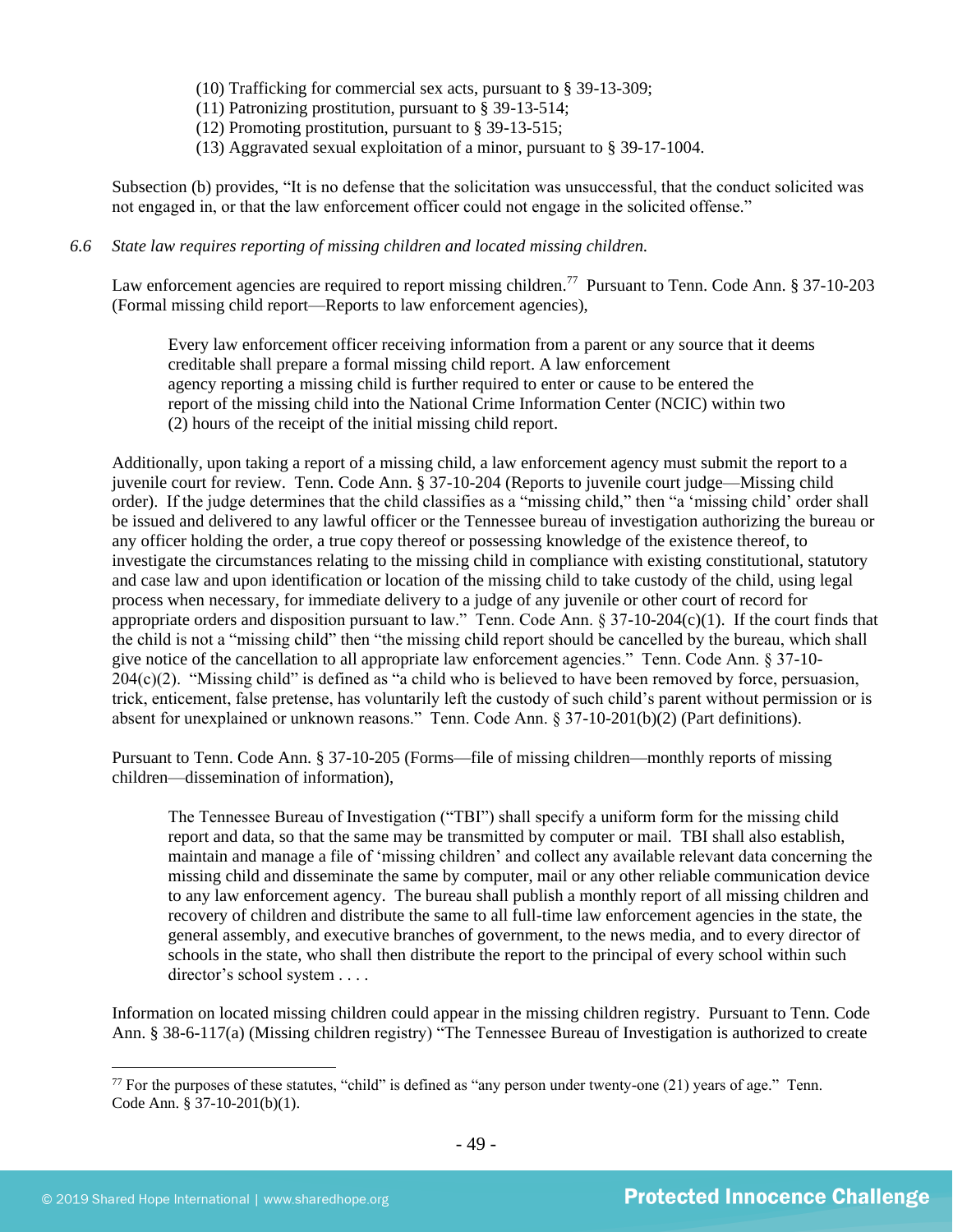within the bureau a missing children registry. The registry shall contain pertinent information about, a picture of, and the current status of certain children in this state who have been reported missing." Upon recovery of a child, the Tennessee Bureau of Investigation "shall update the missing children's web page to reflect that a missing child has been recovered." Tenn. Code Ann. § 38-6-117(e).

Additionally, pursuant to Tenn. Code Ann. § 37-1-403(c)(3)(A) (Reporting of brutality, abuse, neglect or child sexual abuse—Notification to parents of abuse on school grounds or under supervision—confidentiality of records), "if the department<sup>78</sup> receives information containing references to alleged human trafficking or child pornography which does or does not result in an investigation by the department, the department shall notify the appropriate law enforcement agency immediately upon receipt of such information."

<sup>78</sup> Pursuant to Tenn. Code Ann. § 37-1-401(2) (Part definitions) "department" is defined as "the department of children's services."